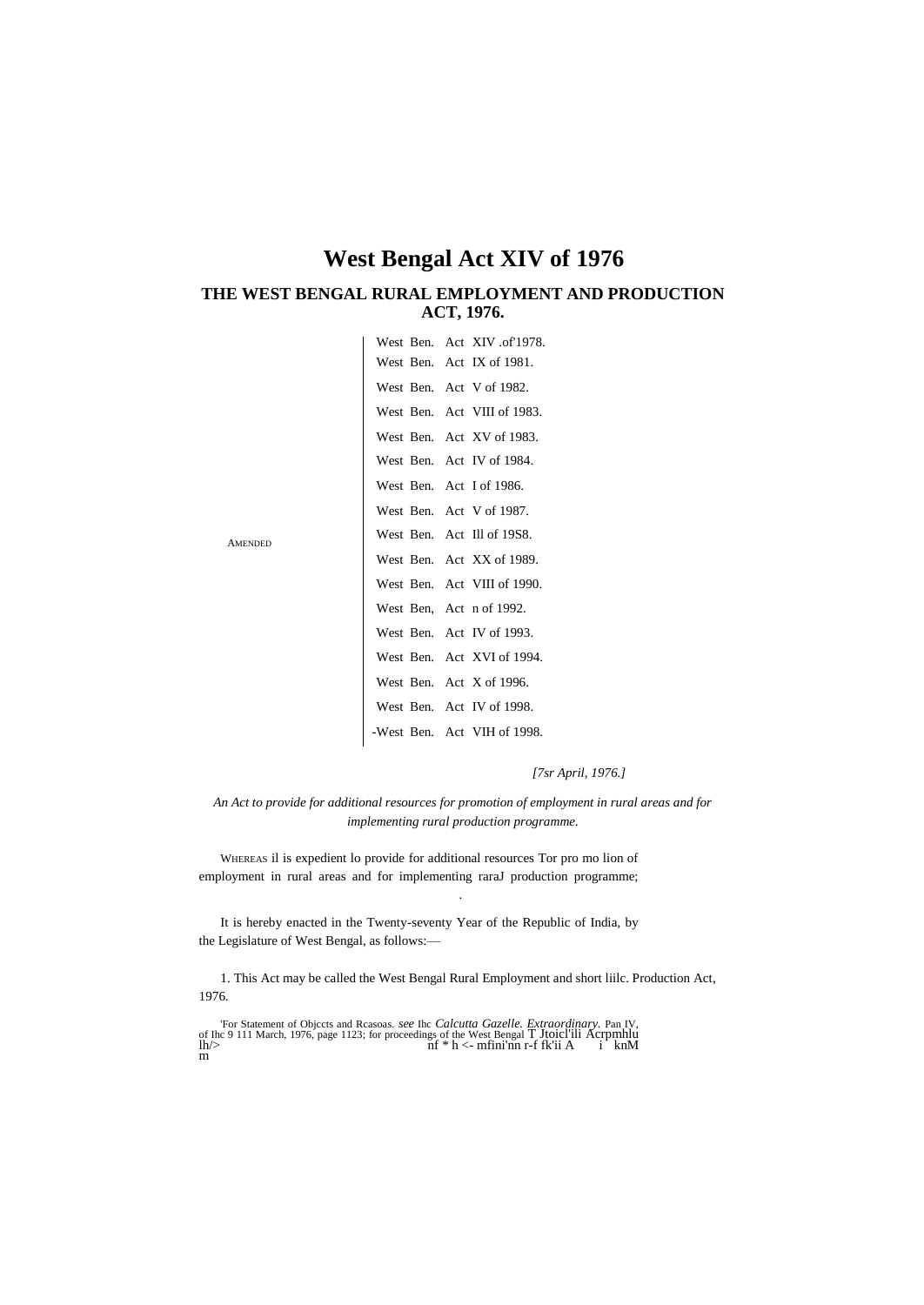[\Ves( Ben. Acl

## *(Section 2.)*

Den mi ion 5. 2. In this Act, unless the context otherwise require.";,—

\1) "annual value of coal-bearing land", in relation to a financial year, means one-half of the value of coal, produced from such coalbearing land during the two years immediately preceding that financial year, (he value of coal being that as could have been fetched by the entire production of coal during the said two immediately preceding years, had the owner of such coal-bearing land sold such coal at the price or priccs excluding the amount of tax, cess, fee, duly, royalty,

crushing charge, washing charge, (ransporl charge or any other amount as may be prescribed, that prevailed on the dale immediately preceding the first day of thai financial year.

*Explanation.*—Where different prices arc prevailing on (he dale immediately preceding the first dale of I hat financial year for different grades or qualities of coal, [he value of coal of each grade or quality produced during the two years immediately preceding that financial year shall be determined accordingly;

- '(la) "coal-bearing land" means holding or holdings ofland having one or more seams of coal comprising the area of a coal mine;
- '(lb) "despatched", for a financial year, shall, in relation to a mineralbearing land (oilier than coal-bearing land) or a quarry, mean onehalf the quantity of minerals, or materials;

despatched during two years immediately preceding that financial year from such

mineral-bearing land or quarry; '(lc) "development value" means a sum equivalent to

five times

- the annual value of land as assessed under ihe Cess Act, Ben. ali tx 1880; ortsBO.
- (2) "prescribed" means prescribed by rules made under this Act;
- (3) "proceeds of tax" means—
	- (a) the proceeds of "surcharge on land revenue" levied under section 3, and
	- (b) ihe proceeds of "rural employment cess" levied under section 4;
- $(4)$  "year" means a financial year as defined in clause (15) of
- section 3 or the Bengal General Clauses Act, 1899, Ben. Acilof \_\_\_\_\_\_ 1899.

'Clauses (1). [J a), (lb) anct(lc) were subs Li in led forllic original clause (1) by s. 3(1 J (a) of ihe Wcsl Bengal Taxation Laws (Amendment) Acl, 1992 (West Ben. Acl II of 1992), ■ClniKe w.n nrfrV'l Hv t TMVM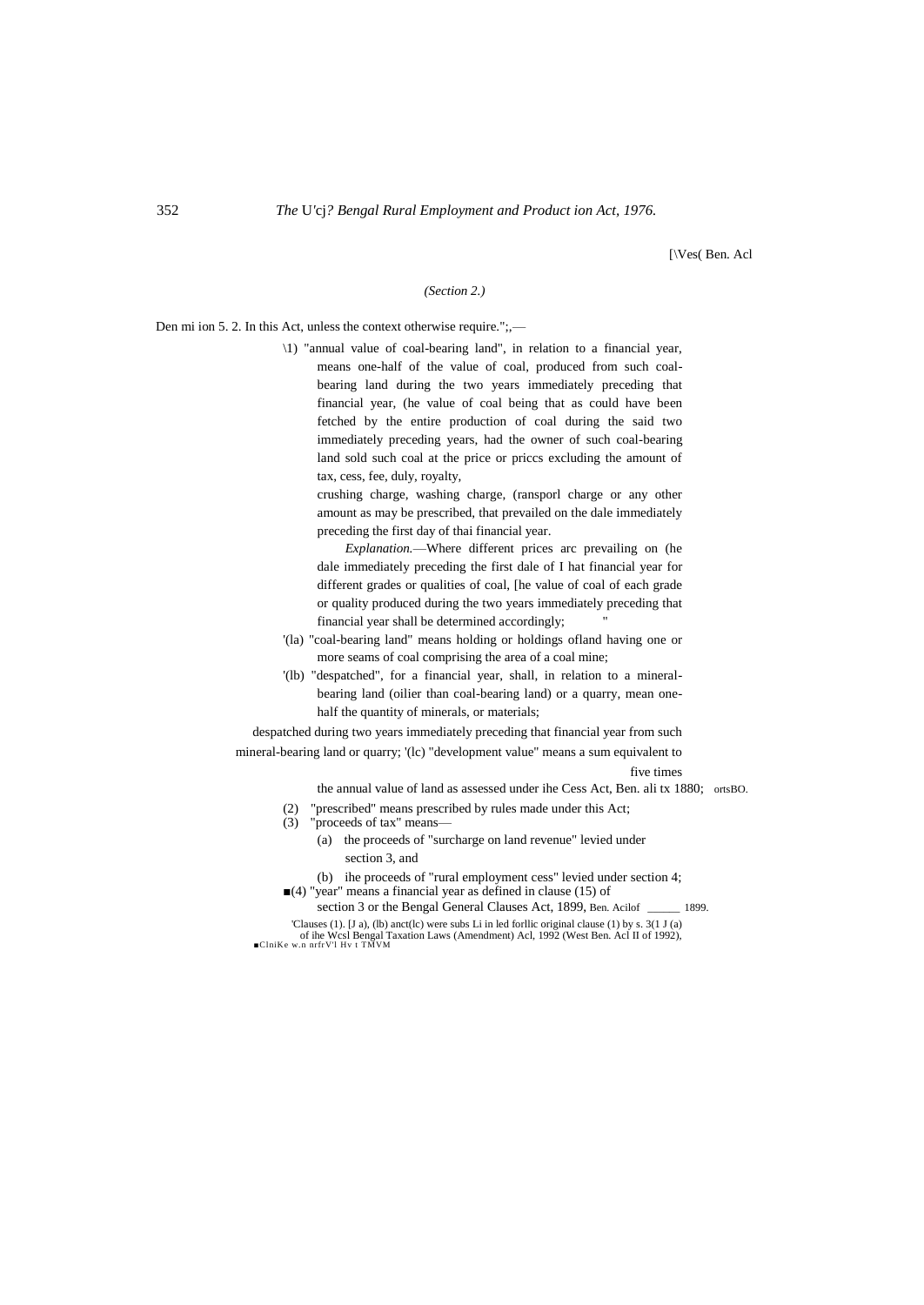### 353 *The* U*'*cj*? Bengal Rural Employment and Product ion Act, 1976.*

## **XIV of 1976.]**

## *(Sections 3, 4.)*

3. (1) On and from the commencement of this Act, a surcharge on land revenue shall be levied and collected annually al the rate of thirty *per cent,* of the revenue payable under section 23B of the West Bengal Land Reforms Act, 1955 in respeel of Hie holding or holdings situated in an irrigated area and fifteen *per cent,* of such revenue payable in respect of the holding or holdings situated in a non-irrigated area.

Surcharge oil land

(2) The provisions of the West Bengal Land Reforms Act, 1955, shall, as far as possible, apply lo the assessment, levy and collection of the surcharge.

4. (1) On and from the commencement of this Acl, all immovable Rural properties on which road and public work cesses '[are assessed or liable employment Ben. Act tx to be assessed] according to the provisions of the Cess Act, 1880, shall of 1880. be liable to the payment of rural employment cess:

> Provided that no *raiyat* who is exempted from paying revenue in respect of his holding under clause (a) of sub-section (1) of section 23B of the West Bengal Land Reforms Act, 1955, shall be liable lo pay rural employment cess.  $^{2}(2)$  The rural employment cess shall be levied annually—

> > (a) in respect of land, except when a cess is leviable and payable under clause (b) or clause (c) or sub-section (2 A), at ihe rale of six paise on each rupee of development value thereof;

[Wesl Ben. Act

*(Section 4.)*

(b) in respect of a coal-bearing land, at the rate of '(twenty *per camtiu]* of the annua) value of coal-bearing land as defined in clause (1) of section *2\*

(c) in respect of a mineral-bearing land (other than coal-bcarmg land) or quarry, at the rate of fifty paise on each tonne of minerals (other than coal) or mate rials despatched therefrom:

Provided thai when in the coal-bearing land referred to in clause (b), there is no production of coal for more than two consecutive years, such land shall be liable for levy of cess in respecL of any year immediately succeeding the said two consecutive years in accordance with clause (a):

Provided further that where no despatch of minerals or materials is made during a period of more than two consecutive years from the mineral-bearing land or quarry as referred **io** in clause (c), such land or quarry shall be liable for levy of cess in respect of any year immediately succeeding the said two consecutive years in accordance with clause (a).

West Ben, Aci X of I9S6.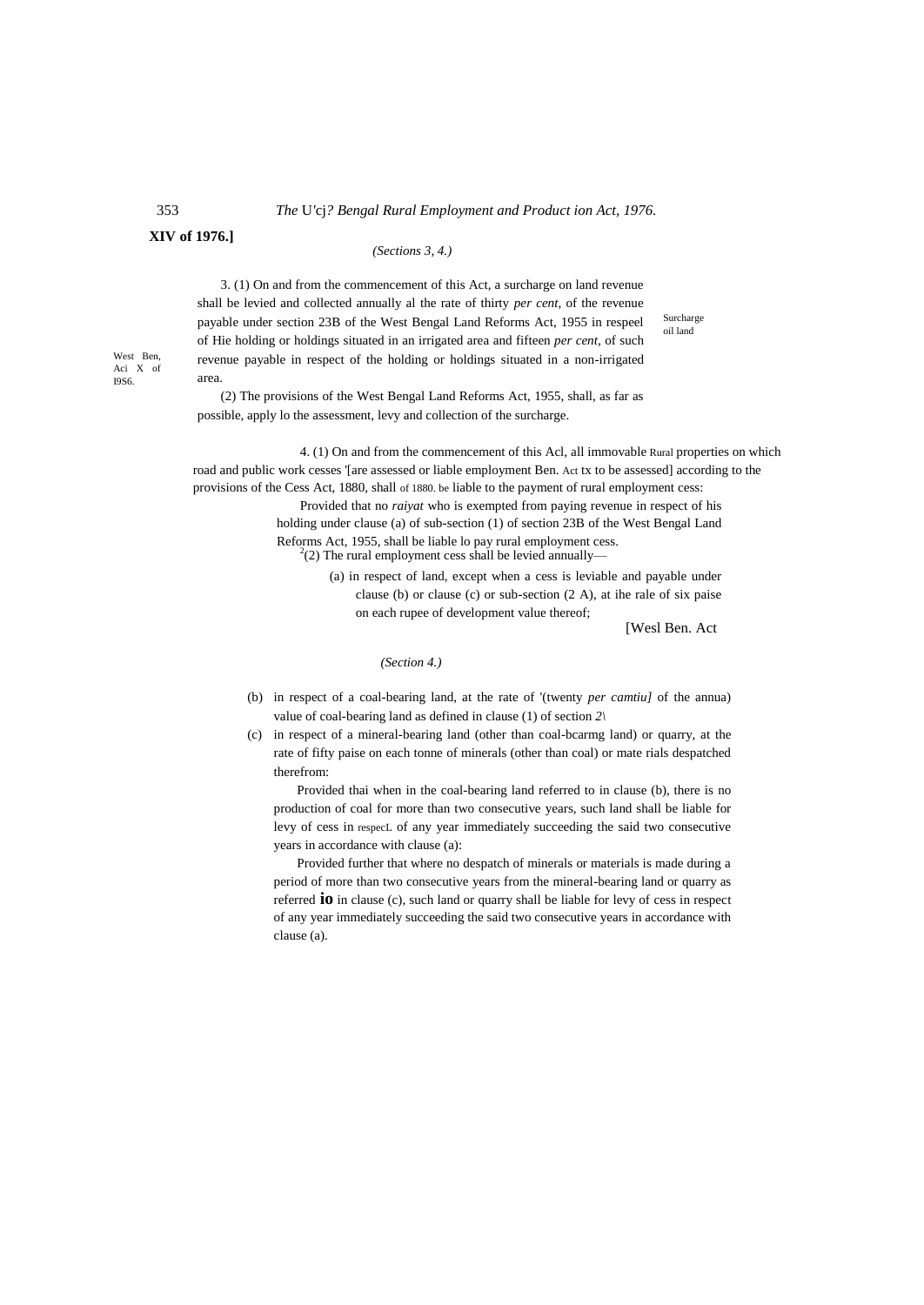**XIV of 1976.]**

## *(Section 4.)*

'{2A) The rural employment cess shall be levied annually on a tea estate at the rate of '[eight paise] for each kilogram of green tea leaves produced in such estate.

*Explanation.—*For the purposes of this sub-section, sub-section (3) and section 4B,—

- (i) "green tea leaves" shall mean ihe plucked and unprocessed green leaves of ihe plant *Cornelia Sinensis (L) 0. Kittaze',*
- (ii) "iea estate" shall mean any land used or intended to be used for growing plant *Camelia Sinensis (L) 0. Kuntze* and producing green tea leaves from such plant, and shall include land comprised in a factory or workshop for producing any variety of the product known commercially as "tea" made from the leaves of such plant and for housing ihe persons employed in the lea estate and other lands for purposes ancillary to ihe growing of such plant and producing green lea leaves from sucii plani.

Ben. Aci ix  $(3)$  Notwithstanding anything contained in the Cess Act,  $1880$ .— of  $18\&\text{Q}$ ,

 $J(a)$  the rural employment ccss payable under sub-section (2A)

shal be paid by the owner of a tea estate in such manner, for such period and by such date as my be prescribed;

- (b) every owner of a tea estate shall get himself registered with the prescribed authority in the manner prescribed;
- (c) every owner of a tea estate shall file  $3f$  return showing the amount of rural employment cess payable by him in such form, for such period and by such date] as may be prescribed;
- $4$ (cc) every owner of a tea estate shall be liable to pay, by way of penalty in default of payment of the rural employment cess payable by him under clause (a) or filing without any reasonable cause the return under clause (c) for any period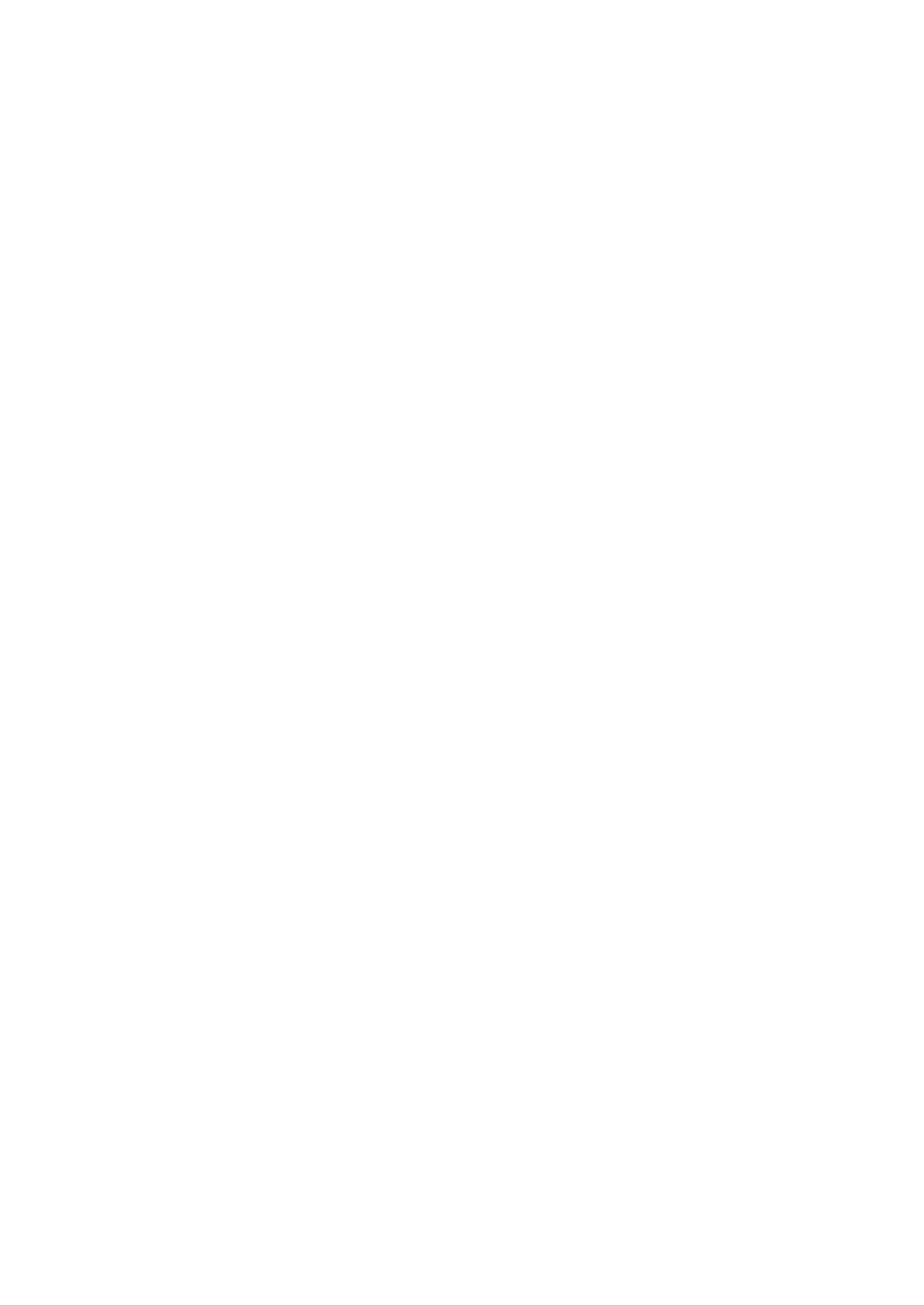[West Ben. Acl

## *(Section 4.)*

by Ihe prescribed date, an amount, not exceeding the amount of such cess payable for such period as may be levied by the prescribed authority at llie time of assessment of such cess under clause (d), in such manner as may be prescribed:

Provided that the prescribed authority shall give the owner of the lea estate an opportunity or being heard before imposition of such penalty:

'Provided further that if interest is payable by the owner of a lea estate under clause (gl) or clause (g2) for failure to make full payment of rural employment cess in respect of any period,—

(i) no penalty under this clause for default of payment of the rural employment ccss under clause (a) shall be imposed upon him, and

- (ii) the penalty under this clause for default in filing without reasonable cause ihe return under clause (c) for such period by the prescribed dale shall not exceed five lakh rupees for each such return or ten *per centum* of the amount of rural employment cess assessed (not excluding any amount paid) under clause (d) by the prescribed authority for such period, whichever is less;
- (d) the rural employment cess  $\gamma$ [payable under sub-section (2 A)] shall be assessed by the prescribed authority in the manner prescribed and, if the return furnished under clause (c)  $\frac{1}{1}$  is not accepted, the owner of a lea estate shall be given a reasonable opportunity of being heard before making such assessment;

(e) appeal, revision and review, as ihe case may be, from an' order of assessment or other orders relating to rural employment cess ''[payable under sub-section (2A)] shall lie lo such authority and in such manner as may be prescribed;

XIV OR 1976.]

#### *(Section 4.)*

(f) recovery of cess assessed under clause (d) or refund of any " amount of such cess found lo have been paid in excess after

assessment shall be made in the manner prescribed:

'Provided that the prescribed authority may proceed to recover any unpaid amount of rural employment cess assessed as if it were an arrcur of liind revenue and may, for that pupose, forward a certificate to such authority and in such manner as may be prescribed;

(g) every owner of a tea estate shall be liable to pay by way of penally an amount, not exceeding the amount of cess -[assessed under clause (d) and remaining unpaid,] for default in payment of such cess '[without reasonable cause.] The penally shall be imposed by the prescribed authority in the manner prescribed:

■•Provided lhat no penalty under this clause shall be imposed in respect of an assessment of rural employment cess for which interest is payable under clause (g3) and clause  $(g6)$ ;

 $^5$ (gl) where an owner of a lea estate files a return referred **L**<sub>o</sub> in clause (c) in respect of any period by ihe prescribed date or thereafter, but fails to make full payment of rural employment cess payable in respect of such period by such prescribed date, he shall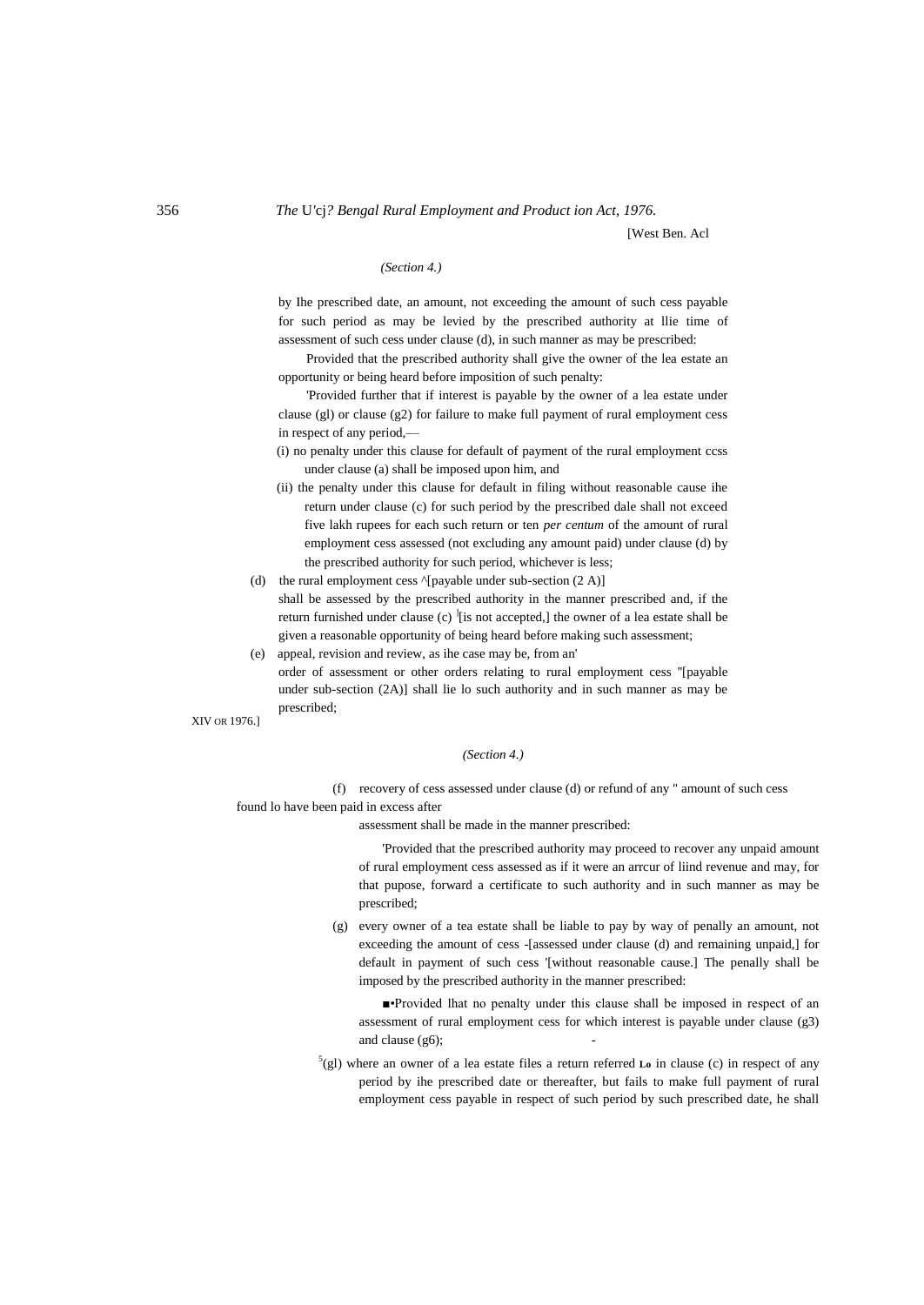pay a simple interest at the rate of two *per centum* for each English calendar month of deraulL from the firsL day of such month next following the prescribed dale up to the month preceding the month of full payment of such cess or up lo the month prior lo ihe month of assessment under clause (d) in respect such period, whichever is earlier, upon so much of the amount of rural employmeni cess payable by him according to such return as remains unpaid a i the end of each such month of default:

#### **[West Ben. Act**

#### *(Section 4.)*

Provided thai where after an assessment is made under clause (d) in respect of any period, it is found that the amount of rural employment cess assessed (not excluding any amount paid) for such period exceeds the amount paid by such owner under clause (a) for such period by more lhan ten *per centum* of such amount of rural employment cess paid, the owner of the tea estate shall pay a simple interest al the rale of Uvo *per* ceisium for each English calendar month of default from the first day of such month next following the date prescribed for filing of the return for such period up to the month prior to the month of such assessment, upon ihe amount of rural employment cess assessed as due;

'(g2) where an owner of a lea estate fails to furnish a return referred to in clause (c) in respect of any period by the prescribed dale or thereafter before the assessment under clause (d) in respect of such period and, on such assessment,

full amount of rural employment cess payable for such period is found not to have been paid by him by such prescribed date, he shall pay a simple interest at the rate of two *per centum* for each English calendar month of default from the first day of such month next following <he prescribed date up to the month preceding the month of full payment of rural employment cess for such period or up to the month prior to the month of assessment under clause (d) in respcct of such period, whichever is earlier, upon so much of the rural employment cess payable by him according to such assessment as remains unpaid al the end of each such month of default;

'(g3) where an owner of a lea estate fails lo make payment of any rural employment cess payable after assessment under clause (d) by the date specified in the notice of demand issued in this behalf, he shall pay a simple interest at the rale of two *per centum* for each English calendar month of default from the first day of such month next following the last date for payment specified in such notice up to the month preceding the month of full payment of such cess or of forwarding of the certificate to the prescribed authority for recovery of the rural employment cess under clause (f), whichever is earlier, upon so much of Ihe amount of rural

## **XIV of 1976.]**

#### *(Section 4.}*

employment cess payable by him according to such noticc as remains unpaid at the end of each such month of default;

'{g4) where as a result of an order passed on an appeal, revision ar review under clause (e), the amount of rural employment cess payable is modified, ihe interest payable under clause (g3) shall be determined or redetermined on the basis or such modified amount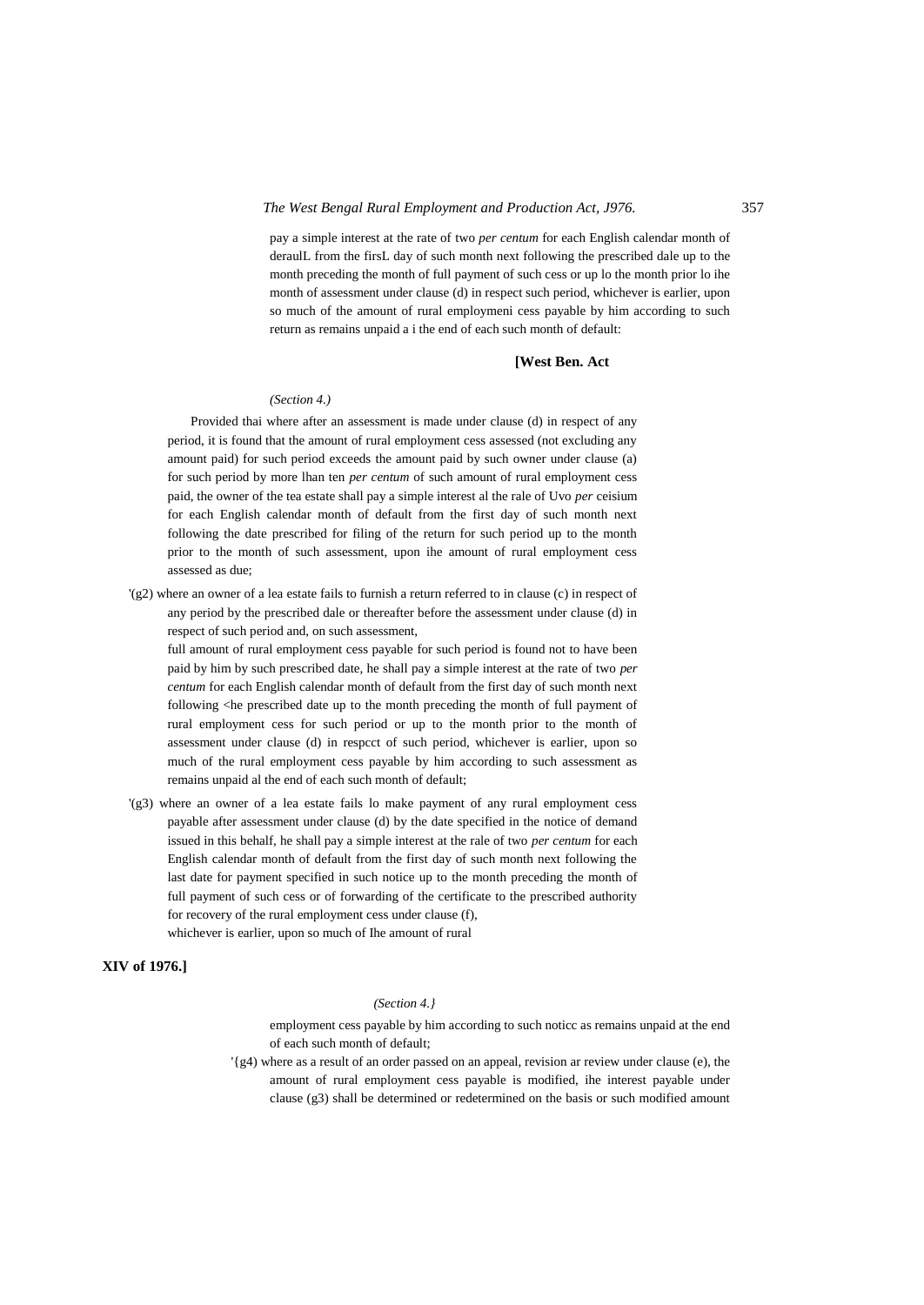## 358 *The* U*'*cj*? Bengal Rural Employment and Product ion Act, 1976.*

and the excess interest paid,

if any, shall be refunded;

'(g5) the prescribed authority shall, in Ihe prescribed manner,

pay a simple interest at the rate of two *per centittn* for each English calendar mouth of delay in making refund lo an owner of lea estate of the amount of rural employment cess paid in excess, when such excess payment arises oul of an order passed on an appeal, revision or review under clause (e) after the dale of coming into forcc or section 9 of the West Bengal Taxation Laws (Second Amendment) Act,

1990, from the first day of the month next following the expiry of three months from the date of such order up to the month preceding the month in which the refund is made under clausc (f), upon the amount of rurai employment cess refundable to him according lo such order;

- $J(g6)$  interest under clause (gl) or clause (g2) shall be payable in respect of returns, the prescribed dates for furnishing of which under clausc (e) arc the dates subsequent to, and interest under clause (g3) shall be payable in respect of assessments for which the notices of demand of rural employment cess assessed under clause (d) are issued after, the date of coming into force of section 9 of ihe West Bengal Taxation Laws (Second Amendment) Act, 1990;
- $\langle g \rangle$  in calculating the interest payable under clause (g1), clause (g2), clause (g3) or clause (g5), ihe amount of rural employment cess in respect of which such interest is to be calculated shall be rounded off to the nearest multiple of one hundred rupees and, for this purpose, where such amount contains a part or one hundred rupees, if such part is fifty rupees or more, it shall be increased lo one hundred rupees and, if such part is less than fifty rupees, it shall be ignored;
- '(g8) where an owner of a tea estate is liable to pay interest under clause (gl). clause (g2) or clause (g3), he shall pay such interest in such manner and by such dale or dales as may be prescribed;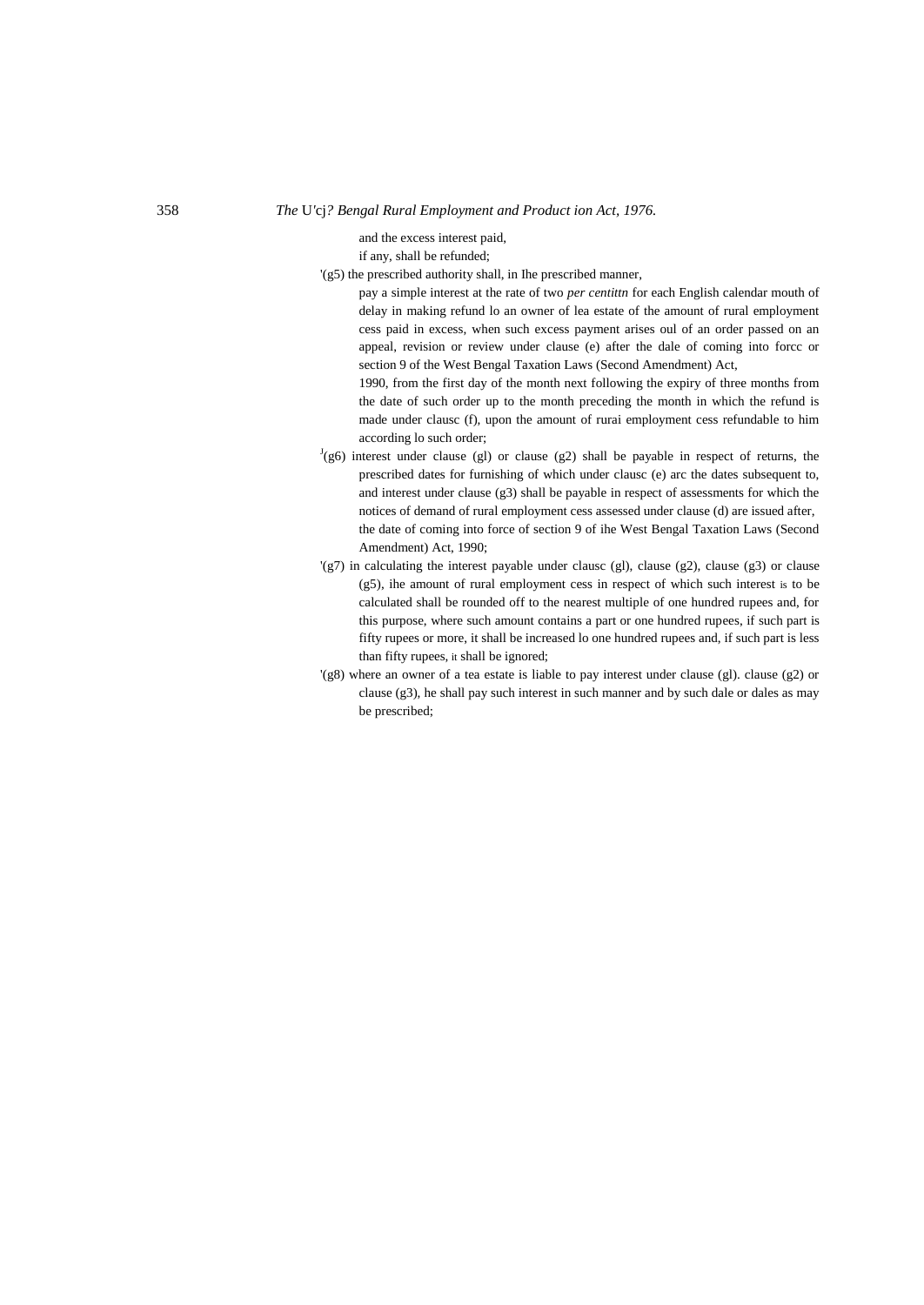[West Ben. Act

#### *(Section 4.)*

 $'(g9)$  where (he prescribe J authority is satisfied that an owner of  $*^J$ a lea estate is liable lo pay interest under clause (gl),

> clause (g2) or clause (g3), lie shall, in such manner as may be prescribed, determine the amount of interest payable by such owner; and if, on such determination, any amount or additional amount becomes payable by such owner or any excess amount becomes refundable lo such owner, the prescribed authority shall issue a noticc, in the prescribed manner, to such owner directing him to pay such amount or additional amount or informing him of the amount of excess payment, as the case may be;

- '(g 10) where there is an apparent mistake in the determination of interest under clause (g9). the prescribed authority may, on his own motion within four years, or upon application made by an owner of a tea estate within six months, from the date of such determination, rectify the amount of interest payable by such owner and issue a fresh notice in the prescribed manner;
- '(gll) recovery of any amount of interest determined or redetermined under clause (g4), clause (g9) or clause (g 10)

or refund of any amount of in lerest found to have been paid in excess under any such clause shall be made in the manner prescribed:

Provided that the prescribed authority may proceed to recover any unpaid amount of interest determined or redetermined as if it were in arrear of land revenue and may, for that purpose, forward a certificate to such authority and in such manner as may be prescribed;

'(gl2) Ihe State Government may by rules prescribe that no interest shall be payable or interest shall be payable at such rate,

> lower than that specified under clause (gl), clause (g2) or clause (g3), in respect of such period or in such cases or under such circumstanccs and subject lo such conditions,

if any, as may be provided therein;

: (g 13) where an owner of a tea estate, who is liable to pay interest under clause (g3), makes—

(i) full payment of cess assessed under clausc (d) in respect of the years commencing on the first day of April,

1981 and ending on the thirty-first day of March, 1995 or part thereof, as the case may be, and

#### *'See* **rwil** nale **5** on page **357.** *ante.*

Clause (^13) wjis inserted by s. 6 of ihc West Bengal Taxation Laws (Amendmcnl) Acl, 1998 OVcsi Ben. Acl IV of 1998).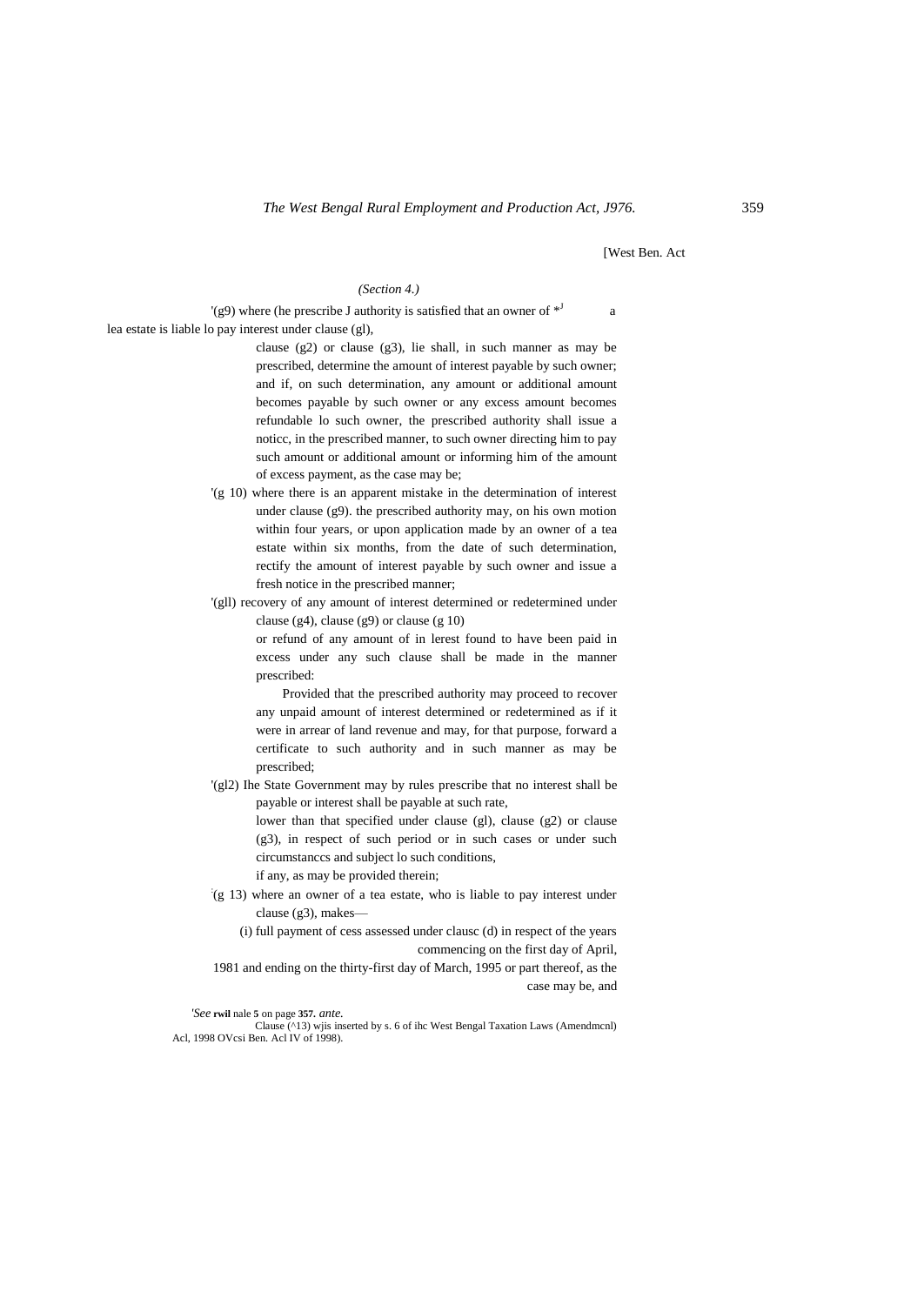**XIV or 1976.]**

### *(Section 4.)*

ri (ii) full payment of interest payable in accordance with the direction of the Supreme Court of India contained in

> its judgement delivered on the twenty-fifth day of November, 1994 in the case of Goodricke Group Limited and Others *versus* State of West Bengal and Others, and also in the matter of similar other cases,

within the 31st day of March, 1999, the interest payable under clause (g3) for the period as aforesaid by such owner, accrued up to the thirty-first day of March, 1999 or the date of actual payment of such dues, whichever is earlier, shall, notwithstanding anything to the contrary contained in this section or elsewhere in this Act, be waived to the extent of Fifty *per centum* of the total amount of such interest ■ payable by such owner for such period:

Provided that there shall be no waiver of such interest payable for such period under clause (g3), if such owner of a tea estate fails to make payment of any part of cess referred to in sub-clause (i), and any part of interest referred to in sub-clause (ii), within the dale so specified;

'(gg) if the owner of a tea estate fails without reasonable cause to get himself registered under clause (b), he shall be punishable with simple imprisonment for a term which may extend to one year or with fine of one thousand rupees or with both, and in the case of a continuing offence, wilh a further fine which may extend to one hundred rupees for every day during which such offence continues after First conviction:

Provided that no Court shall lake cognizance of any offence punishable under this clause except wilh the previous sanciton of the prescribed authority, and no Court inferior to that of a Metropolitan Magistrate or a Judicial Magistrate of the FirsL class shall try such offence;

(h) the Slate Government or the prescribed authority may ' appoint persons lo assist the prescribed authority;

> : (hh) every owner of a Lea estate shall keep a true and up lo dale accounts of green tea leaves produced in a tea estate and maintain such other documents, records or registers as may be prescribed;

<sup>&#</sup>x27;Clause (gg) was inserted by s.  $7(1)(b)(v)$  of ihe Wesl Bengal Taxation Laws (Amendment) Act, 1982 (Wesl Ben, Act V or 1982).

<sup>■</sup>Clause (hh) was inserted by s. 3(c)(iv) of Ihe Wesl Bengal Taxation Laws (Second Amendment) Acl. 1989 (West Ben. Act XX of 1989),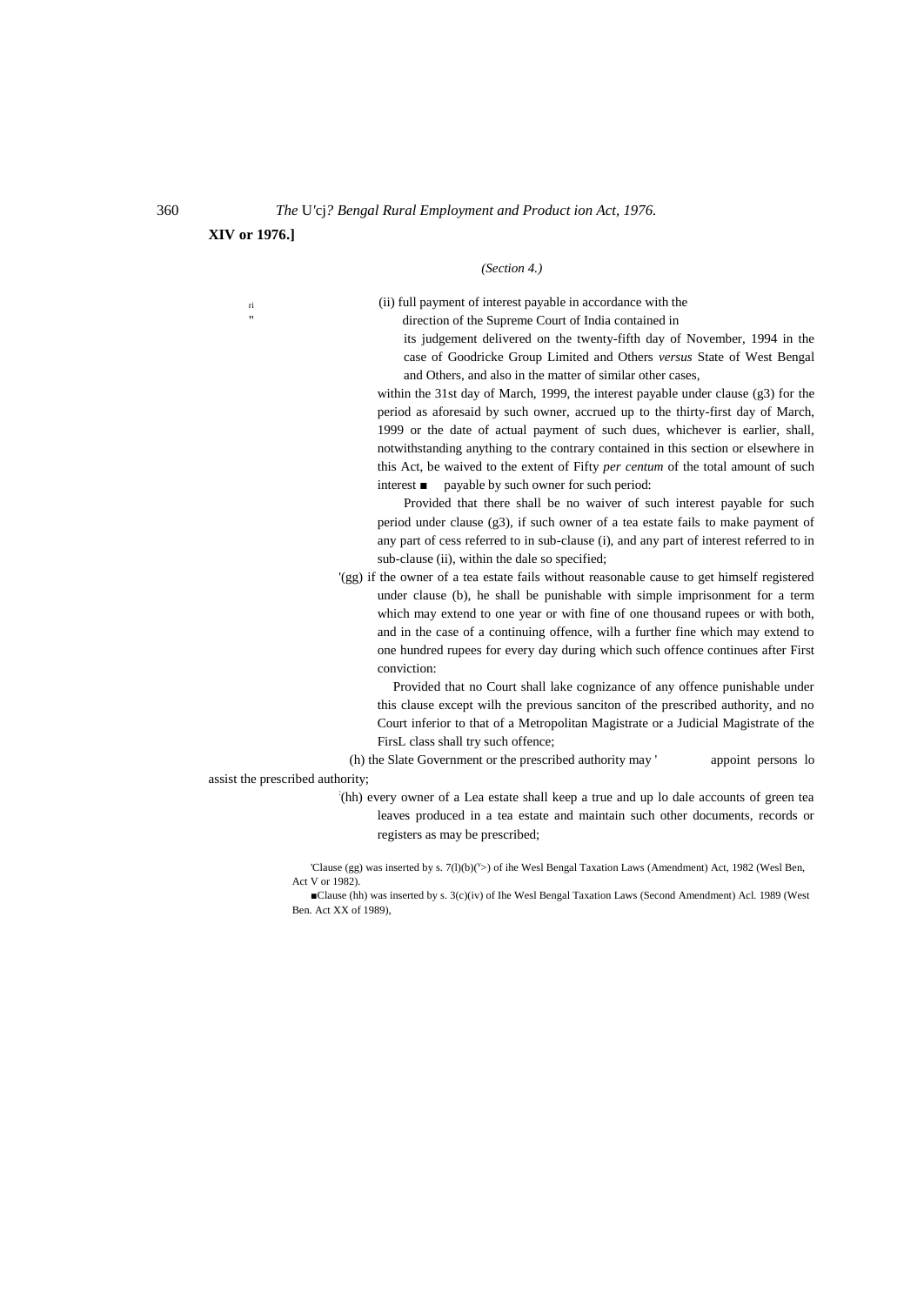*(Section 4A.)*

[West Gen. Act

(i) any powers, duties or functions of the prescribed authority may be delegated to any person appointed under clause (h) in such manner as may be prescribed.  $1 +$ 

 $*$  \* \* \* \* \*

 $2$ <sup>2</sup>Explanation 11.—For the purposes of this section and section 4B, "owner" shall, with reference to a tea estate, the possession of which has been transferred by lease, mortgage or otherwise, mean the transferee so long as his right to possession subsists.

3 (4) The State Government may, if it considers necessary so to do, by notification in the *Official Gazette*, exempt From payment of the rural employment cess such categories of tea estates producing green lea leaves not exceeding 250000 kilograms and located in such area as may be specified in such notification.

 $J<sup>J</sup>$ 4A. Notwithstanding anything contained in the Cess Act, 1880,—

Levy, recovery, etc., of cess in rcspecl of co3t mines.

Ben. ACL IX of 1SS0.  $5$ (a) the rural employment cess payable for a year under subsection (I) of section 4 in respcet of a coal-bearing land referred to in clause (b) of subseclion (2) of that section shall be paid by the owner of such coal-bearing  $\frac{0.1 \text{ J} \cdot \text{J}}{2}$  land in such manner, at such intervals and by such dates as may be prescribed;

> <sup>A</sup>(b) every owner of a coal-bearing land shall furnish a declaration relating to a year showing the amount of rural employment cess payable by him under clause (a) in such form and by such date as may be prescribed and lo such authority as may be notified by the State Government in this behalf in ihe *Official Gazette* (hereinafter referred to as the notified authority);

*' Rrplunaiion* / WQS omitied, w.e.f. the 1st day of April, 1981, by s. 3{c)(v) of Lhc Wesl Bengal Taxation Laws (Second Amendment) Act, 1989 (Wusi Bin. Acl XX or 1989).

*•Explanation It* was substituted, w.e.f. lhc Isl day of April. 1981. by s. 3(e)(vi). *ibid.*

<sup>i</sup>This sub-seciion was substituted for lhc original sub-section (4) by s. 3(d), *ibid*. Prior to Lhi.s substitution this sub-seciion was inserted by s. 7(c) or the Wesl Bengal Taxation Laws (Amendment) Acl. 1981 (Wesl Ben. Acl IX of 1931).

'Section 4A was inserted by s. 7(2) or Ihe Wesl Bengal Taxation Laws (Amendment) Acl, 1982 (West Ben. Ael V of I9H2),

'Clause (a) was subslilulcd for lhc original clause by s. 3(3)(a) or ihe Wesl Bengal Ta\* tit ton Laws (Amendmcnl) Acl. 1992 (Wesl Ben. Act It of 1992).

"■Clause (b) was subslilulcd for the original clause by s. 3(3}(b), *ibid.* Prior lo ihis substitution a proviso was added lo original clause (b) by s. S(2)(i) of lhc West Bengal Taxation Laws (Amendmcnl) Acl, 1986 (West Ben. Acl I of I9B6).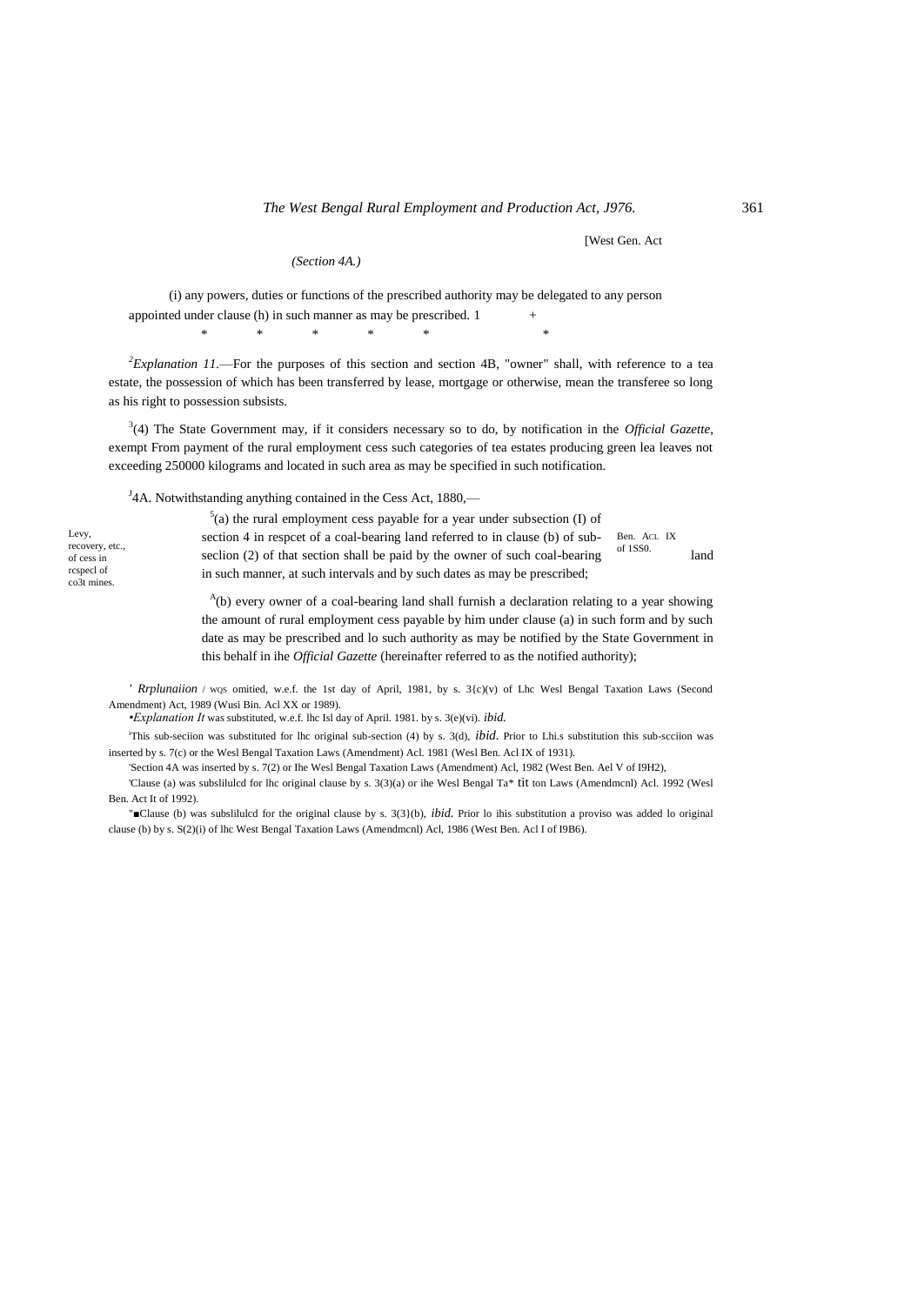XIV of 1976,]

## *(Section 4A.)*

(c) every owner of a '[coal-bearing land] shall be liable to  $\sim$  pay, by way of penalty in default of payment of the rural

> employment cess payable by him under clause (a) or filing without any reasonable cause the  $\Delta$ declaration] under clause (b) forany<sup>1</sup> fyear] by the prescribed dale, an amount, not exceeding ihe amount of such cess payable for such '[year] as may be levied by the noiified authority at the time of assessment of such cess under clausc (d), in such manner as may be prescribed:

> Provided that Ihe notified authority shall give the owner of a <sup>1</sup> [coal-bearing land] an opportunity of being heard before imposition of such penalty:

'Provided further thai if interest is payable by ihe owner of a '[coal-bearing land] under clause (ga) or clause (gb) for failure lo make full payment of rural employment ' cess in respect of any ■'[year],—

> . (i) no penalty under ihis clause for default of payment of the rural employment cess under clause (a) shall be

imposed upon him, and

- (ii) the penalty under this clause for default in filing without reasonable cause the  $2$ [declaration] under clause (b) for such -'[year] by ihe prescribed dale shall not exceed five lakh rupees for each such -[declaration] or ten *per centum* of the amount of rural employment cess assessed (not excluding any amount paid) under clause (d) by the noiified authority for such '[year], whichever is less;
- '(d) the rural employment cess under clause (b) of subsection (2) of section 4 shall be assessed by ihe notified authority in the manner prescribed, and if the declaration under clause (b) is not accepted, the owner of the coal- bearing land shall be given a reasonable opportunity of being heard before making such assessment;

 $\overline{a}$ 

<sup>&#</sup>x27;The words wilhin ihc square brackets were lubsliluted Tor Ihc words "coal mine" by s. 3(3)(c)(i) of [he Wesl Bengal Taxation Laws (Amcncimcnl) Acl, 1992 (West Ben. Act II or 1992).

The word within ihc square brackets was substituted for the word "relurn" by s. 3(3)(c)(ii), *ibid.* The word wilhin ihe square brackcls was substituted for Ihc word "period" by ,s.  $3(3)(c)(iii)$ , *ibid.*

This proviso wis added by s, 8(2)(ii) of the West Bengal Taxation Laws (Amendment) Act, 1986 (Wesl Ben. Acl I of 1986).

<sup>^</sup>Clause (d) was substituted Tor the original chute by s. 3(3)(d) of ihc Wesl Bengal Taxation Laws (Amendment) Acl. 1992 (West Ben. Act II of 1992).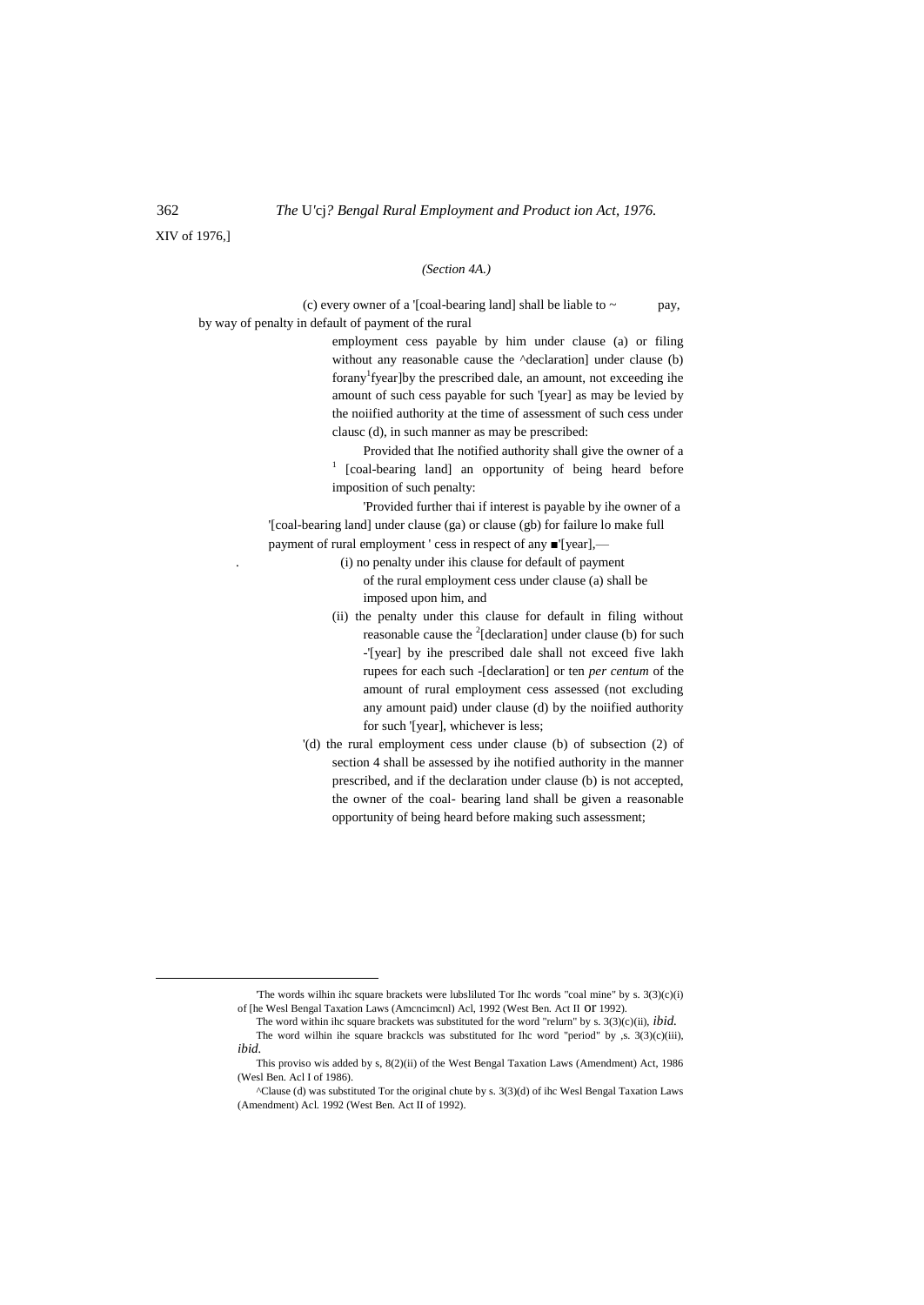[West Ben. Act

#### *(Secfivn 4A.)*

- (e) an appeal, revision or review, as Ihe case may be, from "<sup>J</sup> an order of assessment or any other order passed under this section .shall lie to such authority, on such conditions and in such manner as may be prescribed;
- (0 recovery of the rural employment ccss assessed under clause (d) or refund of any amount oF such cess found to have been paid in excess after assessment shall be made in the manner prescribed:

'Provided that the notified authority may proceed to recover any unpaid amount of rural employment cess assessed as if it were an anear of land revenue and may,

for thaL purpose, forward a certificate to such authority and in such manner as may be prescribed;

(g) every owner of a  $3$ [coal-bearing land] shall be liable to pay, by way of penalty in default, without reasonable cause, of payment of ihc rural employment cess assessed under clausc (d) by the date specified in the notice of demand issued in this behalf, an amount not exceeding the amount of such cess so remaining unpaid, and such penally may be imposed by the noiified authority in the manner prescribed:

Provided that the noiified authority shall give the owner of a <sup>3</sup>lcoal-bearing land] an opportunity of being heard before imposition of such penalty:

'Provided further \hat no penalty under this clausc shall be imposed in respect of an assessment of rural employmeni cess for which interest is payable under clausc (gc) and clause.(gf); .

''(ga) where an owner of a coal-bearing loud furnishes a declaration referred to in clause (b) in respect of any year by the prescribed date or thereafter, but fails to make full payment of rural employment ccss payable in respect or such period by such date as may be prescribed under

'This proviso wis added by s. 8(I)(iii) of the Wesl Bengal Taxation Laws {Amendment) Acl, 1386 (West Ben. Act 1 of 1986).

The words wilhin the square brackets were subs tinned Ibr the words "coal mine" by s. 3(3){c) of ihe West Bengal Taxation Laws (Amendment) Act, 1992 (Wesl Ben. Act II of 1992).

<sup>J</sup>This proviso was added hy s.  $8(2)(iv)$  of ihe Wesl Bcng j| Taxation Laws (Amendment) Act, 1936 (Wesl Ben. Ael I or 1986).

**■**"Causes (ga) lo (gl) were inserted by s.  $S(2)(v)$ , *ibid.* Thereafter, the pre will clausc (ya) was substituted Tor the original one by s. 3(3)(f) or the West Bengal Taxation Laws (Amendnienl) Acl.<br>1992 (Wesl Ben. Acl It of 1992). 1992 (Wesl Ben. Acl It of 1992).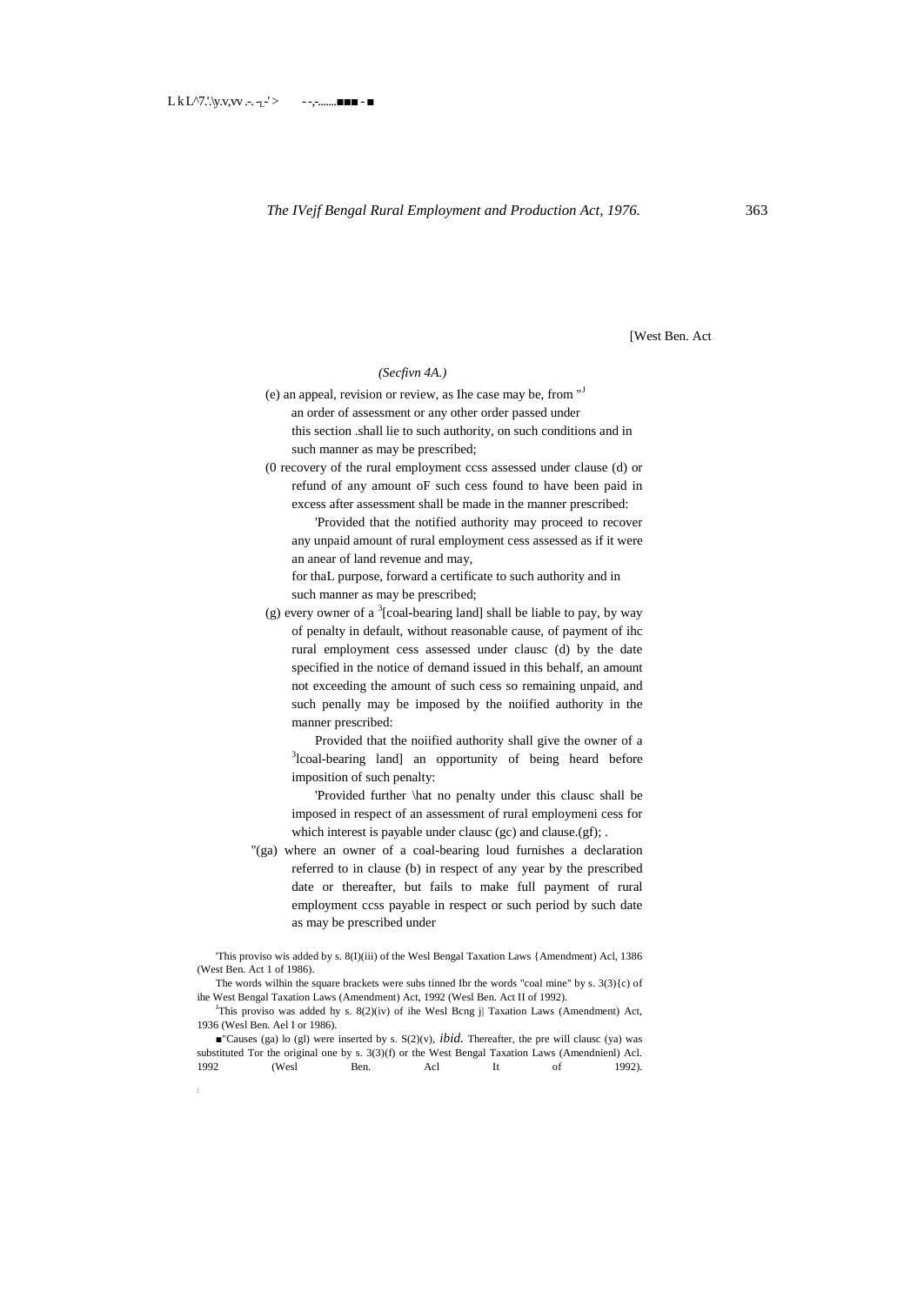### *(Section 4A.)*

clause (a), he shall pay a simple interest at the rale two *per centum* for cach English calendar month of default in payment under clause (a) from the first day of such month next following the prescribed date up to the month preceding the month of full payment of such cess or up ■ to the month prior to the month of assessment under clause (d) in respect of such period, whichever is earlier, upon so much of the amount of rural employment cess payable by him according to clausc (a) as remains unpaid at the end of each such month of default;

'(gb) where an owner of a coal-bearing land fails lo furnish a declaration referred to in clause (b) in respect of any year by the prescribed date or thereafter before the assessment under clause (d) in respect of such year and, on such assessment, full amount of rural employment cess payable for such year is found not to have been paid in the manner and by the date prescribed under clause (a), he shall pay a simple interest at the rate of two *per centum* for each English calendar month of default in payment under clausc (a) from the first day of the month next following the prescribed date for such payment up to the month preceding Lhe month of full payment of rural employment cess under clause (a) or up lo the month prior to the month of such assessment under clause (d), whichever is earlier, upon so much of the amount of rural employment cess payable by him according to clause (a) as remains unpaid at the end of each such month of default:

Provided that where the rural employment ccss payable under clause (a) is not paid in the manner prescribed under that clausc by the owner of a coalbearing land, the notified authority shall, while making the assessment under clause (d) in respect of a year, apportion on the basis of such assessment the rural employment cess payable in accordance wilh clause (a);

'Clauses (ga) lo (gl) were inserted by s, 8(2)(v) uf ihe Wesl Bengal Tujalion Laws (Amendment) Acl, 1986 (Wesl Ben. Acl I of 1986). Thereafter, lhc prcscnl clause (gb) was subslilulcd for lhc original one by s. 3(3)[g) of ihe West Bengal Taxation Laws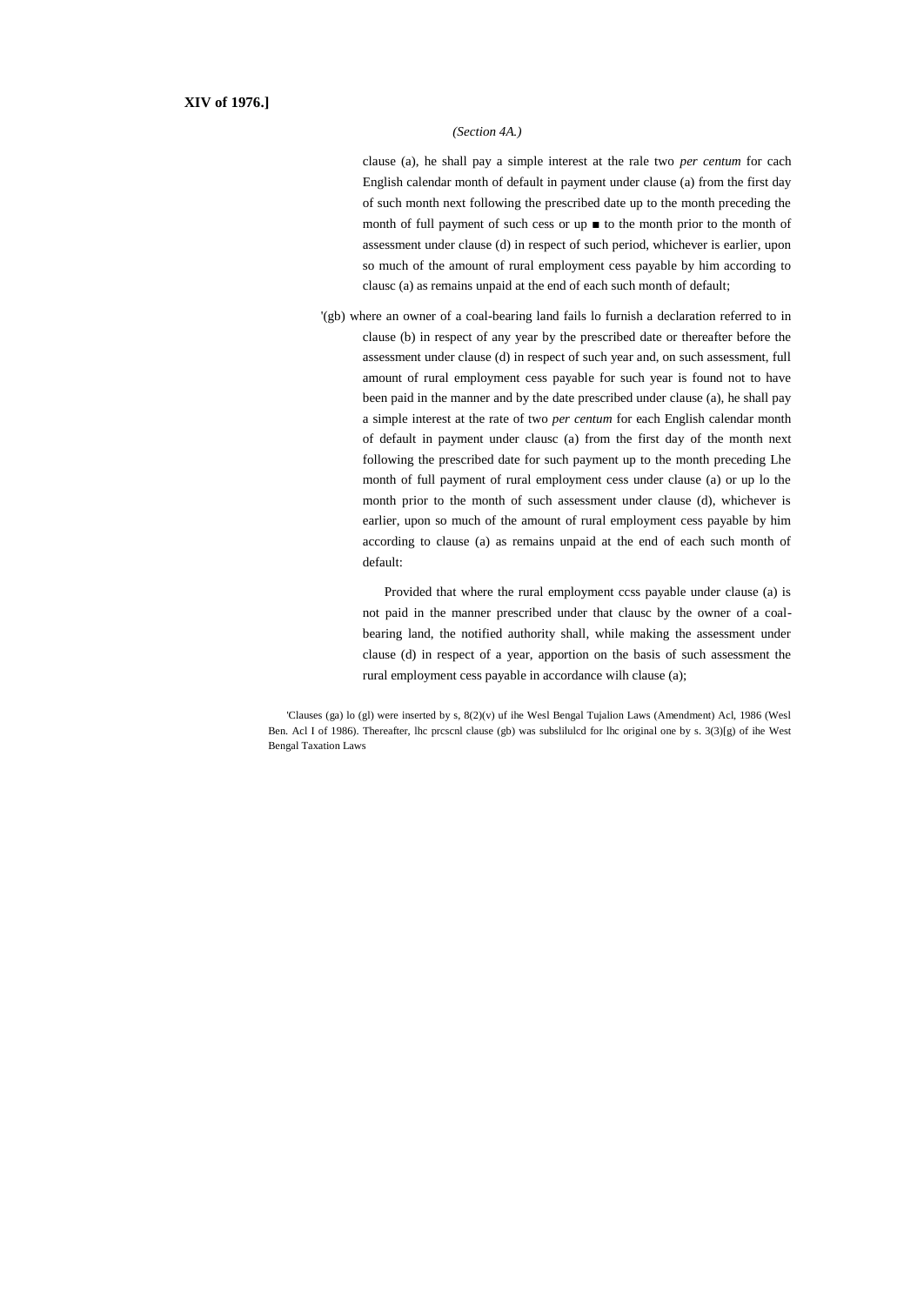#### 366 *The West Bengal Rural Employment and Production Act, 1976.*

[West Ben. Act

## *(Section 4A.)*

j.  $\left( \text{gc} \right)$  where an owner of a <sup>3</sup>[coal-bearing land] fails to make payment of any rural employment eess payable after assessment under clausc (c!) by (he date specified in Ihe notice of demand issued in this behalf, he shall pay a simple interest at the rate of two *per centum* for each English cnlendar month of default from the first day of the month next following the Inst date for paymcm specified in such notice up 10 the month preceding the month of full payment of such cess or of forwarding of ihe certificate to the prescribed authority for recovery of the rural em ploy m en L cess under the proviso lo clause (0,

whichever is earlier, upon so much of the amount of rural employment cess payable by him according to such notice as remains unpaid at the commencement of each such month;

- '(gd) where as a result of an order passed on an appeal, revision or review under clause (e), the amount of rural employment cess payable is reduced, the interest payable under clause (gc) shall be determined or redetermined on the basis of such reduced amount and the excess interest paid, if any, shall be refunded;
- '(ge) the notified authority shall, in the prescribed manner, pay a simple interest at the rale of two *par centum* for each English calendar month of delay in making refund to an owner of a <sup>J</sup>[coal-bearing land] of the amount of rural employment cess paid in excess, when such excess payment arises out of an order passed, on an appeal, revision or review under clause (e), after the date of coming into forcc of section 8 of the West Bengal Taxation Laws (Amendmcnl) Act, 1986, from the first day of the month next following, ttie expiry of three months from the date of such order up to the month preceding the month in which the refund is made under clause (f), upon ihe amount of rural employment cess refundable to him according **io** such order;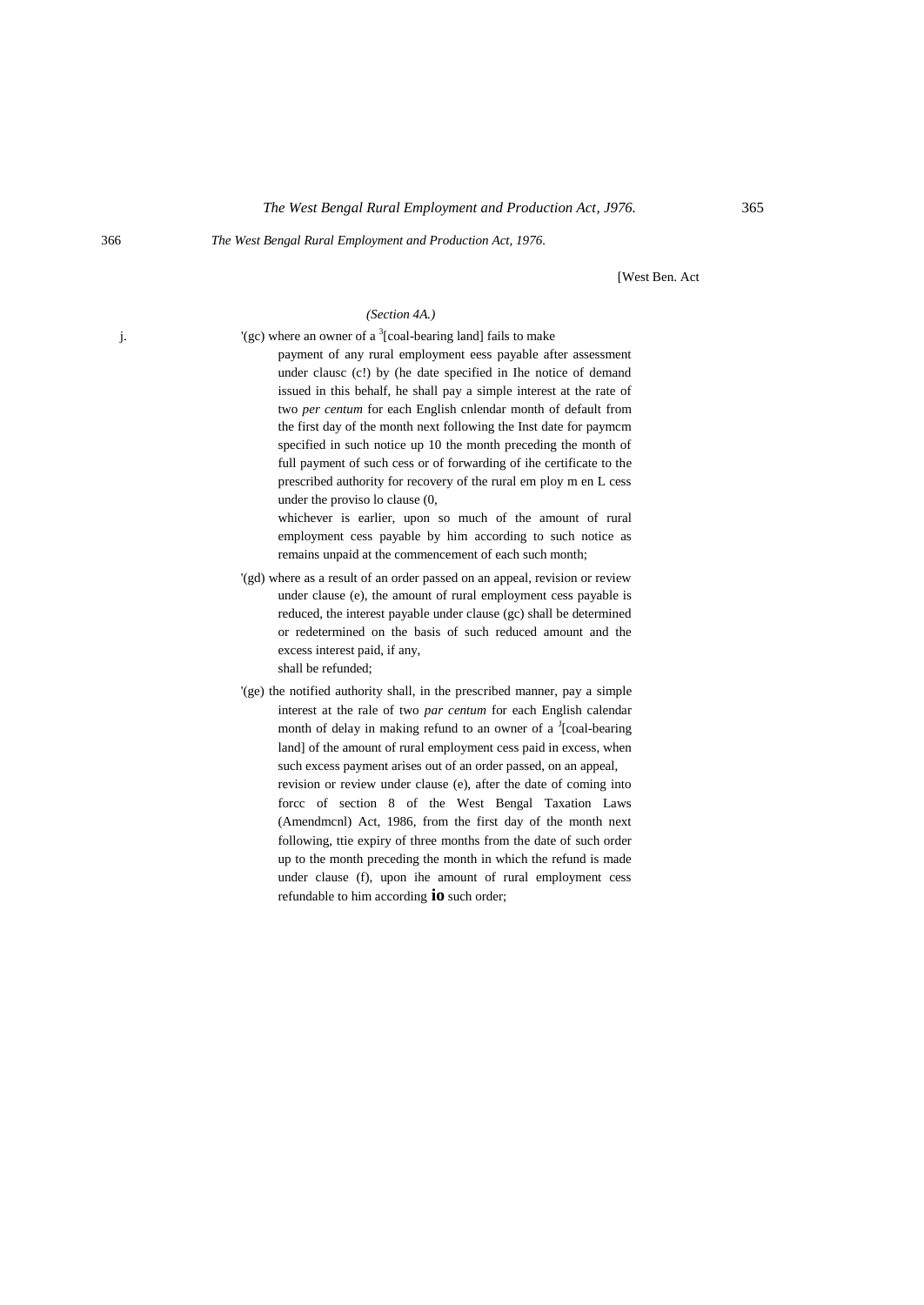**XIV of 19760**

 $\overline{a}$ 

#### *(Section 4A.)*

'(gf) interest under clause (ga) or clause (gb) shall be payable in respect of payment of rural employment cess which falls due on any day after the 30th day of April, 1992, and interest under clause (gc) shall be payable in respect of assessments for which notices of demand of rural employment cess under clause (d) arc issued on or after the date of commencement of the West Bengal Taxation Laws (Amendment) Act, 1992:

Provided that interest under clausc (ga) or clausc (gb) in respect of any period ended on or before the 31st day of March, 1992, or interest under clause (gc) in respect of assessments for which notices of demand of rural employment cess under clause (d) are issued before the date of commencement of ihc Wesl Bengal Taxation Laws (Amendment) Act, 1992, shall continue to be payable in accordance with the provisions of litis Act as they stood before the coming into force of Che said Act as if the said Acl had not come into force;

- : (gg) in calculating the interest payable under clause (ga), clause (gb) or clause (gc), the amount of rural employment cess in respect of which such interest is to be calculated shall be rounded off to the nearest multiple of one hundred rupees and, for this purpose, where such amount contains a part of one hundred rupees, then, if such part is fifty rupees or more, it shall be increased to one hundred rupees and if such pan is less than fifty rupees, it shall be ignored;
- \*(gh) where an owner of a <sup>2</sup>[coal-bearing land] is liable to pay inlerest under clause (ga), clause (gb) or clause (gc), he shall pay such interest in such manner and by such date or dales as may be prescribed;
- $2$ (gi) where the noiified authority is satisfied that an owner of a "[coal-bearing land] is liable to pay interest under clause (ga), clause (gb) or clause (gc), he shall, in such manner as may be prescribed, determine the amount of interest

 ${}^{2}$ Thc words within Ihe square brackets were subilituted for the words "coal mine" by s. 3(3)(k) of the West Bengal Taxation Laws (Amendment) Acl, 1992 (West Ben. Acl II or 1992).

<sup>&#</sup>x27;The words within the square brackets were substituted for the words "coal mine" by s. 3f3VI\ *ibid*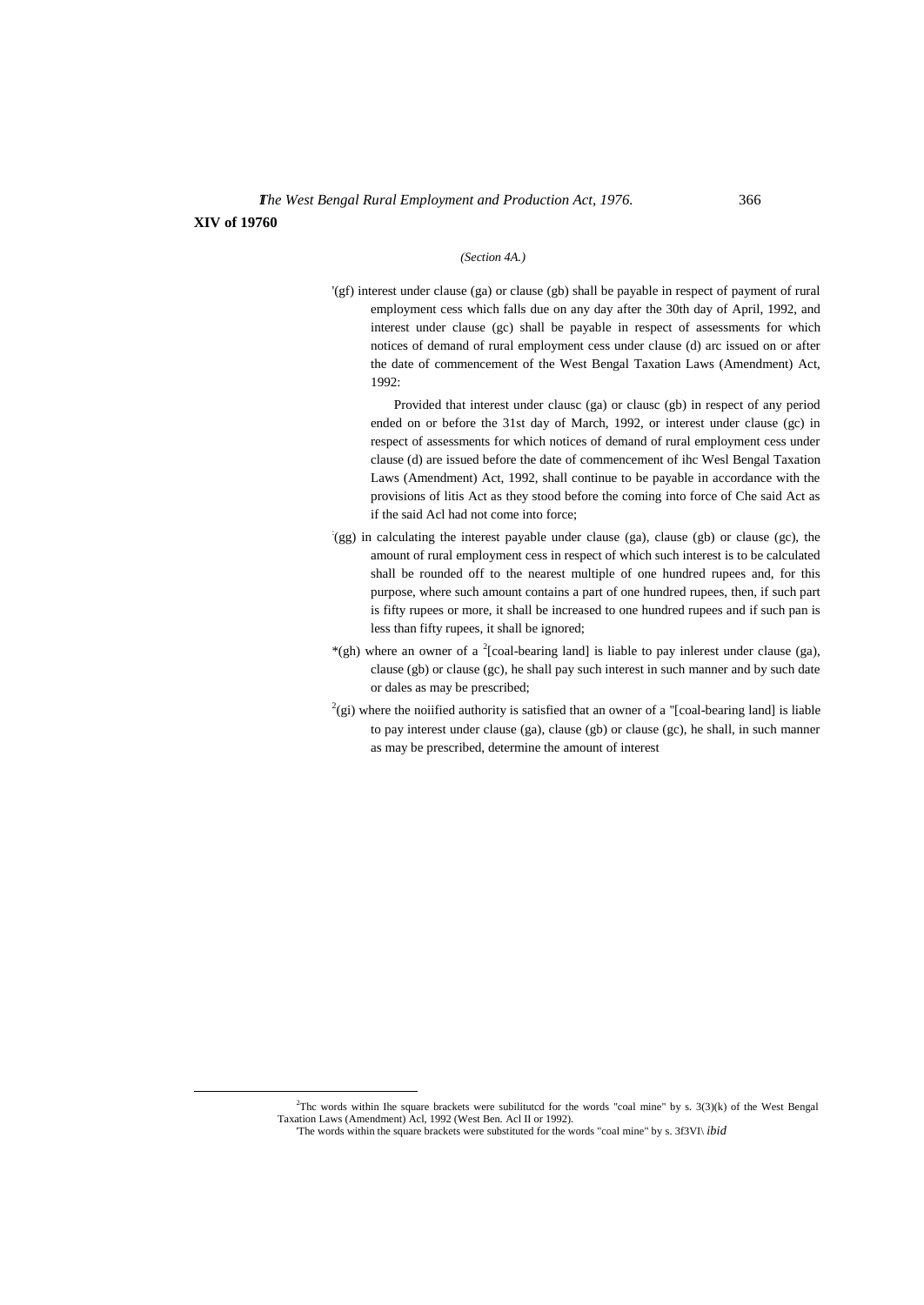#### *(Section 4A.)*

. payable by such owner; and if, on such determination, any

- additional amount becomes payable by such owner or any excess<br>*The West Bengal Rural Employment and Production Act, J976.* amount becomes refundable to such owner, the notified authority shall issue a notice, in the prescribed manner to such owner directing him to pay such additional . amountorinfomiing him of Ihe amount of excess payment, as the case may be;
- '(gj) where there is an apparent mistake in the determination of interest under clause (gi), the notified authority may,

on his own motion within four years, or upon application made by an owner of a<sup>1</sup> [coal-bearing land] wiihin six months, from the dale of such determination, rectify the amount of interest payable by such owner and issue a fresh notice in the prescribed manner;

'(gk) recovery of any amount of interest determined or redetermined under clause (gd), clause (gi) or clause (gj)

or refund of any amount of interest found to have been paid in excess under any such clause shall be made in the manner prescribed:

Provided Lhat the notified authority may proceed to recover any unpaid amount of interest determined or redetermined as if it were an arrear of land revenue and may, for that purpose, forward a certificate to such authority and in such manner as may be prescribed;

<sup>1</sup>(gl) the Stale Government may by rules prescribe that no interest shall be payable, or interest shall be payable at such rale, lower than lhat specified under clause (ga),

clause (gb), or clause (gc), in respecl of such period or in such cases or under such circumstances and subject to such conditions, if any, as may be provided therein;

- (h) the State Government or the noti Tied authority may appoint persons to assist the notified authority;
- (i) any powers, duties or functions of the notified authority may be delegated to any person appointed under clause (h) in such manner as may be prescribed.

## (Secn'oii 4AA.J

'4A A. (1) Nolwithsianding ihe issue of a requisition under ihe proviso ^P^of to clausc (f) of sub-section (3) of section 4 or under Ihe proviso to clause recovery, (f) of section 4A for realisation of cess, penalty or interest as arrears of land revenue, the prescribed authority or the notified authority, as the case may be, may, al any lime or from time to time by notice in Hie prescribed form, require any person from whom money is due or may become due to the owner referred to in sub-section (3) of section 4 or section 4A, as the case may be, or any person who holds or may subsequently hold money for or on account of such owner, to deposit into a Government Treasury or Ihe Reserve Bank of India under the appropriate head of account, either forthwith upon ihe money becoming due or being held or at or wilhin the time specified in Hie notice (not being before the money becomes due or is held), so much of the money as is sufficient to pay the amount due by such owner in respect of the arrears or the whole of the money when it is equal to or less than the amountdue.

(2) A notice under this section may be issued lo any person who holds or may subsequently hold any money for or on account of the owner jointly with any other person and, for the purposes of this scclion,

the shares of the joint-holders in such account shall be presumed, until the contrary is proved, lo be equal.

XIV of 1976.]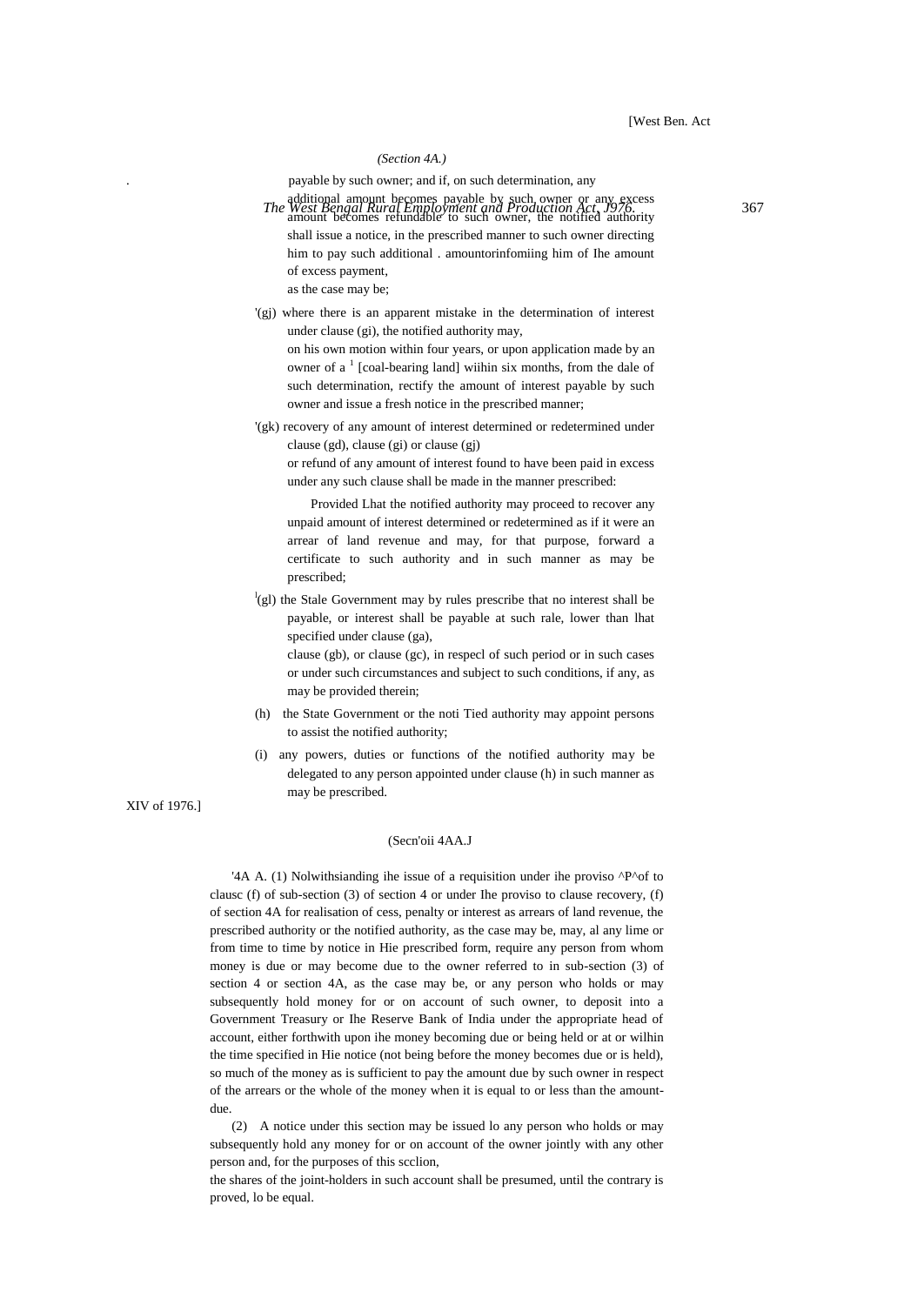(3) A copy of the notice shall be forwarded to ihe owner al his last address konwn to the prescribed authority or the notified authority, as the case may be, and, in ihe case of a joint account, loall thejoinl-holders at their last addresses known to Ihe said authority.

issued under this section shall be bound to comply with such notice, and, in<br>368 **The U**'cj<sub>i</sub>? Bengal Rural Employment and Product ion Act, 1976. (4) Save as otherwise provided in this section, every person to whom a notice is particular, where any such notice is issued to a post-office,

banking company or insurer, it shall not be necessary for any pass book,

deposit receipt, policy or any olher document to be produced for the purpose of any cnUy, endorsement or the like being made before payment is made, notwithstanding any rule, practice or requirement lo ihe contrary.

(5) Any claim with respeel to any property in relation lo which a notice under this section has been issued, arising after the date of ihe notice, shall be void as against any demand contained in Ihe notice.

(6) Where a person to whom a notice under this scction is sent proves to the satisfaction of Ihe prescribed authority or the notified authority, as the case may be, thai the sum demanded or part thereof is not due lo the owner or that he does not hold any money for or on account of the owner or lhat the money demanded or any part thereof is not likely

'Section 4AA was inserted by s. 9( I) of ihc Wesl Benpal Taxation Laws (Amendment)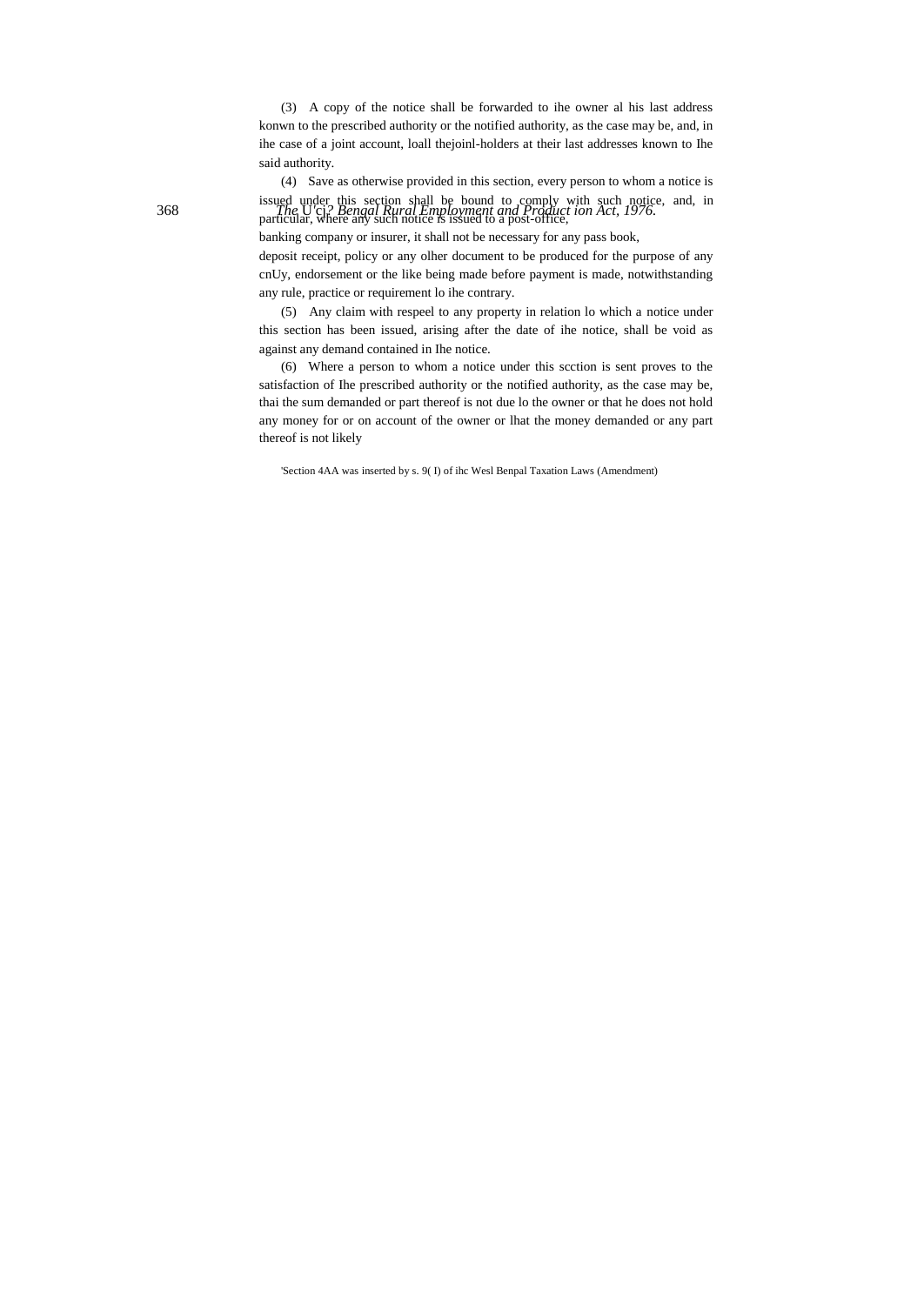#### *(Section 4B.)*

to be due to Hie owner or be held for or on account of the owner, then,

369 nothing contained i<del>n art West Act 8 shall Rur al Anna</del> kwitten a such persua tion a passit 1976. any such sum or part thereof, as the case may be.

(7) The prescribed authority or the notified authority, as the case may be, may, at any time or from time to time, amend or revoke any notice issued under this section or extend the time for making any payment in pursuance of such notice.

(8) The Treasury or the Bank shall grant a receipt for any amount paid in compliuncc with a notice issued under this section, and ihe person so paying shall be fully discharged from his liability to the owner to the extent or the amount so paid.

(9) Any person discharging any liability lo the owner after receipt of a notice under this section shall be personally liable **Lo** the prescribed authority or the notified authority, as the case may be, to the extent of his own liability to the owner so discharged or to the extent of the owner's liability for any sum due under this Act, whichever is less.

(10) If the person to whom a notice under this section is sent fails to make payment in pursuance thereof, he shall be deemed to be an owner in default in respect of the amount specified in the notice and further proceedings may be taken against him for the realisation of ihe amount as if it were an arrear due from him and the notice shall have the same effecL as attachment of a debt.

(11) The prescribed authority or ihe notified authoriiy, as the case may be, may apply to the Court in whose custody there is money belonging to the owner for payment lo him of ihe entire amount of such money, or, if it is more than Ihe tax due, an amount sufficient to discharge the tax:

Provided that any dues or property exempt from attachment in execution of a decree of a Civil Court under secLion 60 of the Code of  $_{5 \text{ oJ}}$ - jc^ Civil Procedure, 1908, shall be exempt from any requisition made under this section.

Validation '4B. (I) Where any sum has been paid by, or collected from, any

exemption owner of a tea estate during ihe period commencing on the 1st day of April, 1981 and ending on the day immediately preceding the dale of coming into force of the Wesl Bengal Taxation Laws (Second Amendment) Act, 1989 as rural employment cess in respect of any period prior to the coming into force of the said Acl, such portion of the said sum as may become payable in accordancc with the provisions

'Section 4B was added by s. 3(c) of the Wcs I Bengal Taxation Laws (Second AmeniJmem)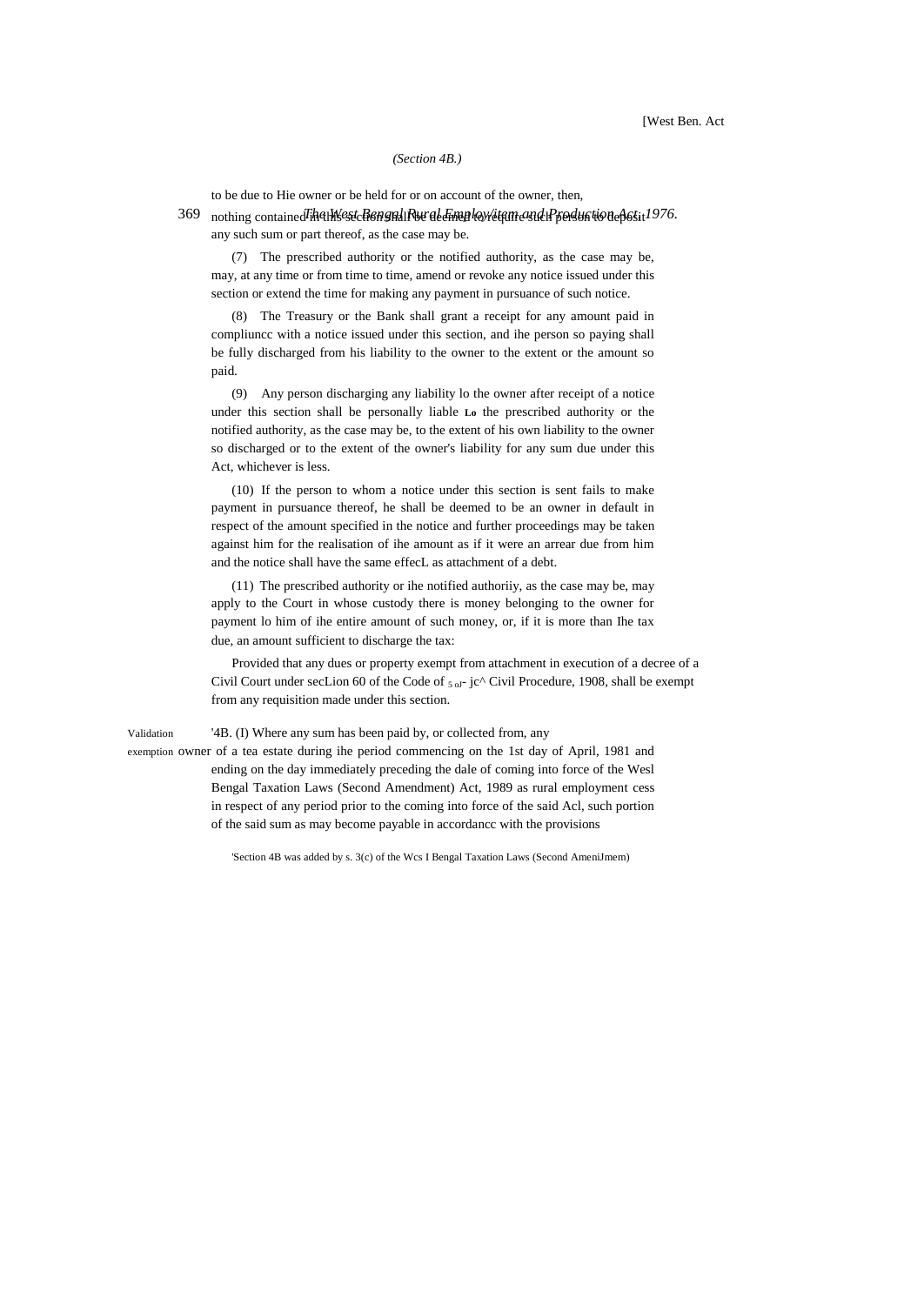## **XIV or 1976.]**

#### *(Section 4B.)*

of this Acl after the coming into force of ihe said Act shall, notwithstanding any judgement, decree or order of any court, be deemed to have been validly levied, paid or collected under this Act, and where after assessment or fresh assessment any portion of such sum is found lo have been levied, paid or collected in excess of \tie rural employment cess payable for the said period shall be refunded to such owner in accordance wilh the provisions of this Acl and ihc rules made (hereunder.

(2) Where any assessment is purported lo have been made, or any order is purported to have been passed on appeal, revision or review,

by any authority, or any appeal or application for revision or review has been made before such authority under this Acl, or any order has been passed by a court or where any sum has been paid or collected as rural employment cess, before the coming into force of the West Bengal Taxation Laws (Second Amendment) Act, 1989, in respcct of any period prior to the coming into force of Che said Act, assessment or fresh assessment shall, notwithstanding such order on appeal, revision or review, or the pendency of such appeal or application for revision or review, or any order passed by a court, be made in accordance with the provisions of this Acl within four years from the date of coming into force or the said Acl.

(3) Notwithstanding anything contained in this Act, any default by an owner of a tea eslale to make payment of Ihe rural employment cess or to apply for registration or to file return in accordance wilh the provisions of this Act after Ihe coming into force of the West Bengal Taxation Laws (Second Amendment) Acl, 1989 in respect of any period prior to the coming into force of Ihe said Act shall not be deemed to be a contravention of such provisions if such owner makes payment of such rural employment cess within one month or files return within six months, as the case may be, from date of coming into force of the said Act,

(4) The'amount of the rural employment cess payable by any owner of a lea estate under subsection (2A) of section 4 of this Act in respect of any period prior to the coming into force of the West Bengal Taxation Laws (Second Amendment) Acl, 1989, shall, notwithstanding anything contained in this Act, be reduccd by such amount of rural employment cess payable in respect of such tea estate or such quantity of green tea leaves produced therein during the said period as may be equivalent to the quantity of any tea despatched for which such owner has purported to have enjoyed or would have enjoyed exemption from payment of the rural employment cess during such period, and it is hereby declared that for determining the amount of the rural employment cess lo be reduced, each kilogram of tea despatched during such period shall be equivalent to four and a half kilograms of green tea leaves produced in such tea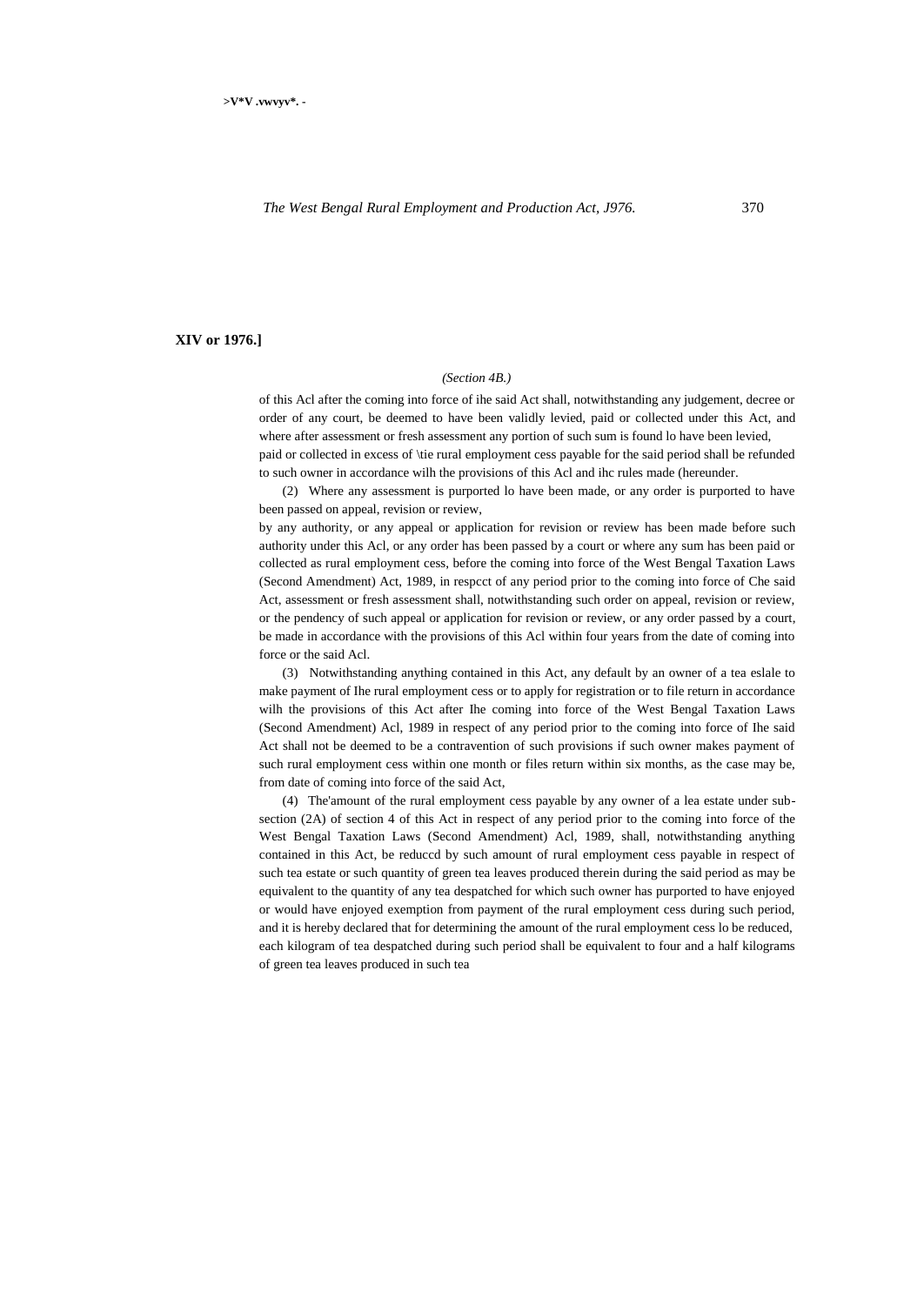## *(Seerions 5, 6 and 6A.)*

*The West Bengal Rural Employment and Production Act, J976.* 371 and Production Fund which shall be administered in such manner as may be prescribed. 5. (1) There shall be established a fund lo be called the West Bengal Rural Employment

(2) The fund shall consist of—

- (a) all proceeds of lax,
- (b) any sum granted by Ihe State Government, and

(c) any other sum received from any source whatsoever.

Wesl Bengal Rural Employment and Produclion Fund.

6. The West Bengal Rural Employment and Produclion Fund shall be utilised by the Slate Government for the implementation of such rural production programme and for promotion of such employment in the rural areas as may be prescribed. .

|                                                  |     | $\mathcal{A}$ . (1) Whoever—                                                                                                                                            |
|--------------------------------------------------|-----|-------------------------------------------------------------------------------------------------------------------------------------------------------------------------|
| Application                                      |     | (a) fails to pay the full amount of rural employment cess payable under sub-<br>section (1) of section 4 in respect of a tea estate referred to in sub-section (2 A) of |
|                                                  |     | That section for any period in accordance with clause (a) of sub-section $(3)$ of that<br>section, or                                                                   |
| of the Wesl<br><b>Bengal Rural</b><br>Employment |     | (b) submits a false rturn, or fails without reasonable cause to furnish a<br>retym, under clause (c) of sub-section $(3)$ of section 4, or                              |
| and<br>Produclion<br>Fund.                       |     | (c) fails to make payment of interest payable under clause (gl),<br>clause (g2) or clause (g3) of sub-section (3) of section 4,                                         |
| Offenees and<br>penal lies.                      |     | <sub>or</sub><br>(d) fails to pay the full amount of rural employment cess payable under                                                                                |
|                                                  |     | sub-section (1) of section 4 in respect of a coal-bearing land referred to in clause                                                                                    |
|                                                  |     | (b) of sub-section $(2)$<br>of that section for any period in accordance will clause (a)                                                                                |
|                                                  |     | of section 4A, or                                                                                                                                                       |
|                                                  | (e) | submits a false declaration, or fails without reasonable cause to fumish a                                                                                              |
|                                                  |     | declaration, under clause (b) of section 4A, or                                                                                                                         |
|                                                  | (f) | fails to make payment of interest payable under clause (ga),                                                                                                            |

clause (gb) or clause (gc) of scction 4A,

shall be punishable with simple imprisonment which may extend to six months or wilh fine or wilh both and, when the offence is a continuing one, with a daily fine not exceeding one hundred rupees during the period of continuance of the offence:

**'Seclionc 6A and 6B** were inserted hv **s. of ihf<sup>1</sup> . W**HSI **Rpncnl T**.iTniinn **1 nw**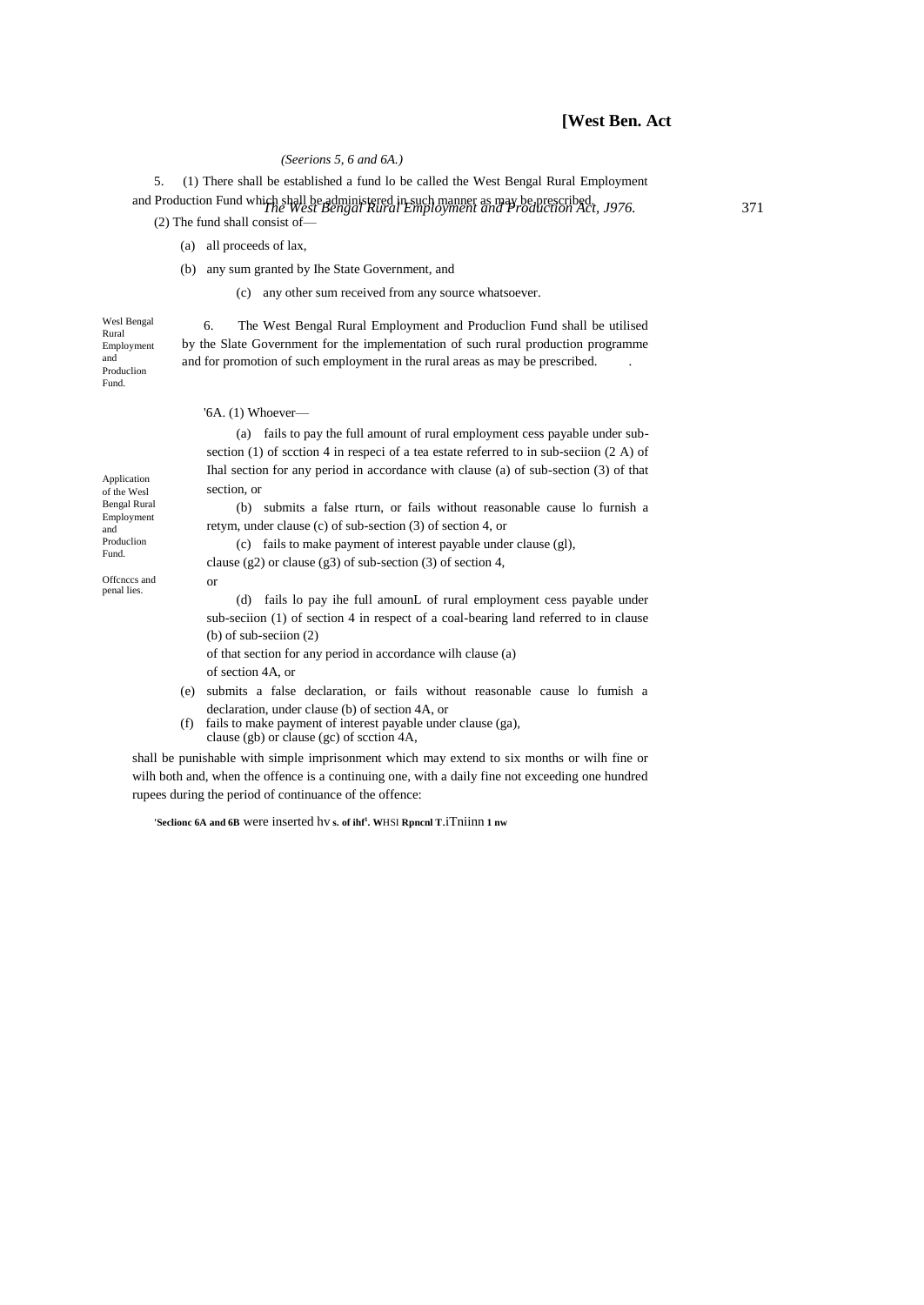## **XIV of 1976.]**

# *The West Bengal Rural Employment and Proditciion Act, 1976.* 372 *(Section 68.)*

Provided lhat no prosecution For an offence enumerated in this subsection shall be insliluted in respect of the same facts in respect of which a penally has been imposed under clause (cc) or clause (g) of subsection (3), as the case may be, of section 4.

- (2) No Court shall take cognizance of any offence—
	- (a) under clause (a), clausc (b) or clause (c) of sub-section (1), except wilh Ihe previous sanction of the prescribed authority referred to in sub-section (3) of section 4, or
	- (b) under clause (d), clause (e) or clause (0 of sub-section (1), except with ihe previous sanction of the notified authority referred to in clause (b) of section 4A,

and no Court inferior to the Court of a Metropolitan Magistrate or a Judicial Magistraie of the first class shall try such offence.

(3) The offences punishable under sub-section (I) shall be cognizable and bailable.

'6B. (1) When an offcnce under clause (a), clause (b) or clause (c) Liability to of sub-seclion (I) of section 6A has been committed by an owner of a pro^cuiion. tea estate or an offence under clause (d), clause (e) or clause (f) of subsection (1) of that section has been committed by an owner of a coal- bearing land, as the case may be, every person who, at the time the offence was committed, was in-charge of such tea eslate or coal-bearing land, as the case may be, and was responsible lo such owner for the conduct of the business of such lea estate or coal-bearing land, as Ihe case may be, as well as (he owner, shall be deemed lo be guilty of the offence and shall be proceeded againsl and punished accordingly:

Provided lhat nothing contained in this sub-seciton shall render any such person liable to any punishment provided under section GA, if he proves that the offence was committed without his knowledge or that he exercised all due diligence lo preveni the commission of such offence.

[West Ben. Act XIV of 1976.]

## *(Section 7.)*

1

Powerio 7, (i) The Slate Government may, by notification in the *Official* make rules. make rules, \_ . , <sup>r</sup> , , , . , *Gazette,* make rules Tor carrying out the purposes of this Act.

> (2) Without prejudice to the generality of the foregoing power such rules may provide for all or any of ihe matters which may be or are required to be prescribed.

> '(3) Notwithstanding the provisions contained in sub-section (2), in particular, and without prejudice lo the generality of the foregoing power,

> such rules may also provide for lhc manner of payment, determination and recovery of interest  $\frac{3}{2}$  [under sub-scction (3) of section 4 or under section 4A, as the case may

<sup>&#</sup>x27;Sub-scclion (3) wis inserted by s, H(3) of!he Wesl Bengal Taxation Laws (Amendmcnl) Acl. 1986 (Wesl Ben. Acl t or iyH6).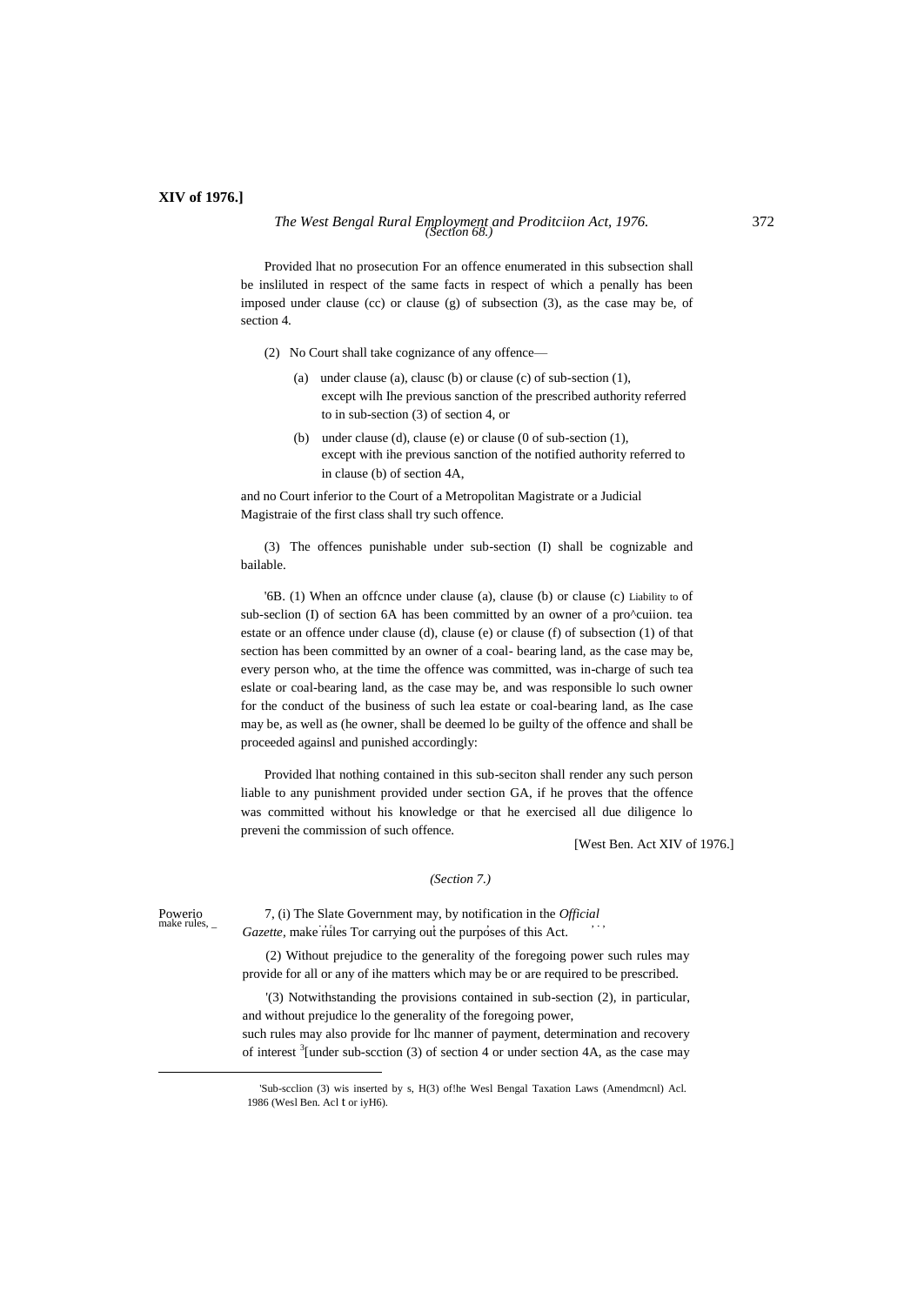be,] and all other matters which may be or are required lo be prescribed  $\frac{3}{2}$  under those sections].

<u>.</u>

<sup>■</sup>The words, figures, Icilcr and brackets wiihin ihe square brackets were subslilulcd for the words, figure and Icilcr "under seclion 4A" by s. 9(2)(a) of lhc West Bengal Tas.nlion Laws (Second Amendment) Acl. 1990 (Wcs( Ben. Acl VIII of 199D).

<sup>&#</sup>x27;The words within the square brackets were subslilulcd Tor ihe words "under lhat *• kiT r ;r.:.r*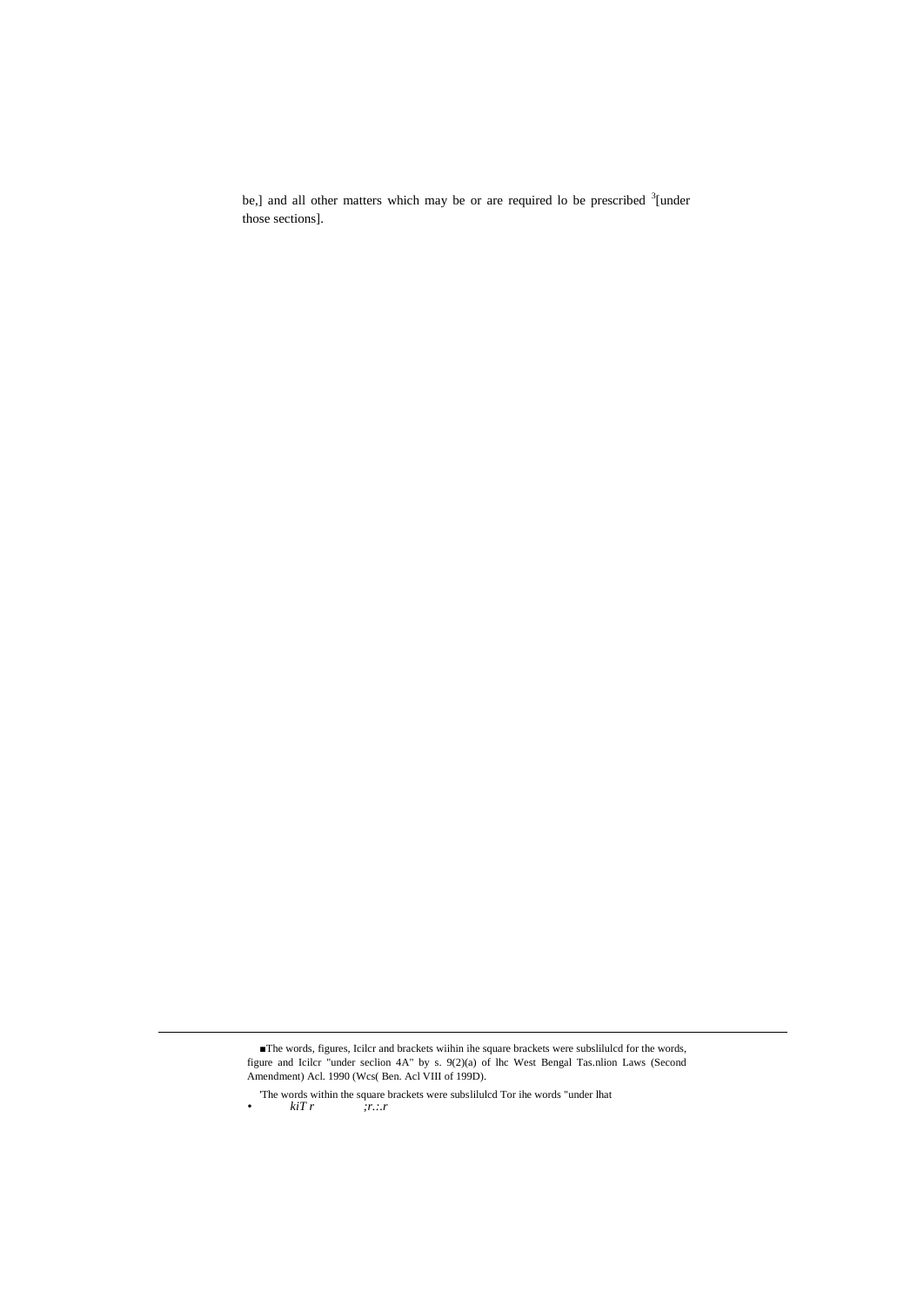# **West Bengal Act VIII of 1983'**

# **THE WEST BENGAL TAXATION LAWS (AMENDMENT) AND REPEALING ACT, 1983.**

*[30th March, 1983.]*

*An Acl to amend the Bengal Amusements Tax Acl,* 7922, *ihe Bengal Electricity Only Act, 1935, the Bengal Finance (Sales Tax) Act, 194 J, the Bengal Ra\i'Jure Taxation Acr, 1941, the West Bengal Sales Tax Act, 1954, She West Bengal Motor Spirit Sales Tax Act, 1974. r/itr West Bengal Rural Employment and Production Act. 1976, the West Bengal State Tax oit Professions, Trades, Callings and Employments Act, 1979. and the West Bengal Multi-storeyed Building Tax Act, 1979, and to repeal the West Bengal Paddy Purchase Tax Act, 1970.*

of 1932, Ben, WHKREAS ii is expedient to amend ihc Bengal Amusements Tax Acl, 1922, ihe Bengal Elcclriciiy Duty Act, 1935, the Bengal Finance (Sales Tax) Act, 1941, Ihe Bengal Raw Jute Taxation Act, 1941, the West Bengal Sales Tax Act, 1954, ihe West Bengal Motor Spirit Sales Tax Act, 1974, ihc Wesl Bengal Rural Employment and Production Act, 1976, the Wesl BcngaJ Stale Tax on Professions, Trades, Callings and Employments Acl, 1979, and ihc Wesl Bengal Mulii-storeyed Building Tax Acl, 1979, for ihe purposes and in Ihe manner hereinafter appearing;

West Ben, Acl XV of 1970, AND WHEREAS it is expedient to repeal ihc Wesl Bengal Paddy Purchase Tax Acl, 1970;

It is hereby cnacicd in iheThirty-fourih Year of ihe Republic of India,

by Ihe Legislature of West Bengal, as follows;—

| 1. (I) This Acl may be culled Ihc West Bengal Taxation Laws and ' | Short tit( $p$         |
|-------------------------------------------------------------------|------------------------|
| (Amendment) and Repealing Acl. 1983,                              | ment <sup>161111</sup> |

(2) ll shall conic tnio forcc on such date as ihe State Government may, by notification in ihe *Official Gazette,* appoint and different dales may be appointed for different provisions of lliisAct,

Tor Statement of Objects an J K^asnns. .u'r ihc *Cclatih: Curette. ExiMordintiry,* P;m IVol'ihe I4ih Mjrch. 19(13 (Bill Nu, II of 1983).

Ben. Act V

Acl X ol 1935. Ben, Acl VI □r 1941. Bun. Act XI of 194), Weil Ben. Act tV or 1954. Wesl Ben Acl XI of 1974 West Ben. Act XIV of 1976. West Ben. Act VI of l<)7<J. West Ben. Ac: XVI(of 1979.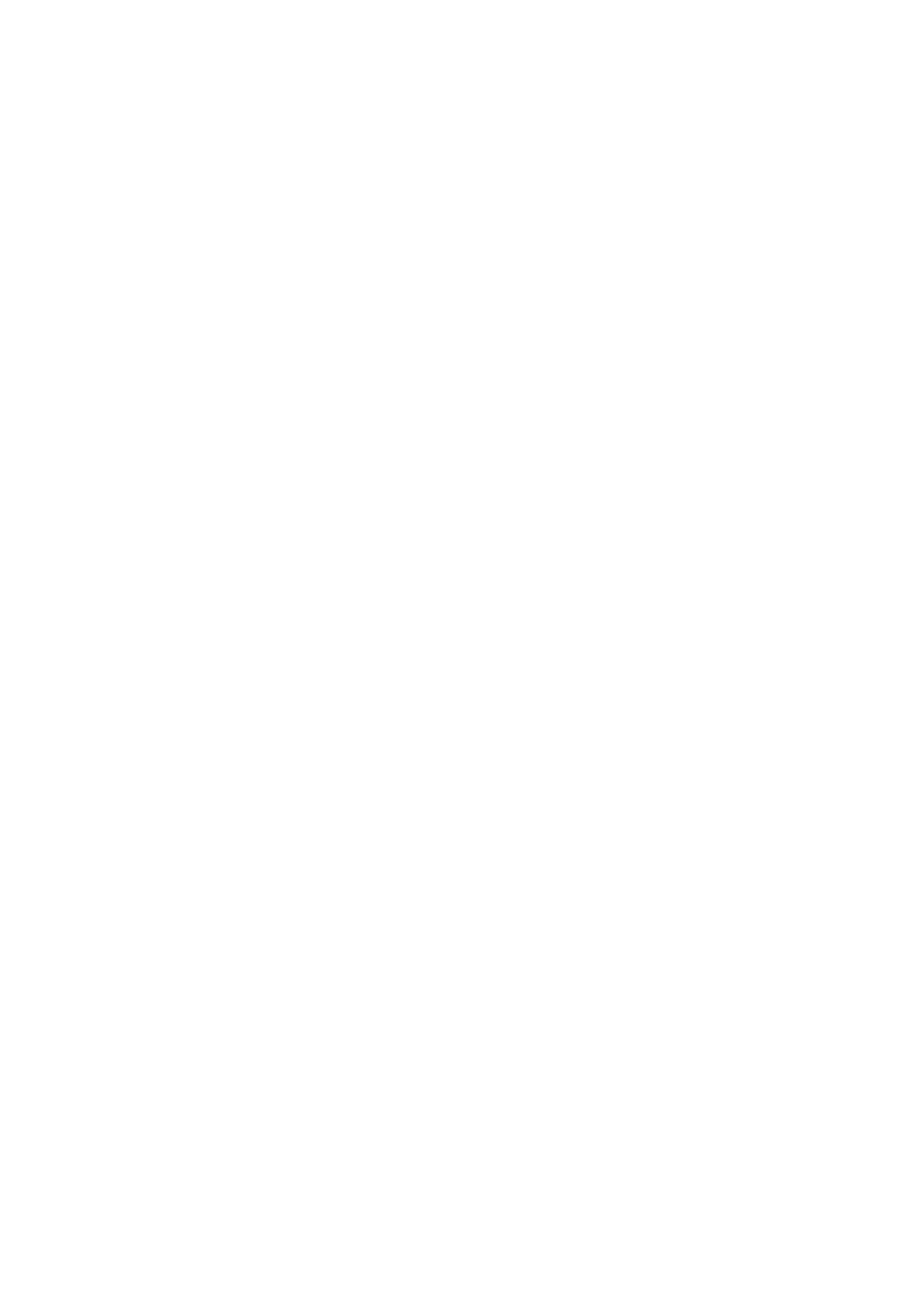#### **77/1\* IVt'iV** *Bengal Taxmion Laws (Amendment) and Repealing Act. J983.*

[West Ben. Act

## *(Sections 2, 3.)*

| Aiiiundmeni 2. In ihe Bengal Amusements Tax Act, 1922, in section 3,— |   |   |   |   |   |          |              |                           |              |   |                |   |          |   |   |   |   |   |          |                          |
|-----------------------------------------------------------------------|---|---|---|---|---|----------|--------------|---------------------------|--------------|---|----------------|---|----------|---|---|---|---|---|----------|--------------------------|
| V                                                                     |   |   |   |   |   |          |              |                           |              | n |                |   |          | S |   | u |   | b |          | $\overline{\phantom{a}}$ |
|                                                                       |   |   |   | s | e |          | $\mathbf{c}$ |                           | $-t$         |   |                |   | $\Omega$ |   | n |   |   |   |          |                          |
|                                                                       |   | 3 |   | a |   |          | $\cdot$      |                           |              |   | a              |   | t.       |   |   |   | e |   |          |                          |
|                                                                       |   | h |   | e |   |          | p            |                           | $\mathbf{r}$ |   | $\overline{0}$ |   | V        |   |   |   | S |   | $\Omega$ |                          |
|                                                                       |   |   |   |   |   | $\Omega$ |              |                           |              |   |                | h |          | e |   |   |   |   |          |                          |
|                                                                       | a |   | b |   |   | e        |              |                           |              |   |                | t |          | h |   | e |   |   |          | following                |
|                                                                       |   |   |   |   |   |          |              | proviso shall be added:-- |              |   |                |   |          |   |   |   |   |   |          |                          |

"Provided further lhat in the ease of cinematograph exhibiiions in Bengali or Nepali language, the rate of enienainmenls lax shall be three-fourths of the rates as shown above.";

(2) 10 sub-section (3aa). lhc following proviso shall be added:— "Provided thai in ihe case of cinematograph exhibitions in Bengali or Nepali language, ihe rate of additional surcharge for coloured films shall be ihree-fourths of ihe rales as aforesaid.".

A in end I lit lit of Ben. Act X nf

3. In ihe Bengal Eleclricity Duty Act, 1935,—

(1) after section 3, lhc following section shall be inserted:— "Assessing 3A. The State Government may prescribe Auihoriiy. an authority or authorities to assess in the manner prescribed ihe electricity duly payable under this Acl and the rules made thereunder."; . .

(2) after section 7B, the following section shall be inserted:—

"Appeal. 7C. (I) Any person may in the prescribed

manner appeal to Ihe prescribed authority againsl any order of assessment of electricity duly or any other order passed under this Act or ihe rules made [hereunder wiihin sixty days or such further period as may be allowed by the prescribed authority for reasons shown lo his satisfaction from lhc dale of receipt of a notice of demand issued after such order of assessment or the dale of communication of such other order, as ihe case may be:

Provided lhat no appeal againsl an assessment of eleciriciiy duty shall be entertained by the prescribed authority unless he is satisfied that such amount of the eleciriciiy duly as ihe appellant may admit to be due from him has been paid.

(2) Subject to such rules of procedure as may be prescribed, ihe prescribed authority, in disposing or any appeal under sub-seciion (I), may—

(a) confirm, modify or annul the assessment of electricity duty or any other order, as the case may be; or (h) set aside the assessment of electricity duly or any other order, as the case may be, and direct the authority concerned io make a fresh assessment or pass a fresh order after such furlhcr inquiry as may be directed.".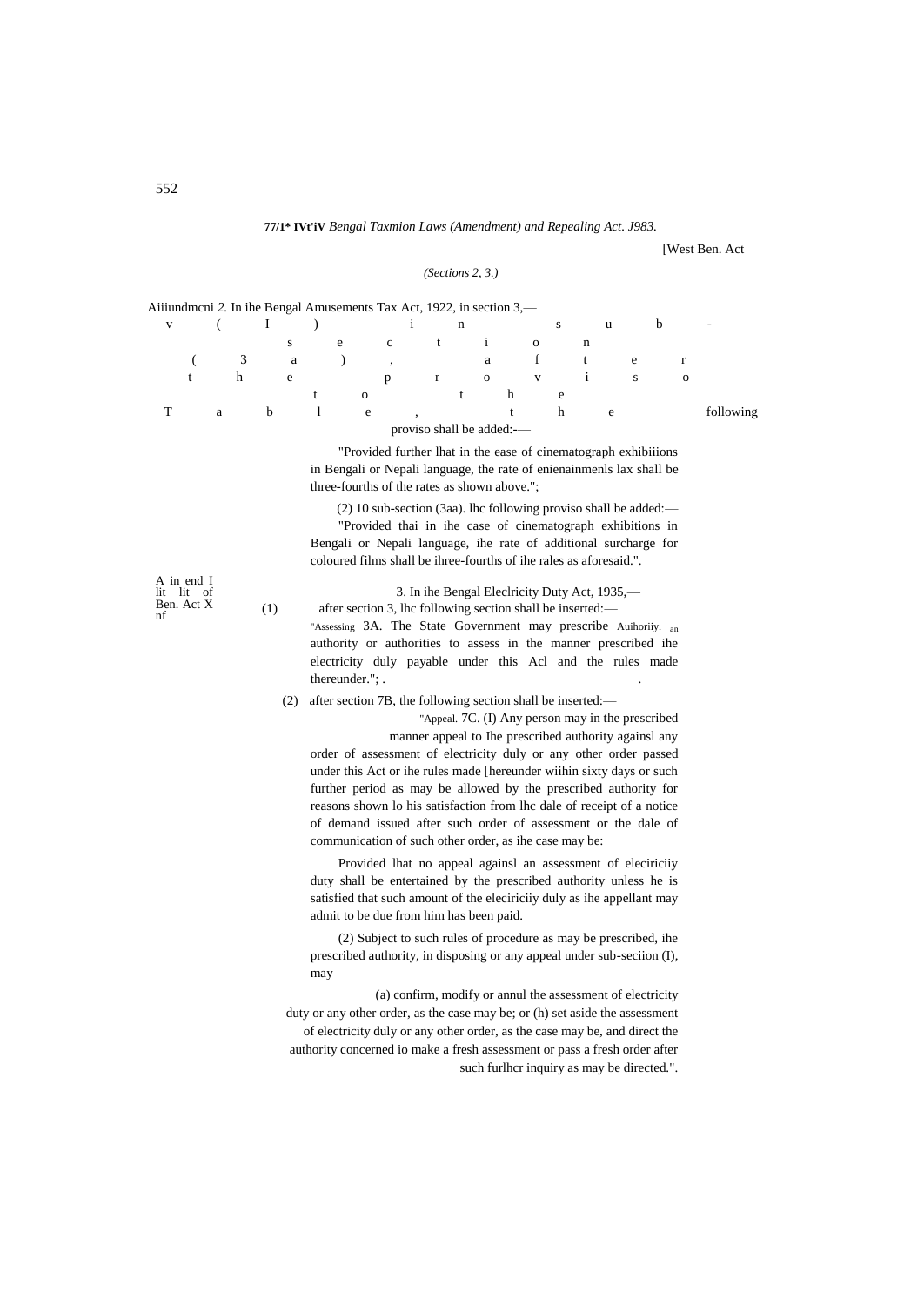*The lV<?i7 Bengal Taxation Lttws (Amendment) and Repealing Aci. 1983.* 553 *(Sec/ion 4.)*

4. In lhc Bengal Finance (Sales Tax) Aci. 1941.— Amendment

- (1) in section 4. in sub-section (6). in clausc (i), for the words vi o**NSmV**. "gold and fertilisers.", die words. letters and brackets "gold,
	- ricc (Or\_v'C« *satiia L.*) and wheat *(Triticnin vulgate. T.*

*compaction, T. sphaerococcuin, T. durum, T. aestivuni L.. T.*

- *dicocanu),"* shall be subslilulcd;
- $(2)$  in section 5.
	- (a) in sub-seciion  $(I)$ ,—
		- (i) in clause (a), lor lhc words "sales of gold:", the words "sales of gold, ricc *{Oryza saliva L.)* and wheal (*Triiicuin vulgare. T. compacium, T. sphaerncoccum, T. durum, T. aestivuni L.. T. dicoccum)"* shall be subslilulcd;
		- (ii) in clause (hlib). alter sub-clausc (iii), ihe following subclausc shall be added:—

"(iv) nuislard oil, rape oil and mixtures of muslard and rape oil;":

- (iii) in clause (c). lor the words "sales of goods", the words "sales of goods, other lhan ricc and wheal," shall be subsliluled;
- (b) in suh-section  $(2)$ .
	- (i) in clausc (a).—
		- (A) in sub-clausc (ii). lor lhc words "of goods referred to", ihe words "of goods, other than ricc and wheal, referred to" shall be • substituted;
		- (B) after sub-clause (va). the following subclauses shall be inserted:—
			- "(vb) sales of rice *(Oryza saliva L.)* and wheal (*Triiicuin vulgare. T. compactum, T. xphacrococciim, T. durum, T. aestivuni L.. T. dicoccum)* purchases whereof are shown lo ihe satisfaction of the Commissioner lo have been made from a registered
			- dealer;
- (vc) sales of rice (*Oryza saliva L.)*  $\mu_{\text{M}_{\text{V}}^{\text{VcM}_{\text{UV}}}$  under the Wesl Bengal and  $\mu_{\text{VcM}}$  has been levied under the Wesl Bengal  $\text{Acl W}$  nl Paddy Purchase Tax Act. 1970;";
	- (ii) in clause (h). in sub-clauses (ii) to (v). for ihe figure, letter and brackets "(va)", wherever they occur, ihe figure, letter and brackets "(va). (vb), (vc)" shall be substituted;



VIII of 1983.]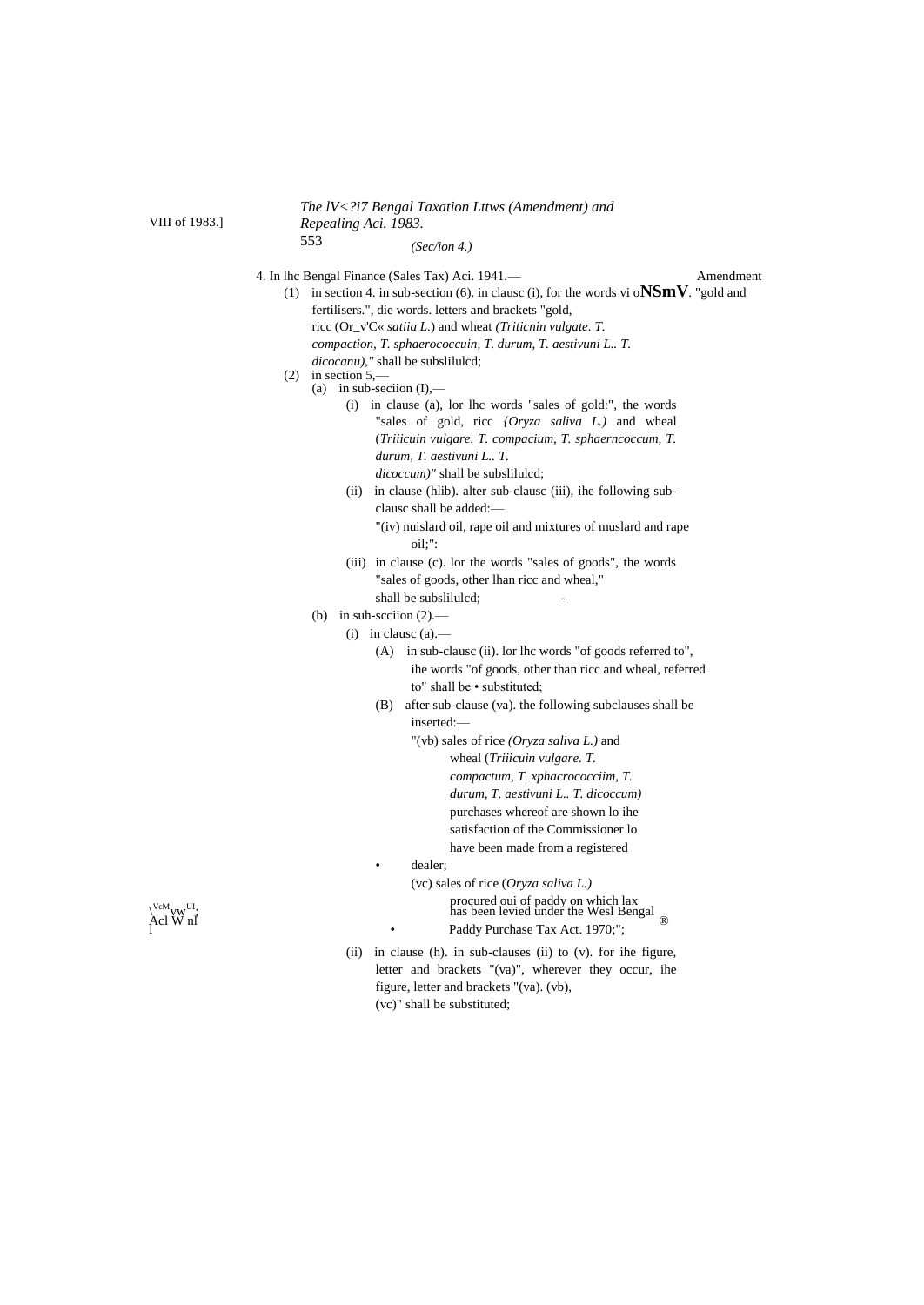*The* We*st Bengal Taxation Laws (Amendment) and Repealing Act, I9S3.*

[West]

*(Section 4.)*

(c) in sub-section (3), for clause (b), ihc following clause shall be subslituied:—

"(b) ihe aggregate of ihc following amounts, if any,—

- (i) one *per centum* of the balance remaining after making ihc deduction allowed by clause (a) from lhat pan of ihe turnover of the dealer which is taxable at the rate o f one *per centum* of ihc turnover;
- (ii) two *per centum* of Ihc balancc remaining after making ihc deduction allowed by clausc (a) from thai pari of ihe turnover of the dealer which isiaxableat the rate of two *per centum* of ihe turnover;
- (iii) two and threc-founhs *per centum* of Ihe balancc remaining after making the deduction allowed by clause (a) from lhai pari of the turnover of the dealer which is taxable at the rale of three *per centum* of the turnover:
- Civ) three and three-fourths *per centum* of the balance remaining afler making the deduction allowed by clause (a) from that pari of llie turnover of ihc dealer which is taxable al the rate of four *per centum* of the turnover;
- (v) ten and three-fourths *per centum* of the balance remaining afler making the deduction allowed by clause (a) from that part of the turnover of the dealer which is taxable at the rate of twelve *per centum* of the turnover;
- (vi) seven and one-fourth *per centum* of the balancc remaining after making the deduction allowed by clause (a) from that pan of the turnover of the dealer which is taxable at rales other than one, two, three,

four or twelve *per centum* of the turnover.";

(d) in sub-section (6), in clausc (b), for the words "two *per centum",* the words "ihrec *per centum"* shall be subslituied: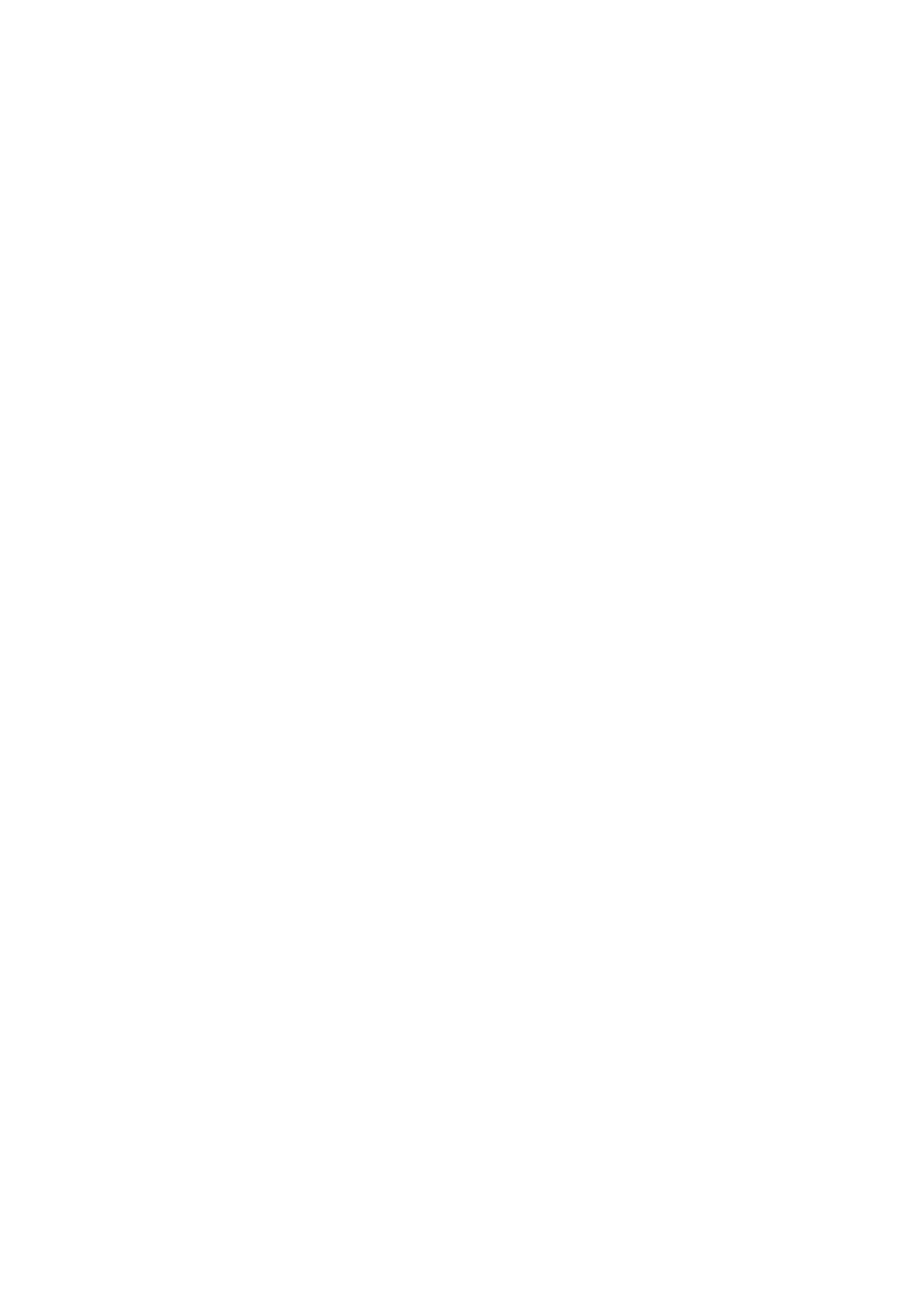## *The* We.vr *Bengal Taxation Laws (Amendment) and* 555 *Repealing Act, 1983.*

VIII of J983.]

## *I Seer ion 5.)*

- (3) in Schedule [,—
	- (a) in ihc entry in column 1 against item 1, Tor the words "hran thereof,'", the words "bran thereof, but excluding rice *(Onza saliva L)* and wheat *{Triricttm viilgiire, T, i nmpacutm, T. sphaemcoccttm. T. durum, T. aesrivmn L.. T. dicoccum),"* shall be subslituied;
	- (b) in the entry in column I against item 6, alter ihe word *"sak",* the words other than dry chillies" shall be inserted and shall be deemed always to have heen inserted:
	- (c) in the eniry in column I againsl item 11, ;if[er the word "Milk", the words oiher than powdered or condensed milk." shall be inserted and shall he deemed always to have been inserted;
	- (d) item 43 and Ihe enlry relating thereto in column I shall be oniitied;
- (4) in Schedule II,—
	- (a) Tor serial No. 19 and the eniry relating thereio. lite following serial No. and entry shall be subslituied:— "19, At tides, oiher than utensils, made wholly or principally of stainless steel.'";
	- (b) afler serial No. 41 and the entry relating ihercto, the following serial No. and entry shall be added:— "42. Fooiwcars of all descriptions, when sold at a price exceeding fifty rupees per pair",

Amcndmeni of Ben, Acl XI of 1941.

5. In the Bengal Raw Jute Taxation Acl, 1941, after section 9A, (he following section shall be inserted:—

 $\frac{9B}{10}$ . (I) Notwithstanding the issue or a requisition  $\frac{9B}{100}$ . "Spec i nh»ode under sub-section (3) ot section 9 for realisation ol  $\blacksquare$ 

tax or penalty as an arrear of land revenue, the auihorily referred lo in clause (h) of section 6 or clausc (b) of section 7 may, at any time or from time to lime, by notice in tht prescribed form, require any person from whom money is due or may become due lo the defaulting occupier of a jute-mill or shipper of jute or any person who holds or may subsequently hold money for or on account of such defaulting occupier or shipper of jute to deposit in ihe Treasury or (he Reserve Bank of India under the appropriate head ol accouni eiiher forthwith upon the money becoming due or being held or al or wilhin the time specified in the aforesaid notice (not being before ihe money hecomes due or is held) so much ol" the money as is sufficient to pay the amount due by the said occupier or shipper of jute in respect of arrears or ihe whole nf money when it is equal to ihc arrears or less lhan ihe amount of arrears.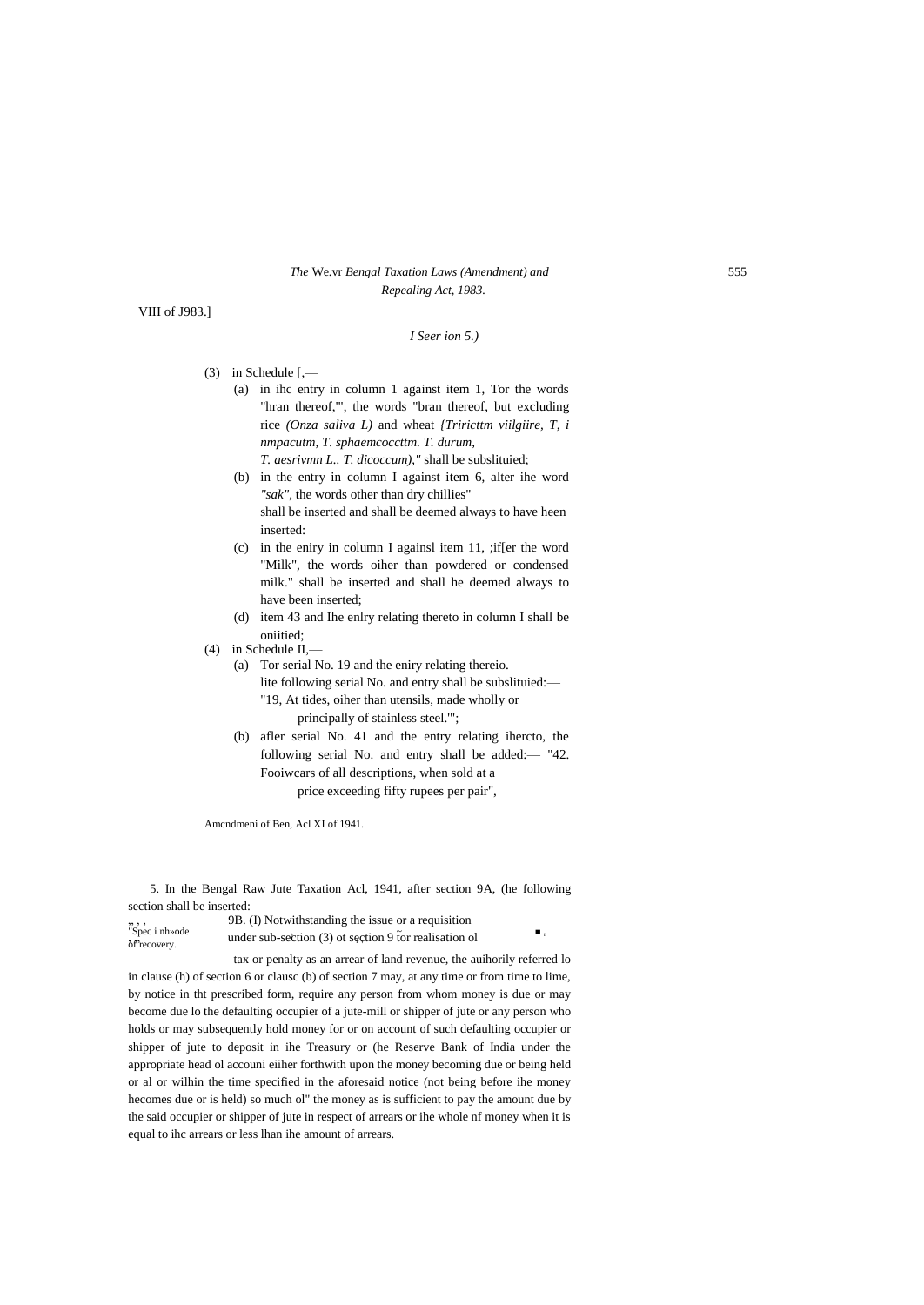#### 556 *The West Bengal Taxation Laws (Amendment) and Repeating Art. 198.).*

#### *(Scction* 5. J

i [West Ben. Act

(2) A notice under this seciion may be issued lo any person who holds or may subsequently hold any money for or on account of the defaulting occupier of ajuteinill or shipper of jute jointly wilh any other person and for the purposes of this section, the shares of the joint holders in such account shall be presumed, until the contrary is proved, to be equal,

(3) A copy of the noticc shall be forwarded to the defaulting occupicr of a jute-mill or shipper of jute at his last address known to Lhc authority referred to in sub-section (I) and, in the case of a joint account, to all the joint holders al ihcir last addresses known to such authority.

(4) Save as otherwise provided in this seciion, every person lo whom a notice is issued under this section shall be bound to comply with such noticc and, in particular, where any such noticc is issued to a posi-officc,

banking company or insurer, it shall not be necessary for any pass book,

deposit receipt, policy or any oLher document to be produced for the purpose of any entry, endorsement or lhc like being made before payment is made, notwithstanding any rule, practice or requirement to the contrary.

(5) Any claim respecting any properly in relation lo which a notice under this section has been issued arising after the date of the notice shall be void as againsl any demand contained in the notice.

(6) Where a person lo whom a notice under this section is seni proves to the satis faction of the authority referred to in sub-section (1) that the sum demanded or any pan thereof is not due to the defaulting occupicr of a juic-mill or shipper of jute or ihai he does not hold any money for or on account of such occupicr or shipper of jute or that the money demanded or any pari thereof is not likely to be due to the said occupier or shipper or jute or to be held for or on account of such occupier or shipper of jute,

nothing contained in this section shall be deemed to require such person to deposit any sum or part thereof, as the case may be.

(7) The authority referred to in sub-sceiion (1) may, at any time or from lime lo time, amend or revoke any notice issued under this scciion or extend the lime for depositing any sum demanded or part thereof.

(8) The Treasury or ihe Reserve Bank of India, as the case may be,

shall grant a receipl TOT any amount deposited incompliance wilh a notice issued under this section and the person depositing the amount shall be fully discharged from his liability to the defaulting occupier of a jute-mill or shipper of jute lo the extent of the amount so deposited.

(9) Any person discharging any liability lo ihe defaulting occupier of a julemill or shipper of jute after receipt of a noiicc under this section shall be personally liable Lo the. authority referred to in sub-section (1) to the extent or his own liability to such occupicr or shipper of juie so discharged or to the extent of the occupier's or the shipper's liability for any sum due under this Acl, whichever is less, the contract of the contract of the contract of the contract of the contract of the contract of the contract of the contract of the contract of the contract of the contract of the contract of the contract of the cont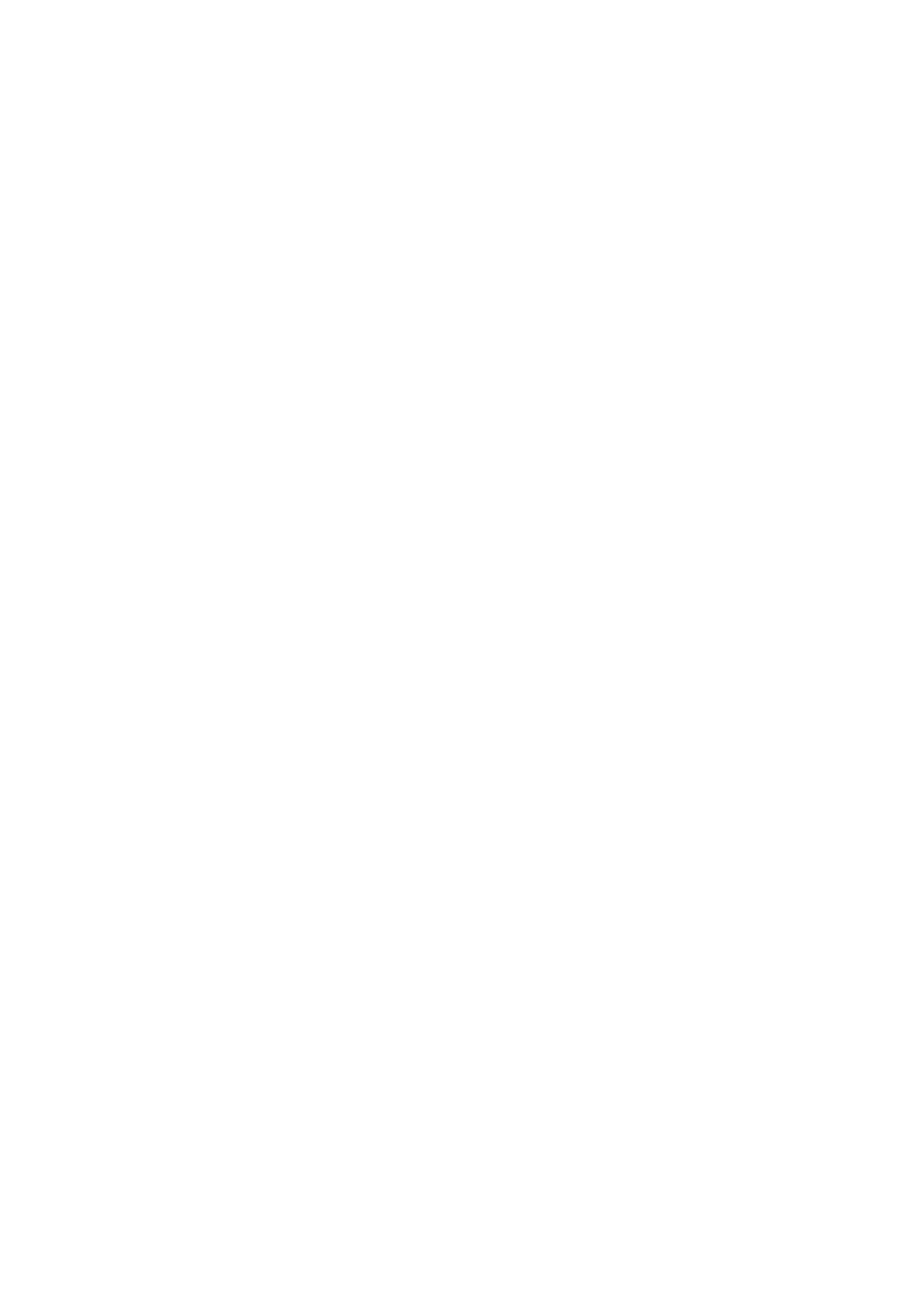#### 557 VIII of 1983.] *The Bengal Taxation Lmi'j (Amendment) and Repealing Acl. 19&3. '*

### *(Sections 6-9.)*

(10) If the person Lo whom any notice under this section is sent fails to make payment in pursuance lliereor, he shall be deemed lo be a defaulting occupier or ajute-mill or shipper ofjute in respect of the amount specified in Ihc notice and funhcr proceedings may be started against him for ihe realisation of the amount as if it were an arrcar due from him and Ihc notice shall have the same effcct as attachment of a debt,

(11) The authority referred to in sub-scciion (1) may apply to the court in whose custody there is money belonging to the defaulting occupier of ajute-mill or shipper of jute for payment lo him of (he entire amount of such money or, if it is more than (he tax or penalty due, such amount or money as is sufficient to covcr the tax or the panally imposed:

Provided that any dues or property exempt from attachment in execution of a dccree of a civil court under section 60 of the Code of Civil Procedure, 1908, shall be exempt from any requisition under this section.",

6. In the West Bengal Sales Tax Act, 1954, in section 4, in subsection (3), in clausc (a), for the words *"IVJOper centum",* the words "Ihrcc *per centum"* shall be substituted.

5 i)f 1908.

Amendment of Wesl Ben. Acl IV of 1954.

Amend men! of West Ben. Acl XI of 197.1.

7. In section 4 of (he West Bengal Motor Spirit Sales Tax Act, 1974, in the Table below sub-section (2),-—

- (a) in column *2* against item 2B, for Ihe words "Six *per centum",* (he words "Eight *per centum"* shall be substituted, and
- (b) in the proviso to item 2B, Tor the words "one *per cent urn",* the words "two *per centum"* shall be substituted.

8. In section 4 of the Wesl Bengal Rural Employ meni and Production Act, 1976, in sub-section (2), in clause (b), for the words "rupees seven and fifty paise", the words "rupees fifteen" shall be substituted.

9. In ihc West Bengal State Tax on Professions, Trades, Callings and Employments Act, 1979, in the Schedule,—

- $(1)$  in Serial No. 1,-
	- (a) in column 3 against item (iv), Tor the letters and figure "Rs. 6", the leileis and figure "Rs. 7" shall be substituted;
	- (b) in column 3 againsl item (v), for the letters and figures "Rs. 10", the letters and figures "Rs. 12" shall be substituted;
	- (c) in column 3 against item (vi), for the letters and figures "Rs. 15", tlie letters and figures "Rs, 18" shall be substituted;
- (2) in Serial No. 2, in the proviso, for the letters, figures and words "Rs. 200 *per annutn",* the letters, figures and words "Rs. 250 *per annum."* shall be substituted.

A mend me ni of Wesl Ben. Act XIV of 1976.

Amendment of Wesl Ben. Acl Vt of 1979.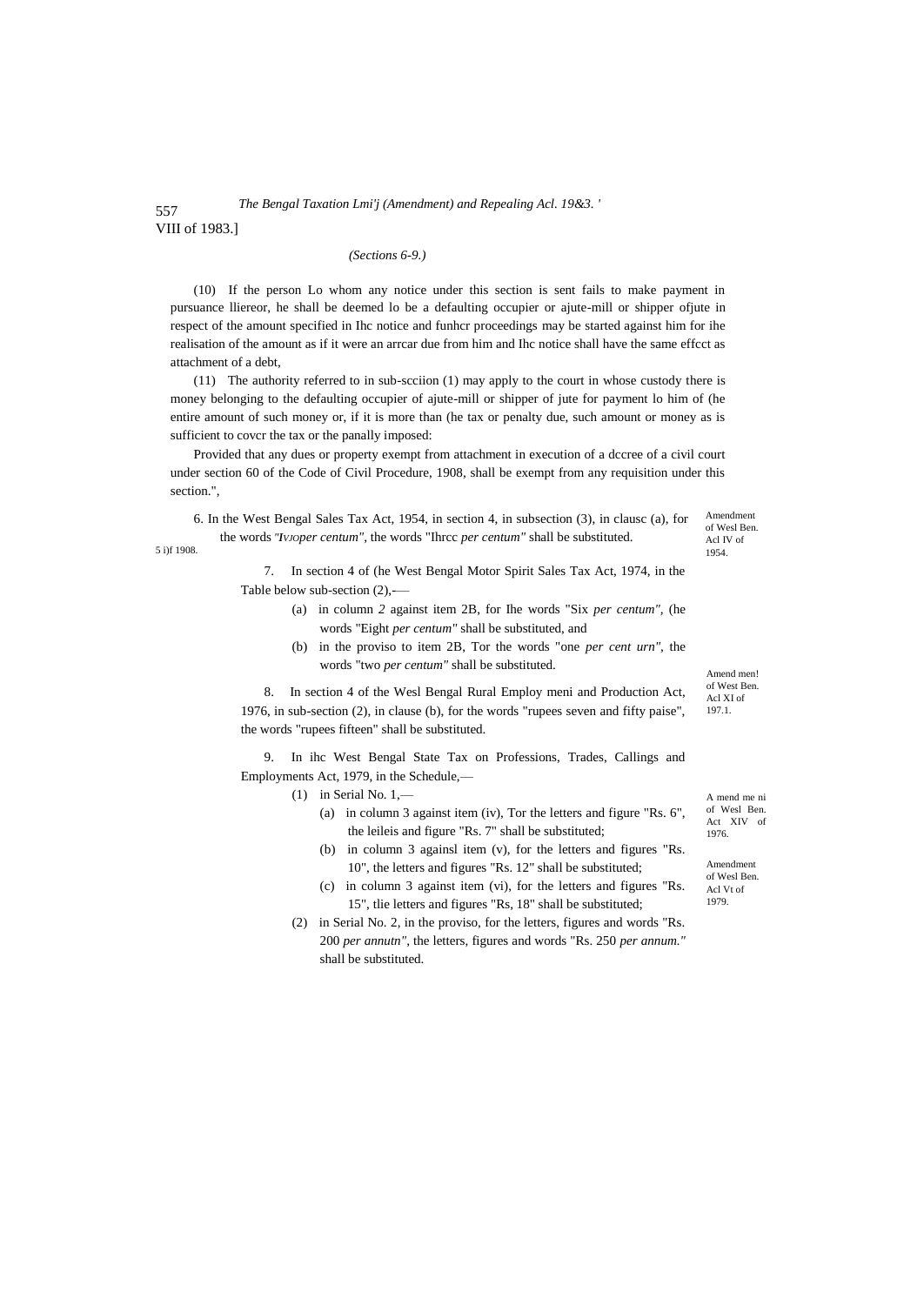## *The UtM7 Bengal Taxation Laws (Amendment) and Repealing Act, )9S3.*

[Wesl Ben. Act

## *(Seciion 10.)*

10. In the Wesi Bengal Multi-siorcycd Building Tax Acl. 1979. after section 10. the following section shall be inserted:—

. I0A. (I) Notwithstanding any action laken in 'Other Lindes

ofWgsl Bun. AclXVlt of 1079.

Amend i lion I

. ~ ■ ■

ofn;wvtry. pursuance ol section 10. ihe Commissioner or any

person appointed under sub-section (2) of seciion 4, may recover ihe lax or penally by any one or more of tiie modes provided in this section. (2) If any owner is in receipt of any income chargeable under the

head "Salaries" under ihe Income-Tax Acl. 1961, the Commissioner or 43 of 1961.

any person appointed under sub-section (2) of seciion 4 may require any person paying ihe same lo deduct from any payment subsequent lo the date of such requisition any arrears of tax or penalty due from such owner, and such person shall comply with any such requisition and shall pay the sum so deducted into the Treasury or the Bank specified in llie requisition to the credit of the State Government.

(3) {a) The Commissioner or any person appointed under sub-section (2) ofsection 4 may, at any lime, or from lime to lime, by noiicc in writing, require any person, from whom money is due or may become due lr> llie owner or any person who holds or may subsequently hold money for or on account of the owner to pay inio the Treasury or lhc Bunk specified in the notice to the credit of the Stale Government, either forthwith upon the money becoming due or being held or at or wiihin the time specified in the notice (not being hefore the money becomes due or is held) so much of the money as is sufficient la pay the amount due by the owner in respect of arrears or whole of the money when it is equal to or less than the amouni due.

(b) A notice under this sub-section may be issued to any person who holds or may subsequently hold any money lor or on accouni of the owner jointly wilh any other person and for ihe purposes of this sub- scciion, the shares of the joint holders in such account shall be presumed,

until llie contrary is proved, to be equal.

(c) A copy of such noticc shall be forwarded lo the owner at his last address known lo the Commissioner or any person appointed under sub-section (2) of seciion 4 and, in (he case of a joint account, to all the joini holders at their last addresses known to the Commissioner or any person appointed under sub-section  $(2)$  of section 4.

(d)Save as otherwise provided in this sub-section, every person to whom a notice is issued under this sub-seciion shall he bound lo comply with such noiicc and. in particular, where any sudi notice is issued to a post-orfiee, banking company or insurer, it shall not be necessary for any pass book, deposit receipt, policy or any other document to be produced for the purpose or any entry, endorsement or the like being made before payment is made, notwithstanding any rule, practice or requirement to ihe contrary.

558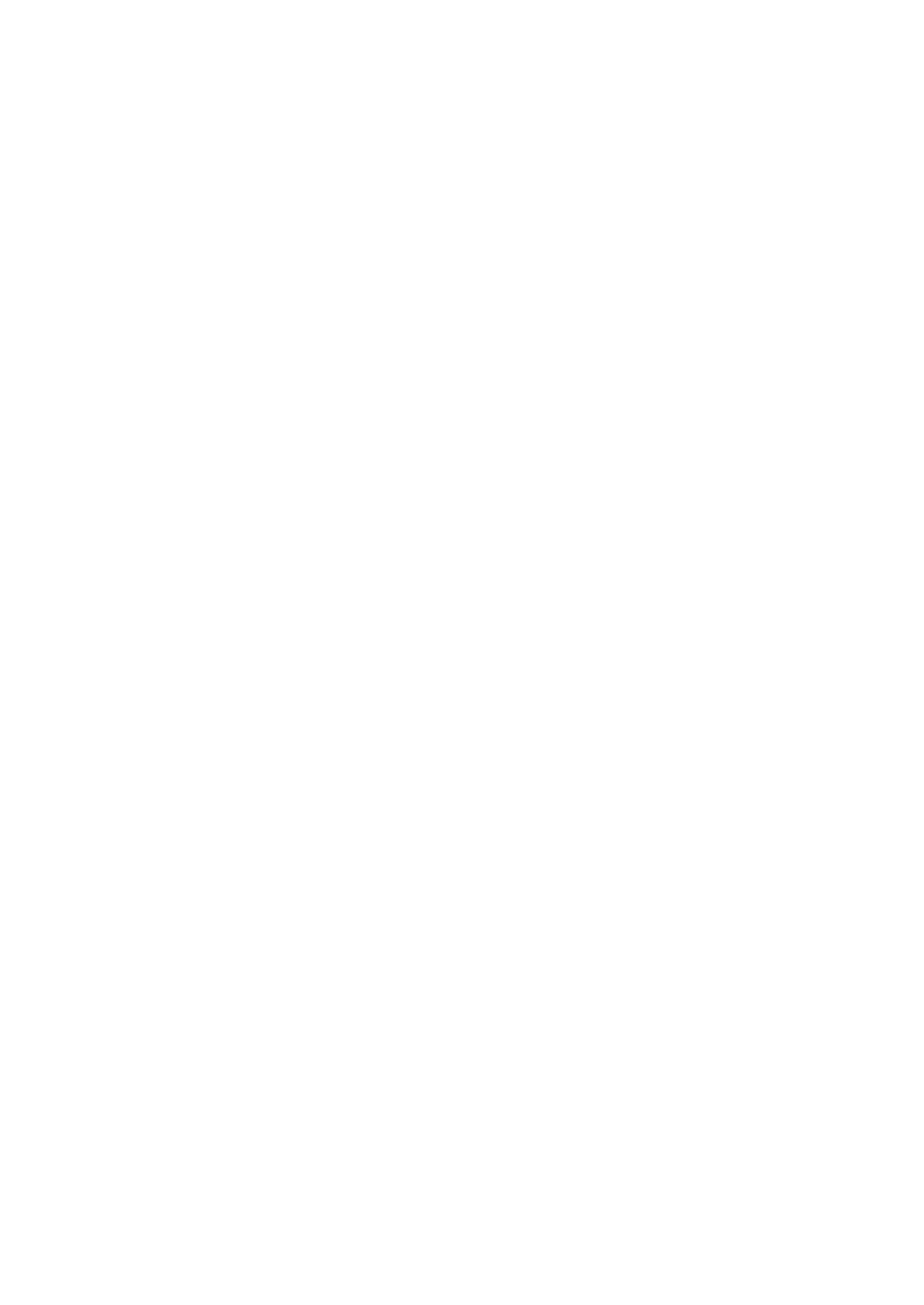*The Wesr Bengal Taxation Laws (Amendment) and Repealing Act, J9S3.*

VIII of 1983.]

*(Section JO.)*

(e) Any claim respecting any properly in relation lo which a notice under [his sub-scciion has been issued arising after the dale of such nmice shall be void us againsl any demand contained in ihe notice.

(4) Where a person to whom a requisition or notice under (his section is sent proves to lhc satisfaction of llie Commissioner or any person appointed under subseciion (2) of seciion 4, as the case may be, lhal ihe sum demanded or any part thereof is not due lo ihe owner or thai he does not hold any money for or on account of the owner or thai lhc money demanded or any pari thereof is not likely lo be due lo the owner or lo be held for or on account of ihe owner, nothing contained in ibis seciion shall be deemed lo require such person lo pay any such sum or pari thereof, as ihe ease may be.

(5) The Commissioner or any person appointed under sub-seciion (2) of section 4 may, at any time or from time lo lime, amend or revoke any requisition or noiicc issued under this seciion or extend ihe lime for making any payment in. pursuance of such requisition or noiicc,

(6) A receipt shall be granted for any amount paid in compliancc with a requisition or noiicc under this see lion, and ihe person paying lhc amount shall be fully discharged Tram his liability lo ihe owner lo lhc extent of Lhc amount so paid.

(7) Any person discharging any liability lo the owner after rcccipl of a requisition or noiicc under this seciion shall he personally liable to ihe Commissioner or any person appointed under sub-seciion (2) of seciion 4 lo the exieni of the owner's liability for any sum due under ihis Actor lo the extent of his liability **I**<sup>D</sup> llie owner, whichever is less.

(8) Subject lo die provisions of sub-seciion (4), if a person to whom a requisition or noiicc under this seciion is seni fails lo make payment in pursuance thereof, he shall be deemed lo be an owner in default in respect

of lhc amount specified in the requisition or ihe notice and further

proceedings may be taken againsl him for lhc realisation of the amount as if it were an arrear of lax or penally due from him in ihe manner provided in section 10.

(9) The Commissioner or any person appoinicd under sub-seciion (2) of scction 4 may apply lo the court in whose custody there is money belonging to the owner For payment lo him of the entire amouni of such money or, if ii is more than Lhc lax or penally due. an amount sufficient lo discharge ihe lax or the penally:

Provided lhat any dues or property exempt from attachment in

5 of 19DB. execution of a decree of a civil court under scction 60 of ihe Code of Civil Procedure, 1908, shall be exempt from any requisition or notice made under this scction.'.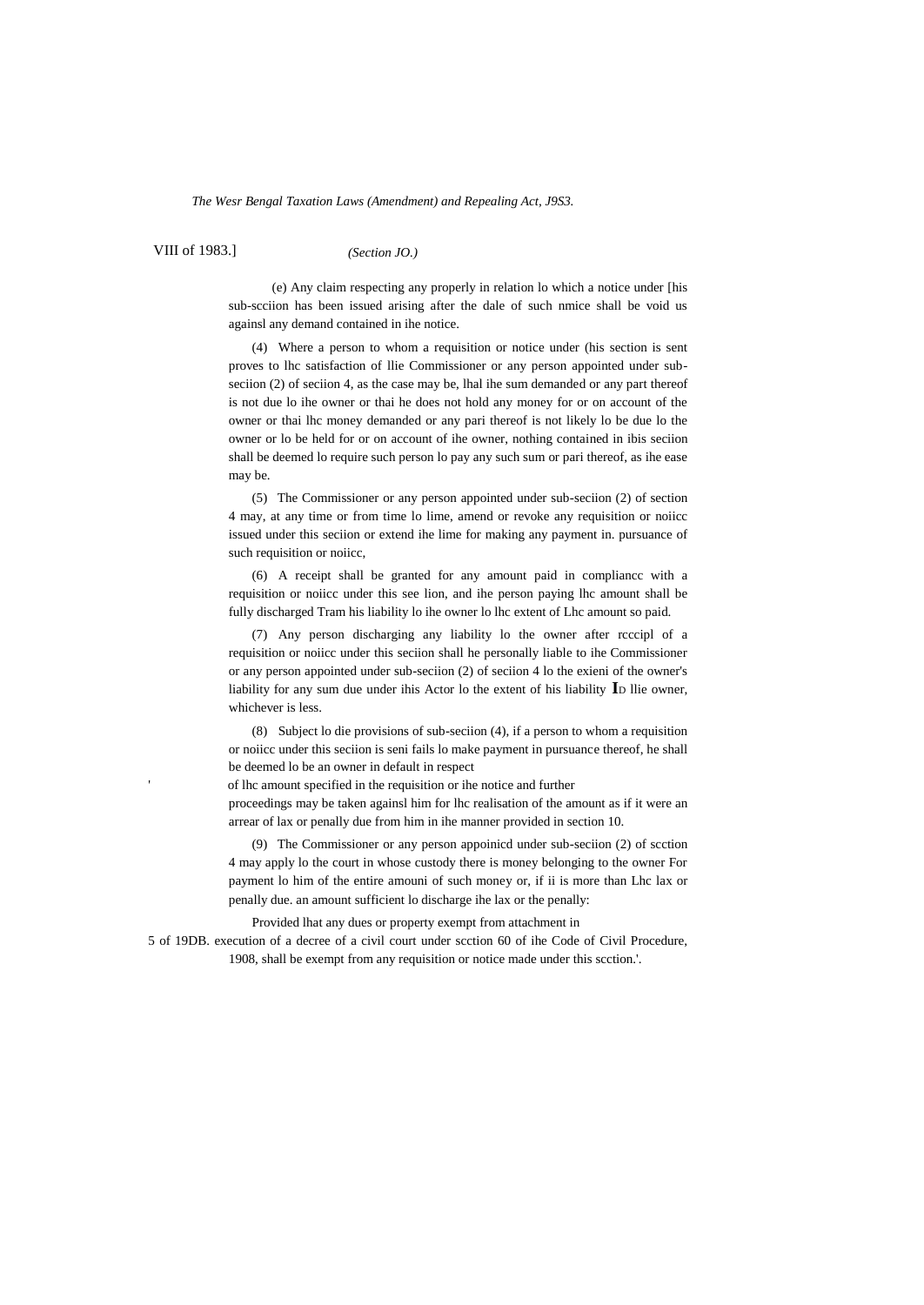## *360 The West Bengal Taxation Laws (Awt'iidtiienr) and Repealing Acs, 1983.*

[West Ben. Act VIII of 1983.]

*(Section //J*

Kupc:ii nmi 11. The Wesl Bengal Paddy Purchase Tax Acl. 1970 shall siand wesiDen.  $A^{inm}E^V$  repealed with effect from the date ol'coining inio force ot sub-clause (a) \*970\*  $\wedge$  l<sup>ir</sup> of clause (3) of section 4 of lliis Acl:

Provided lhal such repeal shall not affect—

- (i) any right, title, obligation or liability already acquired, accrucd or incurred or anything done or suffered before the aforesaid date.
- (ii) any legal proceeding or remedy in respect of such right, title, obligation or liability, or
- (iii) the levy, determination, collection or refund of any tax, or the imposition or recovery of any penalty, which may have become payable before the aforesaid date, under the Wesl Bengal Paddy Purchase Tax Acl. 1970,

and any such proceeding may he instituted, continued or disposed of, and any such remedy may he enforced and any such lax may he levied, determined or collected or any such refund may he made and any such penalty may be imposed or recovered as if this Acl had not been passed.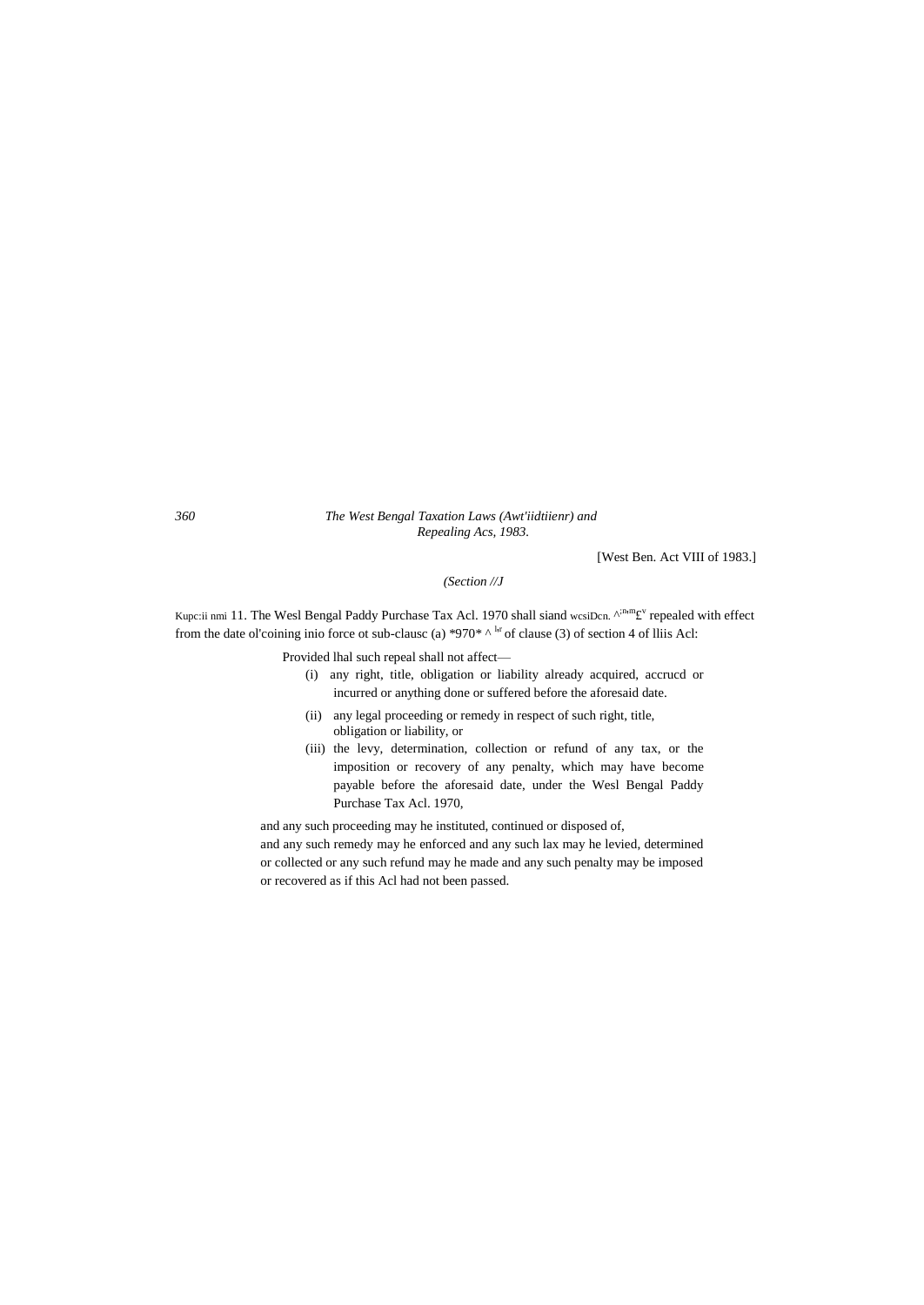# West Bengal Act IX of 1983<sup>4</sup>

THE WEST BENGAL APPROPRIATION ACT, 1983.

#### [ $31st March. / .$ ]

/bi Acs to ant ho tist pay men! and appropriation of ceriom further sums/win and out of the Consolidated Fund of Wesi Bengal for the se t vices and pttrp/ises of the year ending on the rhirly-first day of March, 1983.

WniEKt-iAS ii is expedient lo authorise payment and appropriation of certain further snm.< Irani and ouL of die Consolidated Fund of Wesi Bengal for Llie services and purposes of the year ending on the IhirLy-firsl day of March. 1983;

II is hereby enacted in Llie Thr'ny-fourth Year of ihe Republic of India. Iiy the Legislature of West Bengal, as follows:-

L This Acl may lie called the West Bengal Appropriation AcL, 19K3. Shomiilc

2. From and oui of (lie consolidated Fund ol'West Bengal there may he paid and applied sums nol exceeding lliose specified in column 3 of lhc Schedule amounting in Ihe aggregate to the sum of rupees live hundred and twenty-seven crorcs sixty-six lakhs forty-lour thousand two hundred and eighty-eight towards defraying the several charges which will come in course of payment during the year ending on the thirtyfirst day of March. 1983. in respeci of the services and purposes specified in column 2 of llie Schedule,

Issue  $nTRs$ S out or Lho Consolidated Fund of Wt5(  $13$  aigal for  $I$ he  $ve:ir$  1982-0.

3. The sums authorised to be paid and applied from and out of ihe Apprupria-ConsolidiUed Fund of West Bengal by litis Acl .shall be appropriated for the services and purposes expressed in ihe Schedule in relation to ihe year ending on ihe ihiriy-first day of March, 1983.

<sup>&</sup>lt;sup>4</sup> F-'or S lale 11 unt <, if Ob jei I s nil d R e ; i s on \*. W I Ii i £ ~'i I' In zc lit \ Extrumptin n I x L'an IV ul ihc25ih Mnreli. iys.1. prite S74, forproixvUiniisiif the Wesl UcnpaI Legislative Assembly, see Ihu proceedings of lifeline of ih;il Assembly liclil on Ibv Kllh March. 14S3.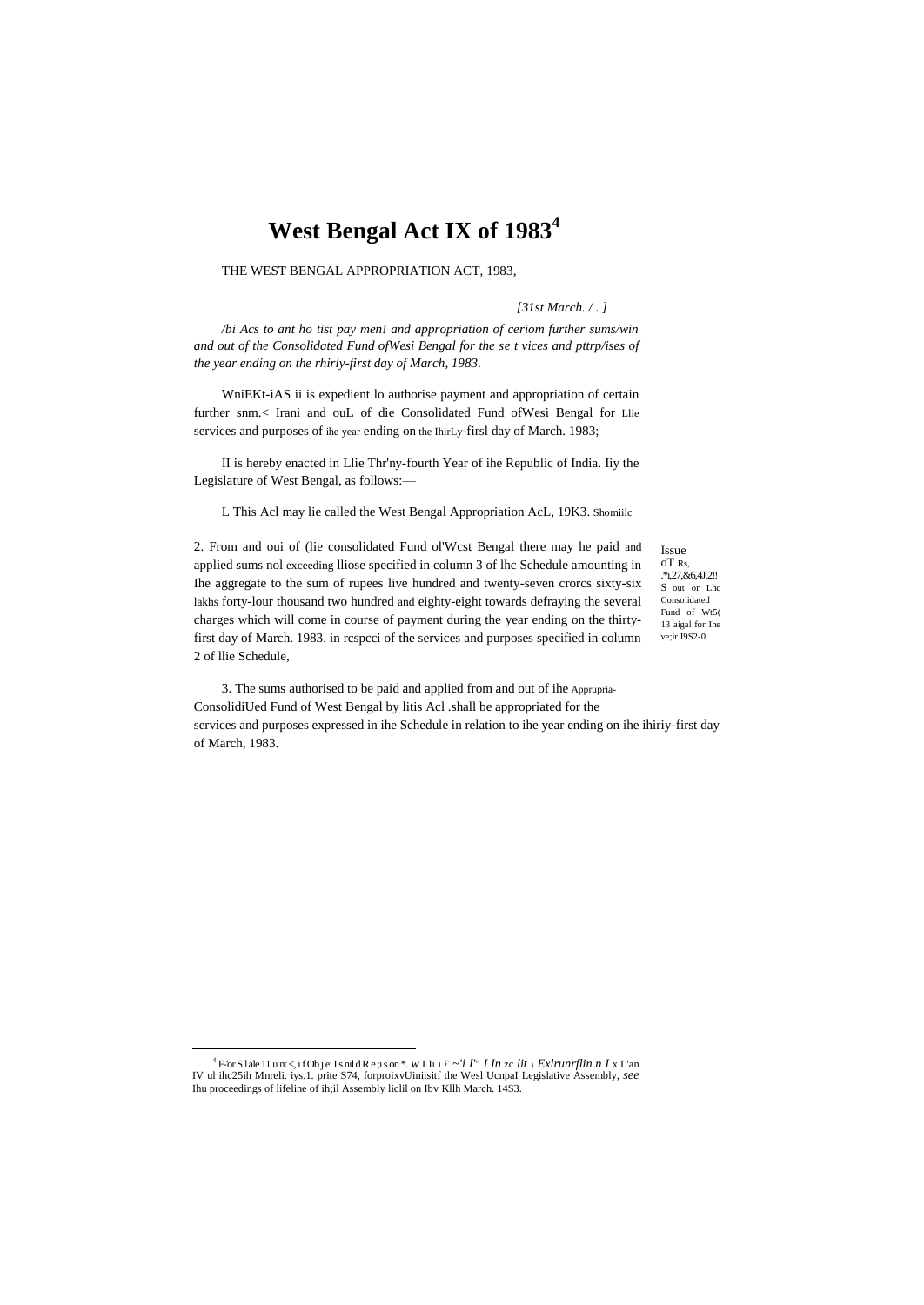The Wen Bengal Appropriation Act, 1983.

# [West Ben. Act

| (Schedule.) SCHEDULE. (See sections 1 and 3.) |  |  |  |
|-----------------------------------------------|--|--|--|
|-----------------------------------------------|--|--|--|

| 1                                                       | 2                                                                        |                                                | 3                                                        |              |
|---------------------------------------------------------|--------------------------------------------------------------------------|------------------------------------------------|----------------------------------------------------------|--------------|
|                                                         |                                                                          |                                                |                                                          |              |
|                                                         |                                                                          |                                                | <b>Sums not exceeding</b>                                |              |
| <b>Demand</b><br>Number/<br><b>Serial N</b><br>urn her. | Services and purposes.                                                   | Voied<br>by<br>the<br>Legislative<br>Assembly. | <b>Charged on</b><br><b>Ihe</b><br>Consolidated<br>Fund. | Total.       |
|                                                         |                                                                          | Rs.                                            | Rs.                                                      | Rs.          |
|                                                         | <b>REVENUE ACCOUNT</b>                                                   |                                                |                                                          |              |
|                                                         | <b>A</b> —General Services                                               |                                                |                                                          |              |
|                                                         | (a) Organs of Stale                                                      |                                                |                                                          |              |
| <b>Serial</b>                                           |                                                                          |                                                |                                                          |              |
| $\overline{2}$                                          | 212-Governor                                                             |                                                | '1,38,000                                                | 1,38,000     |
| 3                                                       | 213-Council ol" Ministers                                                | 2,33,000                                       |                                                          | 2,33,000     |
| 4                                                       | 214-Administration of Justice                                            | 4.52,000                                       | 6.09.000                                                 | 10,61,000    |
| 5                                                       | 215–Elections                                                            | 2,02,56.000                                    |                                                          | 2,02.56,000  |
|                                                         | (b) Fiscal Services (i) Collection of Taxes on Income<br>and Expenditure |                                                |                                                          |              |
| (i)                                                     | 220 Collection of Taxes on Income and Expenditure. 4.25.000              |                                                |                                                          | 4.25.000     |
|                                                         | (ii) Collection of Taxes nn Properly and Capital<br><b>Transactions</b>  |                                                |                                                          |              |
| 8                                                       | 231)-Stamps and Registration                                             | 01,000                                         |                                                          | 61,000       |
|                                                         | (iii) Collection of Taxes on Commodities and Services                    |                                                |                                                          |              |
| 10                                                      | , 239-Slate Excise                                                       | 10,33.000                                      | 43,000                                                   | 10,76,000    |
| .1)                                                     | ; 240-Sales Tax                                                          | 4,97.000                                       |                                                          | 4,97,000     |
| 12                                                      | 241—Taxes on Vehicles (d) Administrative Services                        | 5.15.000                                       | 15.000                                                   | 5,30.000     |
| Serial 17                                               | 251 - Public Service Commission                                          |                                                | 2,61,000                                                 | 2.61,000     |
| 18                                                      | 252-Secretariat-General Services                                         | 8,89,000                                       |                                                          | 8,89,000     |
| 20                                                      | 254-Treasury and Accounts<br>Administration, , .                         | 3.37.000                                       |                                                          | 3.37,000     |
| 21                                                      | 255-Police                                                               | 10.71.56.000                                   | 1,47.000                                                 | 10,73.03,000 |
| 24                                                      | 258-Stationary and Priming                                               | 17.11,000                                      |                                                          | 17.11,000    |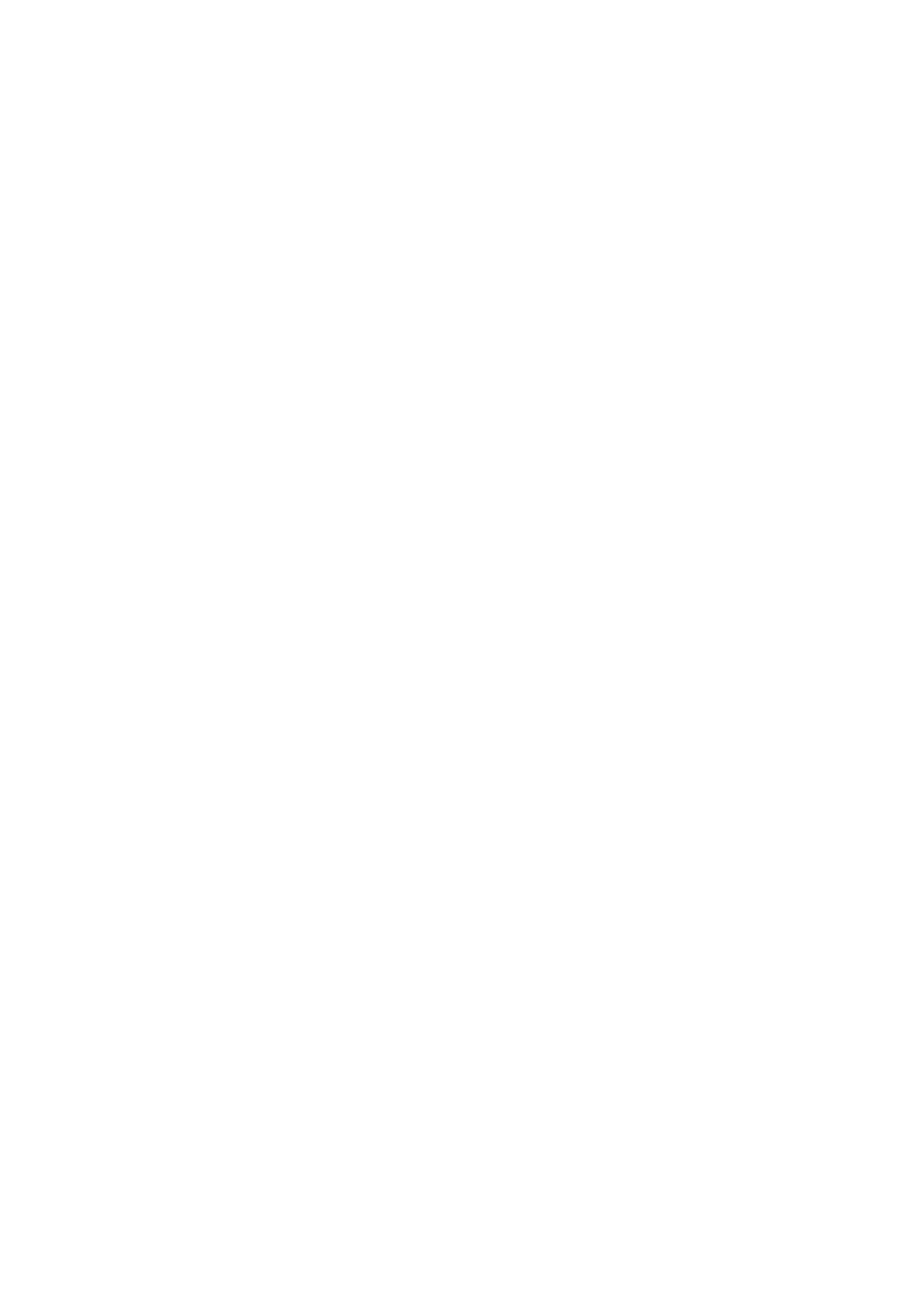| (Schedule.)                                          |                                                                                       |                                          |                                                          |                          |  |  |  |  |
|------------------------------------------------------|---------------------------------------------------------------------------------------|------------------------------------------|----------------------------------------------------------|--------------------------|--|--|--|--|
| 1                                                    | $\overline{2}$                                                                        |                                          | 3                                                        |                          |  |  |  |  |
|                                                      |                                                                                       | <b>Sums not exceeding</b>                |                                                          |                          |  |  |  |  |
| <b>Demand</b><br>Number/<br><b>Serial</b><br>Number, | Services and purposes.                                                                | Voted by ihe<br>Legislative<br>Assembly. | <b>Charged on</b><br>the<br><b>Consolidated</b><br>Fund. | Total.                   |  |  |  |  |
|                                                      |                                                                                       | Rs.                                      | Rs.                                                      | $\overline{\text{Rs}}$ . |  |  |  |  |
|                                                      | <b>Capital Expenditure Outside the Revenue Account</b>                                |                                          |                                                          |                          |  |  |  |  |
|                                                      | (Capital Outlay on Public Wtirks under Functional<br>Heads)                           |                                          |                                                          |                          |  |  |  |  |
|                                                      | <b>B-Capital Account or Social and Community</b><br><b>Services</b>                   |                                          |                                                          |                          |  |  |  |  |
| 25                                                   | 480—Capital Outlay on Medical (Buildings)                                             |                                          | 6.HO,000                                                 | 6,80,000                 |  |  |  |  |
|                                                      | <b>REVENUE ACCOUNT A-General Services (d)</b>                                         |                                          |                                                          |                          |  |  |  |  |
|                                                      | <b>Administrative Services</b>                                                        |                                          |                                                          |                          |  |  |  |  |
| 27                                                   | 265—Oilier Administrative Services,,                                                  | 1,30.57.600                              |                                                          | 1,30,57,600              |  |  |  |  |
|                                                      | (c) Pensions and Miscellaneous General Services                                       |                                          |                                                          |                          |  |  |  |  |
| 28                                                   | 266–Pensions and Oilier Retirement Benefits<br><b>B-Social and Community Services</b> | 14,40.40.000                             |                                                          | 14,40,40,000             |  |  |  |  |
| 31                                                   | 276-Secretarial-Social and Community Scrvices                                         |                                          | 2,639                                                    | 2.639                    |  |  |  |  |
| 33                                                   | 277-Educiuion (Youth Welfare)                                                         | 33,98,000                                |                                                          | 33,98,000                |  |  |  |  |
| 34                                                   | $277-$<br><b>Education (Excluding Sports)</b>                                         | 7.44,87.000                              | 1,11,638                                                 | 7,45,98,638              |  |  |  |  |
|                                                      | and Youth Welfare)<br>and Culture.<br>$278-$<br>Art                                   | 1,80,000                                 |                                                          | 1.80.000                 |  |  |  |  |
|                                                      | Toial                                                                                 | 7,46,67,000                              | J, 11,638                                                | 7,47,78,638              |  |  |  |  |
| 36                                                   | 280-Medical,.                                                                         | 2,63,28,000                              | S9.679                                                   | 2,64.17,679              |  |  |  |  |
| 37                                                   | 281-Family Welfare                                                                    | 4,20,25,000                              |                                                          | 4,20,25,000              |  |  |  |  |
| 38                                                   | 282—Public Health, Sanitation and Waler Supply,<br>$\ddotsc$                          | 8,20,72,000                              |                                                          | 8,20,72,000              |  |  |  |  |
|                                                      |                                                                                       |                                          |                                                          |                          |  |  |  |  |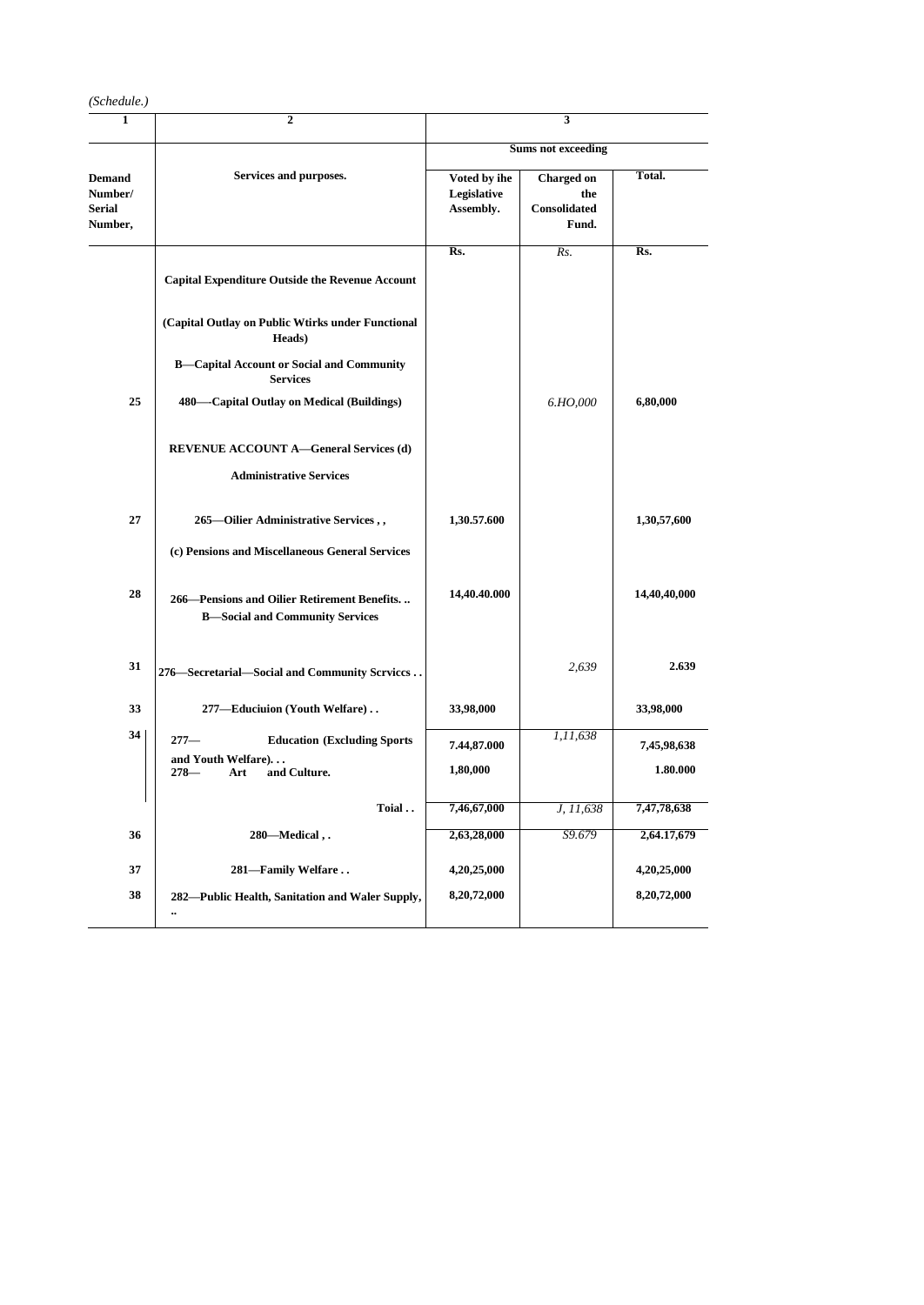| (Schedule.)                                          |                                                                                                                                                                                                                    |                                          |                                                          |              |  |  |  |  |
|------------------------------------------------------|--------------------------------------------------------------------------------------------------------------------------------------------------------------------------------------------------------------------|------------------------------------------|----------------------------------------------------------|--------------|--|--|--|--|
|                                                      | $\overline{2}$                                                                                                                                                                                                     |                                          | 3                                                        |              |  |  |  |  |
|                                                      |                                                                                                                                                                                                                    | <b>Sums not exceeding</b>                |                                                          |              |  |  |  |  |
| <b>Demand</b><br>Number/<br><b>Serial</b><br>Number. | Services and purposes.                                                                                                                                                                                             | Voted by the<br>Legislative<br>Assembly. | <b>Charged on</b><br>the<br><b>Consolidated</b><br>Fund. | Total.       |  |  |  |  |
|                                                      | <b>Capit.il Expenditure Outside the Revenue Account</b>                                                                                                                                                            | Rs.                                      | Rs.                                                      | Rs.          |  |  |  |  |
|                                                      |                                                                                                                                                                                                                    |                                          |                                                          |              |  |  |  |  |
|                                                      | <b>B-Capitol Account of Social and Community</b><br><b>Services</b>                                                                                                                                                |                                          |                                                          |              |  |  |  |  |
| 39                                                   | 483—Capita! Outlay on Housing                                                                                                                                                                                      |                                          | 2.00,000                                                 | 2.00,000     |  |  |  |  |
| 41                                                   | 485—Capita! Outlay on Information and Publicity.                                                                                                                                                                   | 55.15.000                                |                                                          | 55.15,000    |  |  |  |  |
|                                                      | <b>REVENUE ACCOUNT B-Social and Community</b>                                                                                                                                                                      |                                          |                                                          |              |  |  |  |  |
|                                                      | <b>Services</b>                                                                                                                                                                                                    |                                          |                                                          |              |  |  |  |  |
| 42                                                   | 287-Labour and Employment                                                                                                                                                                                          | 47,18,32.000                             |                                                          | 47.18.32.000 |  |  |  |  |
| 45                                                   | B-Social Security and Wei Tare (Welfare ol<br>Scheduled Castes, Scheduled Tribes and Other<br><b>Backward Classes)</b>                                                                                             | 2,22,62.000                              | 1,511                                                    | 2.22,63,511  |  |  |  |  |
| 46                                                   | 288-Social Security and Welfare (Excluding Civil<br>Supplies, Relief and Rehabilitation of Displaced<br>Persons and Repatriates and Welfare of Schedule<br>Castes, Scheduled Tribes and Other Backward<br>Classes) | 14,08,78,00!)                            | 4,131                                                    | 14,08,82.131 |  |  |  |  |
|                                                      | <b>REVENUE ACCOUNT B-Social and Community</b>                                                                                                                                                                      |                                          |                                                          |              |  |  |  |  |
|                                                      | <b>Services</b>                                                                                                                                                                                                    |                                          |                                                          |              |  |  |  |  |
| 47                                                   | 289—Relief on account of Natural<br>Calamities                                                                                                                                                                     | 3.42.28.000                              |                                                          | 3,42,28,000  |  |  |  |  |
|                                                      | 295—Other Social and Community Services                                                                                                                                                                            | 58.17.000                                |                                                          | 58,17.000    |  |  |  |  |
|                                                      | <b>Capital Expenditure Outside the Revenue Account</b>                                                                                                                                                             |                                          |                                                          |              |  |  |  |  |
| 48                                                   | D-Capital Account of Social and Community<br><b>Services</b>                                                                                                                                                       |                                          |                                                          |              |  |  |  |  |
|                                                      | 495-Capital Outlay on Other Social and Community 3.08.000 11,00.000<br>Services,                                                                                                                                   |                                          |                                                          | 3,08.000     |  |  |  |  |
|                                                      | <b>F-Loans and Advances</b>                                                                                                                                                                                        |                                          |                                                          |              |  |  |  |  |
|                                                      | 695-Loans for Other Social and Community<br>Services,                                                                                                                                                              |                                          |                                                          | 11,00.000    |  |  |  |  |
|                                                      | Total,                                                                                                                                                                                                             | 72.25,000                                |                                                          | 72,25,000    |  |  |  |  |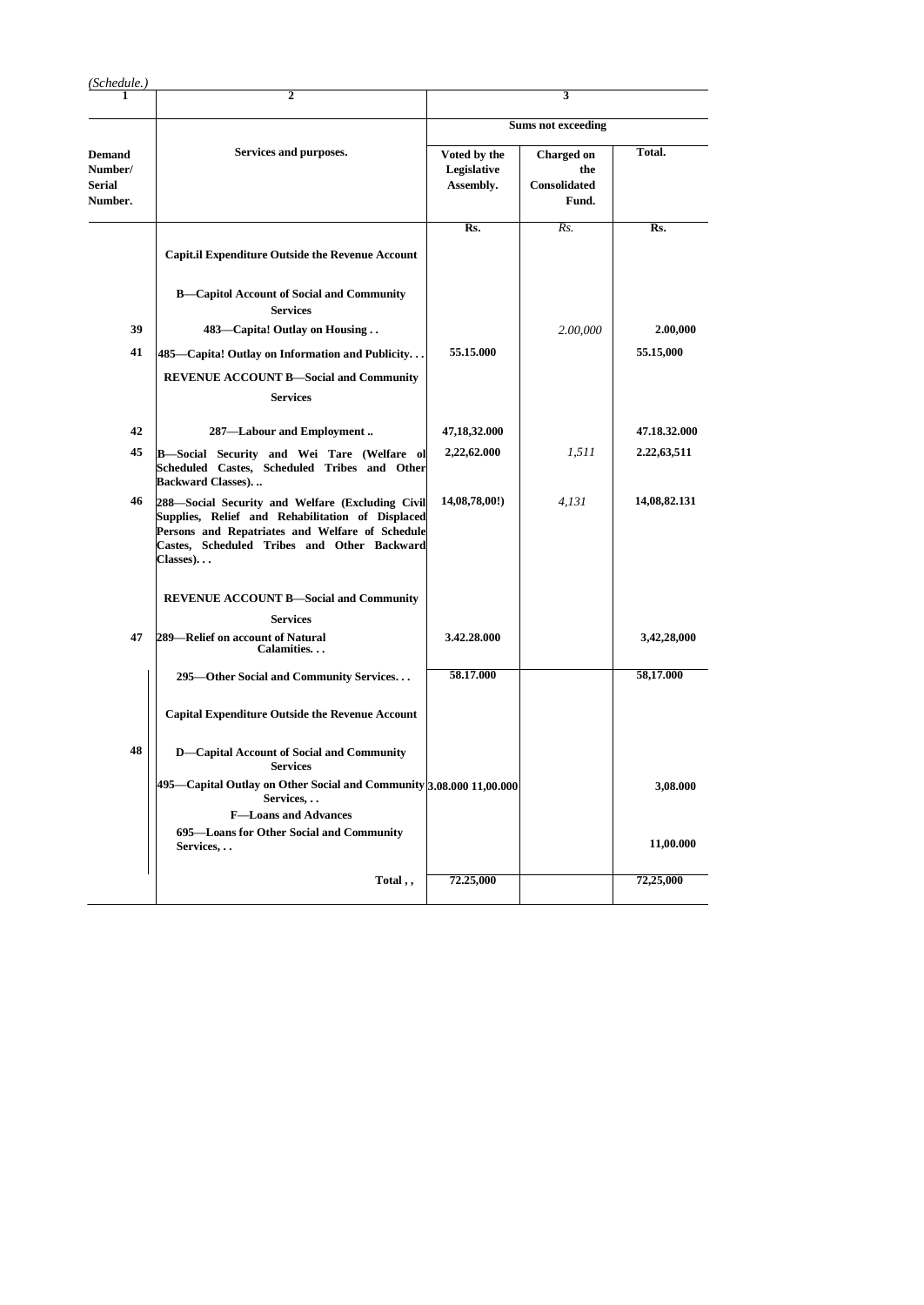|                                     | $\overline{2}$                                                          |                                    | J                                      |             |  |  |  |  |
|-------------------------------------|-------------------------------------------------------------------------|------------------------------------|----------------------------------------|-------------|--|--|--|--|
|                                     |                                                                         | <b>Sums not exceeding</b>          |                                        |             |  |  |  |  |
| <b>Demand</b>                       |                                                                         | Voicd                              | <b>Charged</b>                         |             |  |  |  |  |
| Number/<br><b>Serial</b><br>Number. | Services ;ind purpose-                                                  | by the<br>Legislative<br>Assembly. | on the<br><b>Consolidated</b><br>Fund. | Total.      |  |  |  |  |
|                                     |                                                                         | Rs.                                | Rs.                                    | Rs.         |  |  |  |  |
|                                     | <b>REVENUE ACCOUNT</b>                                                  |                                    |                                        |             |  |  |  |  |
|                                     | <b>C-Economic Services</b>                                              |                                    |                                        |             |  |  |  |  |
|                                     | (a) General Economic Services                                           |                                    |                                        |             |  |  |  |  |
| $-19$                               | 296—Secretarial—Economic Services                                       |                                    | 1.38.168                               | 1,38.168    |  |  |  |  |
|                                     | 29K-Co-operation.                                                       |                                    | 54.300                                 | 54,300      |  |  |  |  |
|                                     | <b>Capital Evpcndilure Outside Ihe</b>                                  |                                    |                                        |             |  |  |  |  |
| 50                                  | <b>Revenue Accounl</b>                                                  |                                    |                                        |             |  |  |  |  |
|                                     | <b>F-Loans and Advances</b>                                             |                                    |                                        |             |  |  |  |  |
|                                     | 698-Loans Tor Co-operation,,                                            | 2,01,13.000                        |                                        | 2,01,13,000 |  |  |  |  |
|                                     | Total,,                                                                 | 2.01.13.000                        | 54,300                                 | 2,01,67,300 |  |  |  |  |
|                                     | <b>REVENUE ACCOUNT</b>                                                  |                                    |                                        |             |  |  |  |  |
|                                     | <b>C-Economic Services</b>                                              |                                    |                                        |             |  |  |  |  |
|                                     | (a) General Economic Services                                           |                                    |                                        |             |  |  |  |  |
| 5 i                                 | 304-Other General Economic Services.,                                   | 2.21.000                           |                                        | 2,21.001)   |  |  |  |  |
|                                     | (b) Auricullurt and Allied Services                                     |                                    |                                        |             |  |  |  |  |
| 52                                  | 305-Agriculture                                                         |                                    | 2.71.357                               | 2,71,357    |  |  |  |  |
|                                     | <b>REVENUE ACCOUNT</b>                                                  |                                    |                                        |             |  |  |  |  |
|                                     | <b>C-Economic Services</b>                                              |                                    |                                        |             |  |  |  |  |
|                                     | (1)) Agriculture and Allied Services                                    |                                    |                                        |             |  |  |  |  |
| 53                                  | 306—Minor Irrigation,.                                                  | 5,28,35.000                        |                                        | 5.28.35,000 |  |  |  |  |
|                                     | $309 - Food.$ ,                                                         | 4,22,05.000                        |                                        | 4,22,05,000 |  |  |  |  |
|                                     |                                                                         |                                    |                                        |             |  |  |  |  |
|                                     | <b>Capital Expenditure Outside tlie</b>                                 |                                    |                                        |             |  |  |  |  |
| 54                                  | <b>Revenue Account</b><br><b>C-Capital Account or Economic Services</b> |                                    |                                        |             |  |  |  |  |
|                                     | (b) Capital Account of Aj;riciiUuri:                                    |                                    |                                        |             |  |  |  |  |
|                                     | and Allied Services                                                     |                                    |                                        |             |  |  |  |  |
|                                     | 509-Capital Outlay on Food.                                             | 18.00.000                          |                                        | 18,00,000   |  |  |  |  |
|                                     | $\vert$ Toial                                                           | 4.40.05.000                        |                                        | 4.40,05.000 |  |  |  |  |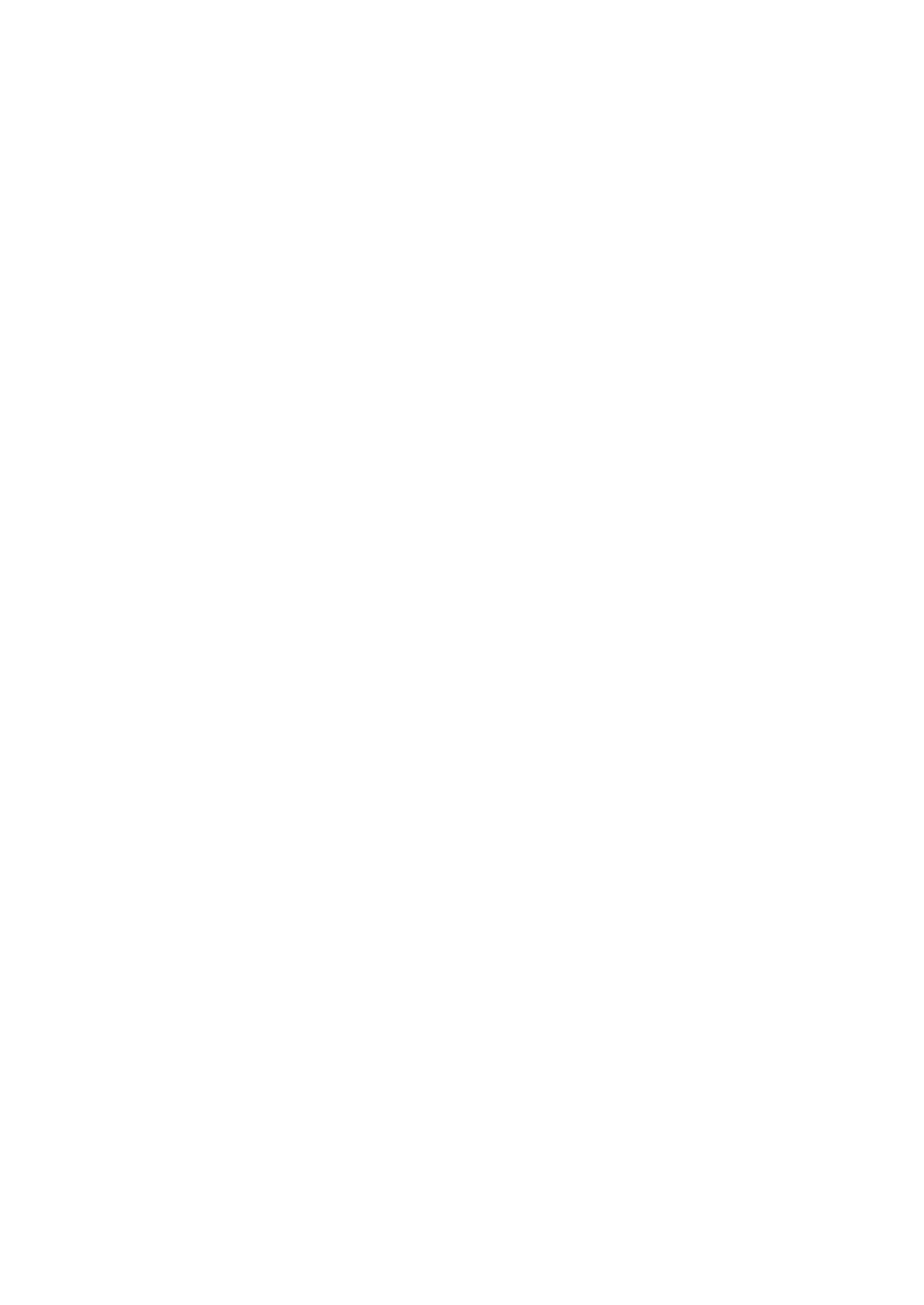| (Schedule.)                                   |                                                                                                      |                           |                                                       |             |  |  |  |  |
|-----------------------------------------------|------------------------------------------------------------------------------------------------------|---------------------------|-------------------------------------------------------|-------------|--|--|--|--|
| 1                                             | 2                                                                                                    |                           | 3                                                     |             |  |  |  |  |
|                                               |                                                                                                      | <b>Sums not exceeding</b> |                                                       |             |  |  |  |  |
| Demand<br>Number/<br><b>Serial</b><br>Number. | Services and purposes.                                                                               | Legislative<br>Assembly.  | Voted by the Charged on tlic<br>Consolidated<br>Fund, | Total.      |  |  |  |  |
|                                               |                                                                                                      | Rs.                       | $Ri$ .                                                | Rs.         |  |  |  |  |
|                                               | <b>REVENUE ACCOUNT</b>                                                                               |                           |                                                       |             |  |  |  |  |
|                                               | C-Economic Service;;<br>(b) Agriculture and Allied Services                                          |                           |                                                       |             |  |  |  |  |
| 55                                            | 310-Animal Husbandry                                                                                 |                           | 4.000                                                 | 4.000       |  |  |  |  |
| 56                                            | 311-Dairy Development,.                                                                              | 2.11.16.000               | J 0.000                                               | 2,11.26.0D0 |  |  |  |  |
| 58                                            | 313-Forest                                                                                           | 63,63.000                 |                                                       | 63.63,000   |  |  |  |  |
| 59                                            | 314 Community Develop mem (Panchnyai)                                                                | 3,10.74.000               |                                                       | 3.10,74.000 |  |  |  |  |
| 60                                            | 314-Community Development (Excluding<br>Paneliayat)                                                  |                           | 2,104                                                 | 2,104       |  |  |  |  |
|                                               | <b>Capital Expenditure Outside the Revenue Account</b>                                               |                           |                                                       |             |  |  |  |  |
|                                               | <b>C-Capital Account of Economic Services</b>                                                        |                           |                                                       |             |  |  |  |  |
|                                               | (c)-Capital Account of Industry and Minerals                                                         |                           |                                                       |             |  |  |  |  |
|                                               | 522-Capital Outlay on Machinery and<br><b>Engineering Industries (Closed and Sick</b><br>Industries) | 73,00.000                 |                                                       | 73,00,000   |  |  |  |  |
| 61                                            | 526—Capital Outlay on Consumer Industries<br>{Closed and Sick Industries).                           | 1,39,50,0(10              |                                                       | 1,39,50.000 |  |  |  |  |
|                                               | <b>F-Loans and Advances</b>                                                                          |                           |                                                       |             |  |  |  |  |
|                                               | 726—-Loans Tor Consumer Industries {Closed<br>and Sick Industries).,,                                | 1.30,000                  | 11,373                                                | 1,41,373    |  |  |  |  |
|                                               | Toial                                                                                                | 2,13.80,000               | 11,373                                                | 2.13,91,373 |  |  |  |  |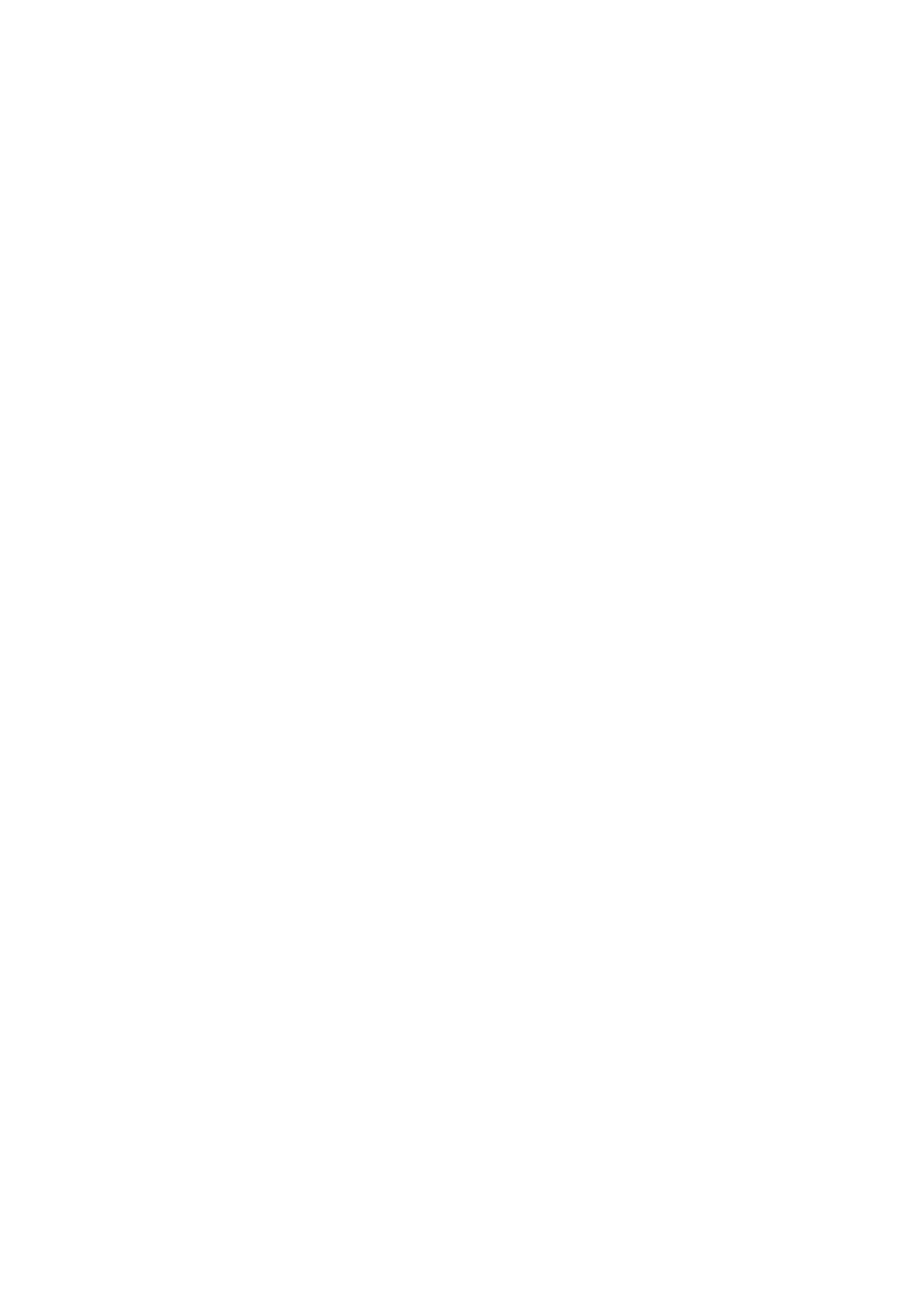| (Schedule.)                                   |                                                                                                                                          |                                                |                                         |             |  |  |  |  |
|-----------------------------------------------|------------------------------------------------------------------------------------------------------------------------------------------|------------------------------------------------|-----------------------------------------|-------------|--|--|--|--|
|                                               | $\mathbf{2}$                                                                                                                             |                                                | 3                                       |             |  |  |  |  |
|                                               |                                                                                                                                          | <b>Sums not exceeding</b>                      |                                         |             |  |  |  |  |
| <b>Demand</b><br>Number/<br>Serial<br>Number. | Services and purposes.                                                                                                                   | Voted<br>by<br>the<br>Legislative<br>Assembly. | Charged an the<br>Consolidated<br>Fund. | Total.      |  |  |  |  |
|                                               |                                                                                                                                          | Rs.                                            | Rs,                                     | Rs,         |  |  |  |  |
|                                               | <b>REVENUEACCOUNT</b>                                                                                                                    |                                                |                                         |             |  |  |  |  |
|                                               | <b>C-Economic Services</b>                                                                                                               |                                                |                                         |             |  |  |  |  |
|                                               | (c) Industry and Minerals                                                                                                                |                                                |                                         |             |  |  |  |  |
|                                               | 320—Industries (Excluding Public Undertakings and 28,24,000<br><b>Closed and Sick Industries).</b>                                       |                                                |                                         | 28.24,000   |  |  |  |  |
|                                               | <b>Capital Expenditure Outside Ihe Revenue Account</b>                                                                                   |                                                |                                         |             |  |  |  |  |
|                                               | <b>C-Capital Account or Economic Services</b>                                                                                            |                                                |                                         |             |  |  |  |  |
|                                               | (c) Capital Account of Industriy and Minerals                                                                                            |                                                |                                         |             |  |  |  |  |
| 62                                            | 520—Capital Ouilay on Industrial Research and<br><b>Development (Excluding Public- Undertakings)</b><br>and Closed and Sick Industries). |                                                |                                         |             |  |  |  |  |
|                                               | <b>F-Loans and Advances</b>                                                                                                              | 5,000                                          |                                         | 5,000       |  |  |  |  |
|                                               | 720—Loans for Industrial Research and Development<br>(Excluding Closed and Sick Industries)                                              |                                                |                                         |             |  |  |  |  |
|                                               |                                                                                                                                          | 3,15,38.000                                    |                                         | 3,45,38,000 |  |  |  |  |
|                                               | Total                                                                                                                                    | 3,73,07.000                                    |                                         | 3,73,67,000 |  |  |  |  |
|                                               | <b>REVENUE ACCOUNT</b>                                                                                                                   |                                                |                                         |             |  |  |  |  |
|                                               | <b>C-Economic Services</b>                                                                                                               |                                                |                                         |             |  |  |  |  |
|                                               | (c) Industry and Minerals                                                                                                                |                                                |                                         |             |  |  |  |  |
|                                               | 321-Village and Small Industries (Excluding<br>Public Undertakings)                                                                      | 37,32,000                                      |                                         | 37,32,000   |  |  |  |  |
|                                               | <b>Capital Expenditure Outside the Revenue Account</b>                                                                                   |                                                |                                         |             |  |  |  |  |
| (i.l)                                         | <b>F-Loans and Advances</b>                                                                                                              | 13,00,000                                      |                                         | 13,00.000   |  |  |  |  |
|                                               | 721-Loans lor Village and Small Industries<br>(Excluding Public Undertakings),                                                           |                                                |                                         |             |  |  |  |  |
|                                               | Total,,                                                                                                                                  | 50,32,000                                      |                                         | 50,32,000   |  |  |  |  |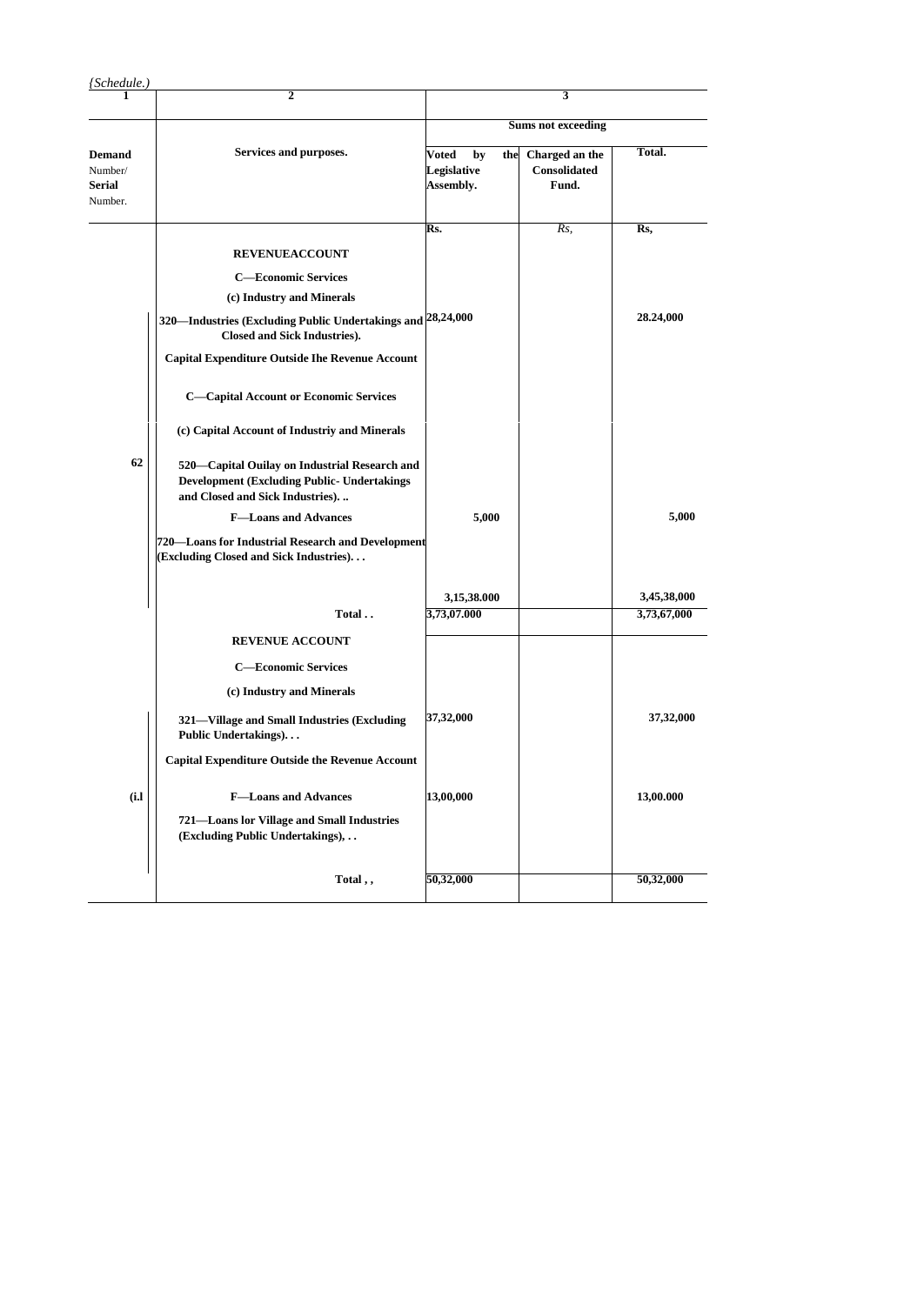| (Schedule.)                                       | $\overline{2}$                                                                                                                                                                |                                                | 3                                                        |                 |
|---------------------------------------------------|-------------------------------------------------------------------------------------------------------------------------------------------------------------------------------|------------------------------------------------|----------------------------------------------------------|-----------------|
|                                                   |                                                                                                                                                                               |                                                |                                                          |                 |
|                                                   |                                                                                                                                                                               |                                                | <b>Sums not exceeding</b>                                |                 |
| <b>Demand</b><br>Numher/<br>Serin 1 Nil<br>mbL'r. | Services and purposes.                                                                                                                                                        | die<br>Voted<br>hy<br>Legislative<br>Assembly. | <b>Charged</b> on<br>the<br><b>Consolidated</b><br>Fund, | Total.          |
|                                                   |                                                                                                                                                                               | lis,                                           | Rs.                                                      | Rs.             |
|                                                   | <b>REVENUEACCOUNT</b>                                                                                                                                                         |                                                |                                                          |                 |
|                                                   | <b>C-Economic Services</b>                                                                                                                                                    |                                                |                                                          |                 |
|                                                   | (c) Industry and Minerals                                                                                                                                                     |                                                |                                                          |                 |
| 64                                                | 32K-Mines and Minerals                                                                                                                                                        | 47.01)0                                        |                                                          | 47.000          |
|                                                   | (d) Water and Poiver Development                                                                                                                                              |                                                |                                                          |                 |
|                                                   | 333-Irrigation. Navigation. Drainage ,ind Flood<br>Control Projects<br><b>Cupilal Expenditure Outside the - Revenue Account</b>                                               | 2.35.33.000                                    |                                                          | 2,35,33.000     |
|                                                   | <b>C-Capital Account of Economic Services</b>                                                                                                                                 |                                                |                                                          |                 |
| (i <sub>f</sub> )                                 | (d) Capita! Account or Water and Power<br><b>Development</b><br>$532-$<br>Capital<br><b>Outlay on</b><br>Multipurpose River Projects<br>$533-$<br>Capital<br><b>Outlay on</b> |                                                | 1.000                                                    | 1,000 10,55.000 |
|                                                   | Irrigation. Navigation, Drainage and Flood<br>Control Projects                                                                                                                |                                                | 10,55,000                                                |                 |
|                                                   | Total                                                                                                                                                                         | 2.35.33.000                                    | 10,56.000                                                | 2.45.89,000     |
|                                                   | <b>REVENUE ACCOUNT</b>                                                                                                                                                        |                                                |                                                          |                 |
|                                                   | <b>C-Economic Services</b>                                                                                                                                                    |                                                |                                                          |                 |
|                                                   | (d) Water and Power Development                                                                                                                                               |                                                |                                                          |                 |
| 67                                                | 334—Power Projects                                                                                                                                                            | 2.60,00.000                                    |                                                          | 2,60,00,000     |
|                                                   | (e) Transport and Communications                                                                                                                                              |                                                |                                                          |                 |
|                                                   | 337-Roads and Bridges                                                                                                                                                         | <b>23.S2.000</b>                               |                                                          | 23.82,000       |
|                                                   | <b>Capital Expenditure Outside the Revenue Account</b>                                                                                                                        |                                                |                                                          |                 |
| 70                                                | <b>C-Capital Account of Economic Services</b><br>(e) Capital Account or Transport and<br><b>Communications</b><br>537-Capital Outlay on Roads and Bridges                     |                                                | 26,41,788                                                | 26,41.788       |
|                                                   | Total,,                                                                                                                                                                       | 23,82,000                                      | 26,41,788                                                | 50,23,788       |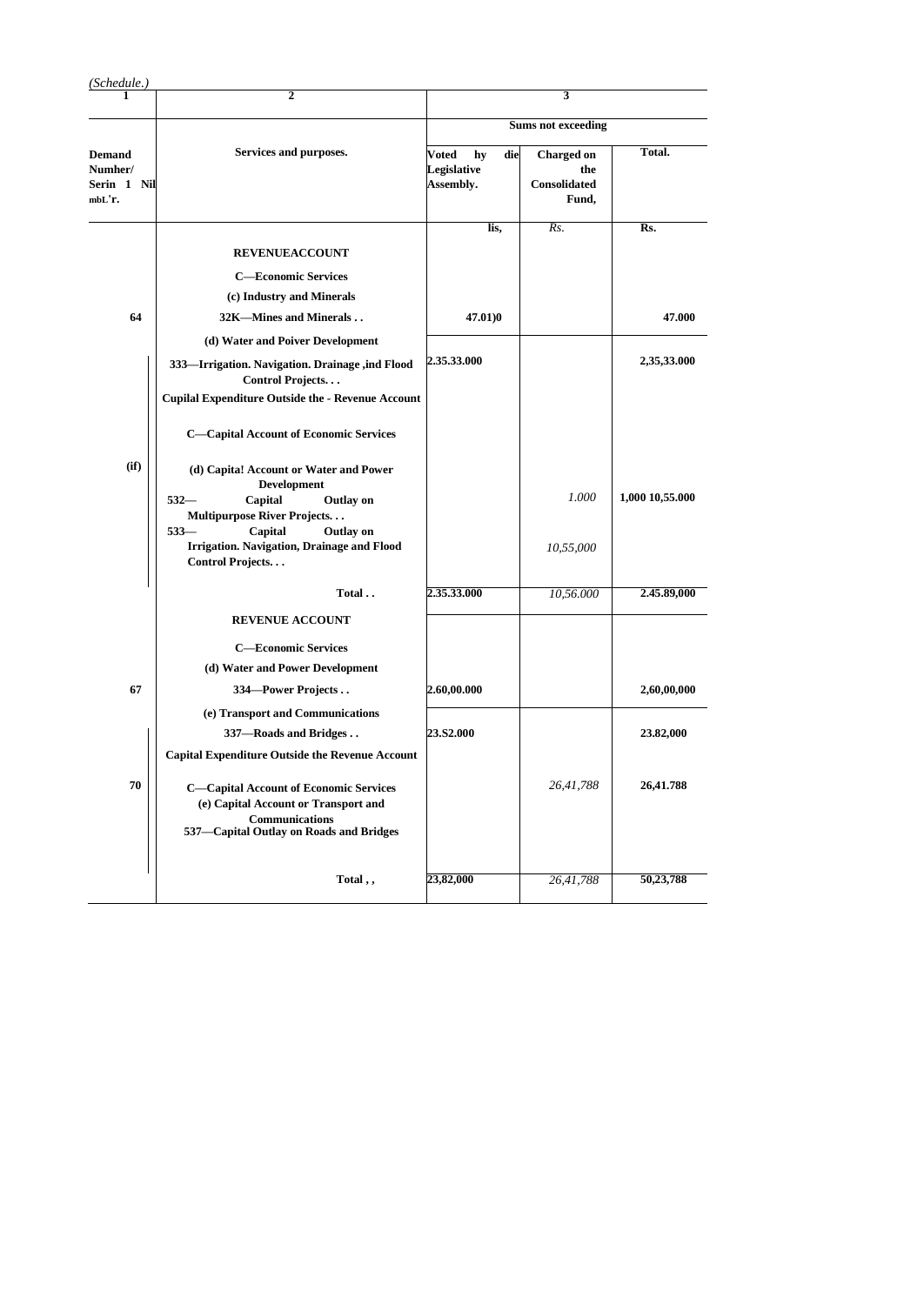**i**

## IX of 1983.]

| <u>tSchcilttle.)</u>                          |                                                                                                                     |                                          |                                                   |                |
|-----------------------------------------------|---------------------------------------------------------------------------------------------------------------------|------------------------------------------|---------------------------------------------------|----------------|
|                                               | 2                                                                                                                   | 3<br><b>Sums not exceeding</b>           |                                                   |                |
|                                               | Services and purposes.                                                                                              |                                          |                                                   |                |
| Demand<br>Number/<br><b>Scrinl</b><br>Number, |                                                                                                                     | Voted by ihe<br>Legislative<br>Assembly. | <b>Charged</b> on<br>the<br>Consolidated<br>Fund, | Total.         |
|                                               |                                                                                                                     | Rs.                                      | Rs.                                               | Rs.            |
|                                               | <b>REVENUE ACCOUNT</b>                                                                                              |                                          |                                                   |                |
|                                               | <b>C-Economic Services</b>                                                                                          |                                          |                                                   |                |
|                                               | («0 Transport and Communications                                                                                    |                                          |                                                   |                |
| 71                                            | 33X-Road and Water Transport Services                                                                               | 1.06.45.000                              |                                                   | 1,96,45,000    |
| 72                                            | 339—Tourism D—Grants-in-aid and                                                                                     | 37,000                                   |                                                   | 37,000         |
|                                               | <b>Contributions</b>                                                                                                |                                          |                                                   |                |
| 74                                            | 363—Compensation and Assignments to Local<br><b>Bodies and Vanchayati Raj Institutions</b><br>(Excluding Panchayat) | 7,39,01,000                              |                                                   | 7,39,01,000    |
|                                               | <b>Capital Expenditure Outside the Revenue Account</b><br><b>F-Loans and Advances</b>                               |                                          |                                                   |                |
| SO.                                           | 726-Loans lor Consumer Industries (Excluding<br><b>Public Undertakings and Closed and Sick</b><br>Industries).      | 59,00,000                                |                                                   | 59.00,000      |
|                                               | <b>C-Capital Account of Economic Services</b>                                                                       |                                          |                                                   |                |
|                                               | (c) Capital Account or Industry and Minerals                                                                        |                                          |                                                   |                |
| ii                                            | 530—Investments in )ni3usiria\ Financial<br><b>Institutions (Excluding Public Undertakings)</b>                     | 16.25.000                                |                                                   | 16,25,000      |
|                                               | <b>E-Public Debt</b>                                                                                                |                                          |                                                   |                |
| <b>Serial</b>                                 | 603—Internal Debt of the State Government,.                                                                         |                                          | 2,99.75,82,000                                    | 2,99,75.82,000 |
| 83                                            | i<br>604-Loans (or Advances from the<br>Central Government                                                          |                                          | 67.89.02,000                                      | 67,89,02,000   |
|                                               | Tgtal                                                                                                               |                                          | 3,67,64.84.000                                    | 3,67,64,84,000 |
|                                               | Grand Tiilal                                                                                                        | 1,59,36.68,600                           | 3,68,29,75,688                                    | 5,27,66,44,288 |
|                                               |                                                                                                                     |                                          |                                                   |                |

'The words within the square brockets were substituted for lite words "arc assessed"

by s. 7(a) of llic West Bengal Taxation Laws (Amendment) Acl, 1981 (West Ben. Acl IX of 1981).

Sub-section (2) was substituted for the original sub-section by s. 3(2) of ihe West Bengal Taxation Laws (Amendment) Act, 1992<br>(West Ben. Act 11 of 1992). Prior lo litis substitution there occurred following changes in ori

Ihc words "in respeel of lands, other Ihan a lea estale," were substituted for ihe words "in rcspccl of lands," by s. 7(b)(i) of the West Bengal Taxation Laws (Amendment) Acl. 1981 (West Ben. Acl IX of 1981);

(II) clause (aa) was inserted by s. 7(b)(ii), *ibid*. Thereafter, ihe lint proviso lo this clause (aa) was omitted by s. 7(l)(a)(i) of the West Bengnl Taxation Laws (Amendment) Act, 1982 (West Ben. Acl V of 1982). Finally, 1989);

(lit) in clause (b)—

(i) firstly, the words "rupees two and fifty paise" were substituted for the words "fifty paise" by s. 5 of the Wesl Bengal Taxation Laws (Amendment)

Acl, 1978 (West Ben. Acl XIV of 1978). Secondly, die words "rupees five"

were substituted for the words "rupees two and fifty paise" by s. 7(b)(iii) of the Wesl Bengal Taxation Laws (Amendment) Act, 1981 (Wesl Ben, Acl IX of 1981). Thirdly, the words "rupees seven and fifty paise"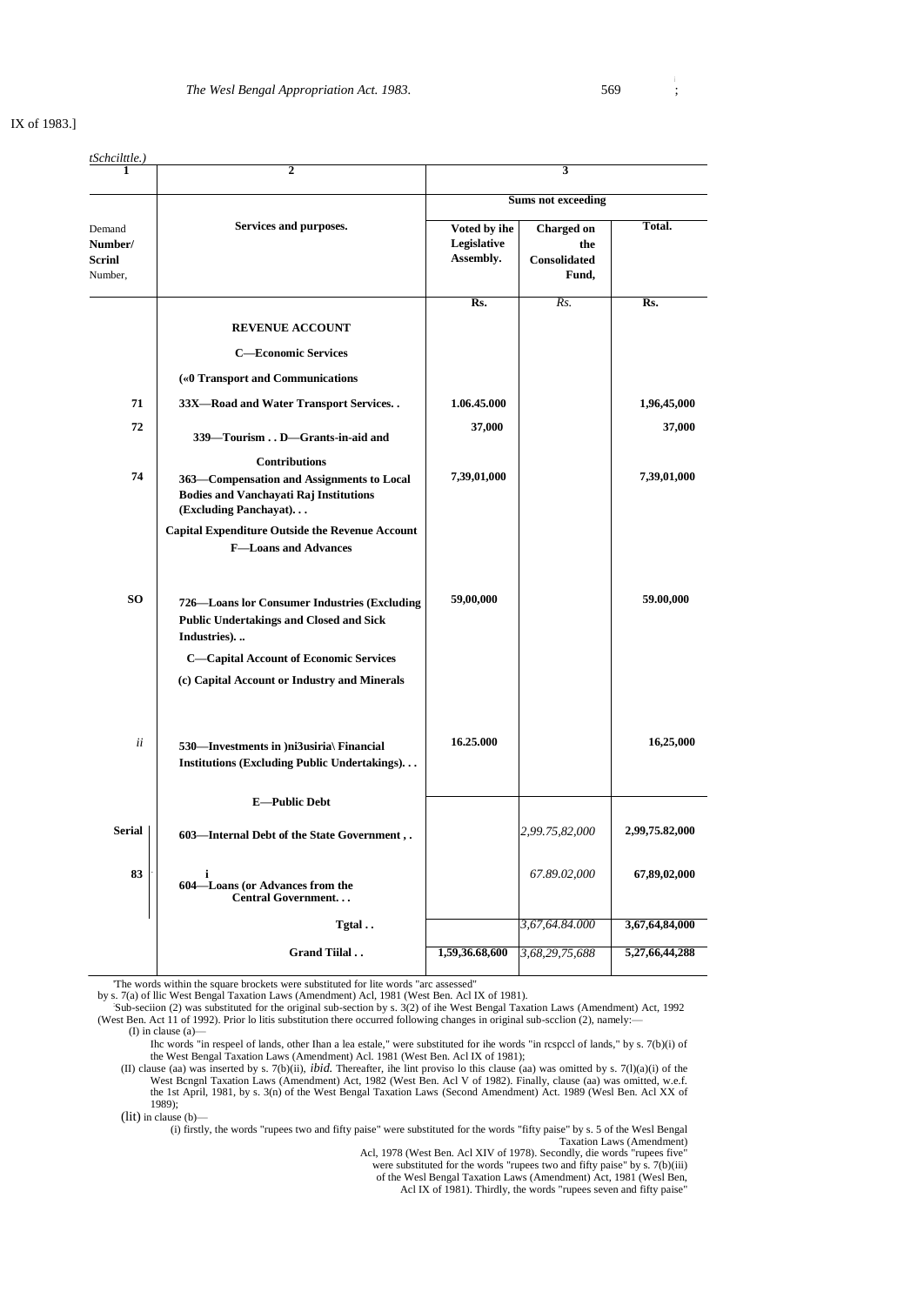were substituted for ihe words "rupees five" by s. 7(1)(a)(ii)(A) of the West Bengal Taxation Laws (Amendment) Acl,<br>1982 (West Ben. Act V of 1982). Fourthly, ihe words "rupees fifteen" were substituted for the words "rupee

[West Ben. Act 570 *The Wesl Bengal Appropriation Act, 1983.*

^ ................................. ............... ... .................... ... >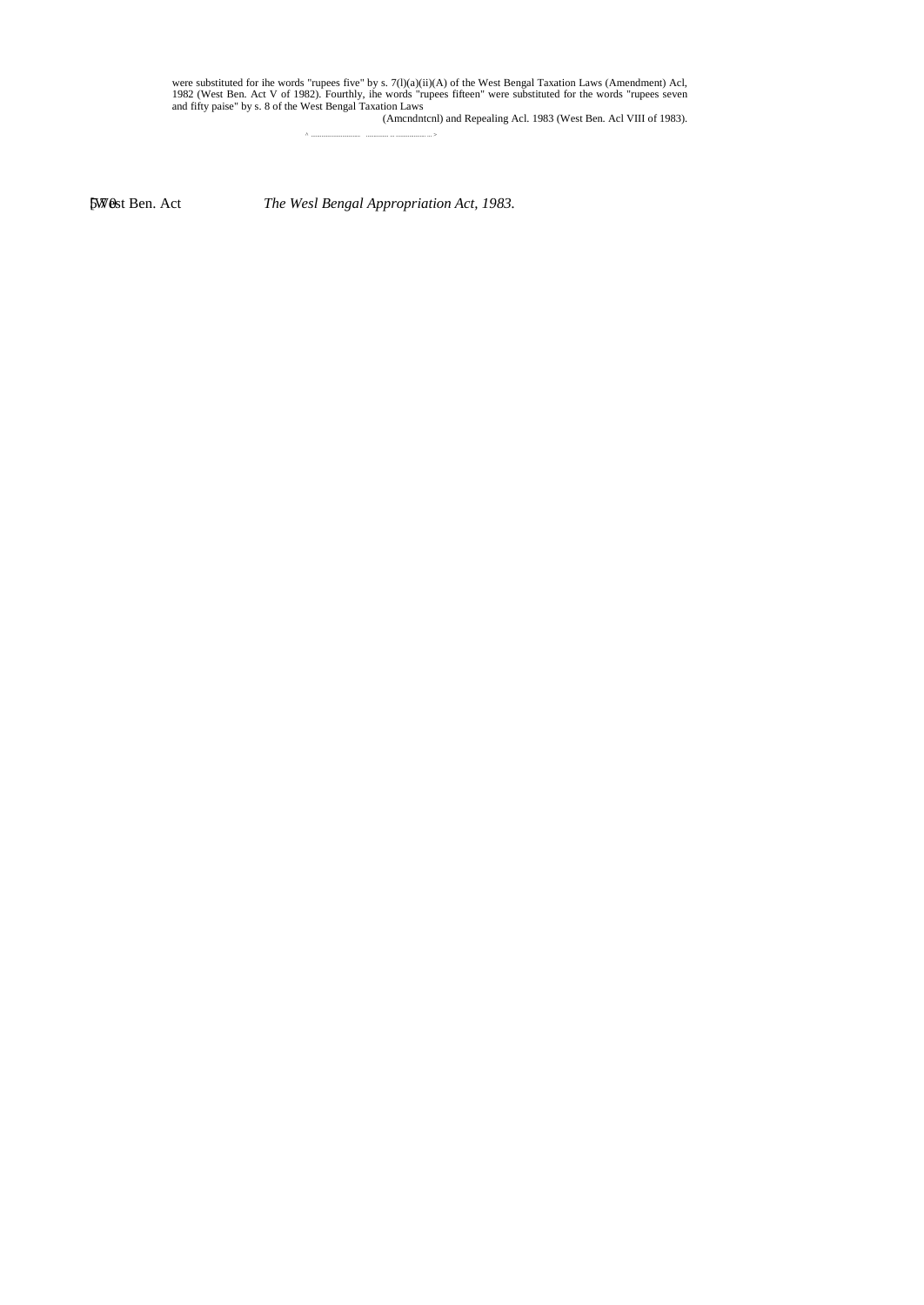*(Fool-note 2 continued from page 35S.)*

Fifthly, the words "fifteen per ccnltim of the value of coal" were substituted for the words "rupees (iflccn on cach tonne of coal" by s. 7{i) or the West Bengal Taxation Laws (Second Amendment) Acl, 1983 (West Ben. Acl XV of 1983). Sixthly, the words "seventeen *prr* centum" were substituted Tor the words "fifteen *per centum*" by s. 7 or ihe West Bengal Ta Slate Government may. by notification in the *Official Gazette,* dciL-nume in Itiis behalf." were subslilulcd Tor the words "at the rale of seventeen *per centum* of the value of coal" by s. S{1) of the West Bengal Taxation Laws (Amendment) Acl, 1986 {West Ben. Acl I uf 1986). Finally, the words "thirty-five *per centum"* were subslilulcd for the words "twenty-five *per centum"* by s, 6 or the Wesl ticngal Taxation Laws (Amendment) Act, 19ES (West Bun. Acl III of 1988), and

(ii) the word "annual" was omitted by s. 7(l)(a)(ii)(B) or the West BcngaE Taxation Laws (Amendment) Acl. 1982 (Wesl Ben, Act V of 1982); and

 $(IV)$  in clause  $(c)$ 

- (i) the words "at the rate of fifty paise on cach tonne of male rials or minerals olher than coal on Ihe annual despatches therefrom.<sup>1</sup>' were substituted Tor the words "at Ihe rule of six paise on each rupee of annual nel profits thereof." by s. *6* of the Wesl Bengal Taxation Laws (Amendment) Acl, 1987 (West Ben. Act V or 1981), and
- (ii) after clause (c) an *Explanation* was added by s. 7(ii) of the Weil Bengal Taxalion Laws (Second Amendment) Acl. 1983 (West Ben, Aet XV of 19S3).

'The words within the square brackets were substituted for ihe words "thirty-eight *per cenlitm"* by s. 3 of the West Bengal Taxation Laws (Second Amendmcnl) and Repealing Act. 1998 (Wesl Ben. Act VIII of 1998), Prior to ihis substitution the words "ihirty-eiglu *per centum"* were subslilulcd for the words "ihirty-five *per centum"* by s. 6 of ihe West Rcncal Finance Act, 1996 (West Ben. Act X nf 1996).

<sup>1</sup> Su b-scctia n (2 A) was inserted, we,f, the [si April, 198 J, by 5,3(b) of the Wesl Bengal Taxation Laws (Sccond Amendment) Acl, 1989 (Wesl Ben, Act XX or 19S9).

The words within the square brackets were substituted Tor the wards "twelve paise" by s. 6 of ihe West Bengal Finance Acl. 1994 (West Ben. Act XVI of  $199-1$ ).

'Sub-sections (3) and (4) were inserted by s. 7(e) of the West Bengal Taxation Laws (Amendment} Act, 1981 (Wesl Ben. Act IX of 1931).

- 'Clause (a) was substituted, w.e.f. 1.4.81, by s. 3(c)(1) of the West Bengal Taxation Laws (Sccond Amendment) Acl. t9£9 (West Ben. Acl XX or 1939), Prior to this substitution the words, letters, figures and brackets "the rural employment cess payable under subsection (I) in respect of 3 tea estate referred to in clause (aa) or sub-section (2) shall be paid" were substituted, in original clause (a), far the words, letters, figure and brackets "Ihe rural employment ccss under clause (aa) of sub-wction (2) shall be payable" by s. 7(1)(h)(i) or the West Bengal Taxation Laws (Amendment) Act, 1982 (West Ben. Act V of 1982).<br>TTic words within Ihe square brockets were substituted for the words "such
- 'This proviso was itlded by s. 9(1 )(a) of the West Bengal Taxation Laws (Second Amendment) Act, 199D (Wesl Ben. Acl VITT or 1990).

The words, Figure, letter and brackets wiihin (he square brackets were subslilulcd,

w.e.r. the 1st April, 1981, Tor the wordi, letters, figure and brackets "under clause (aa)

of sub-section (2)" by s. 3{c)(ii) or Ihe Wesl Bengal Taxation Laws (Second Amendmcnl)

Acl, 1989 (West Ben. Acl XX of 1959).

 $1T/K$  wards wiihin ihe square brack els we re substituted Tor the words "arc not accepted,"

by s. 7{])(h)(iv) or Ihe Wesl Bengal Taxation Liws (Amendmcnl) Acl, 1982 (West Ben,

Acl V nf I9&2).

'The words, figure, letter and brackets wiihin the square bmckels were substituted,

w.c-f- ihe 1st day or April, 1931, for ihe words, letters, figure and brackets "under clause (aa) of sub-scclion (2)" by s, 3{c)(iii) of the West Bengal Taxation Liws (Second Amendment)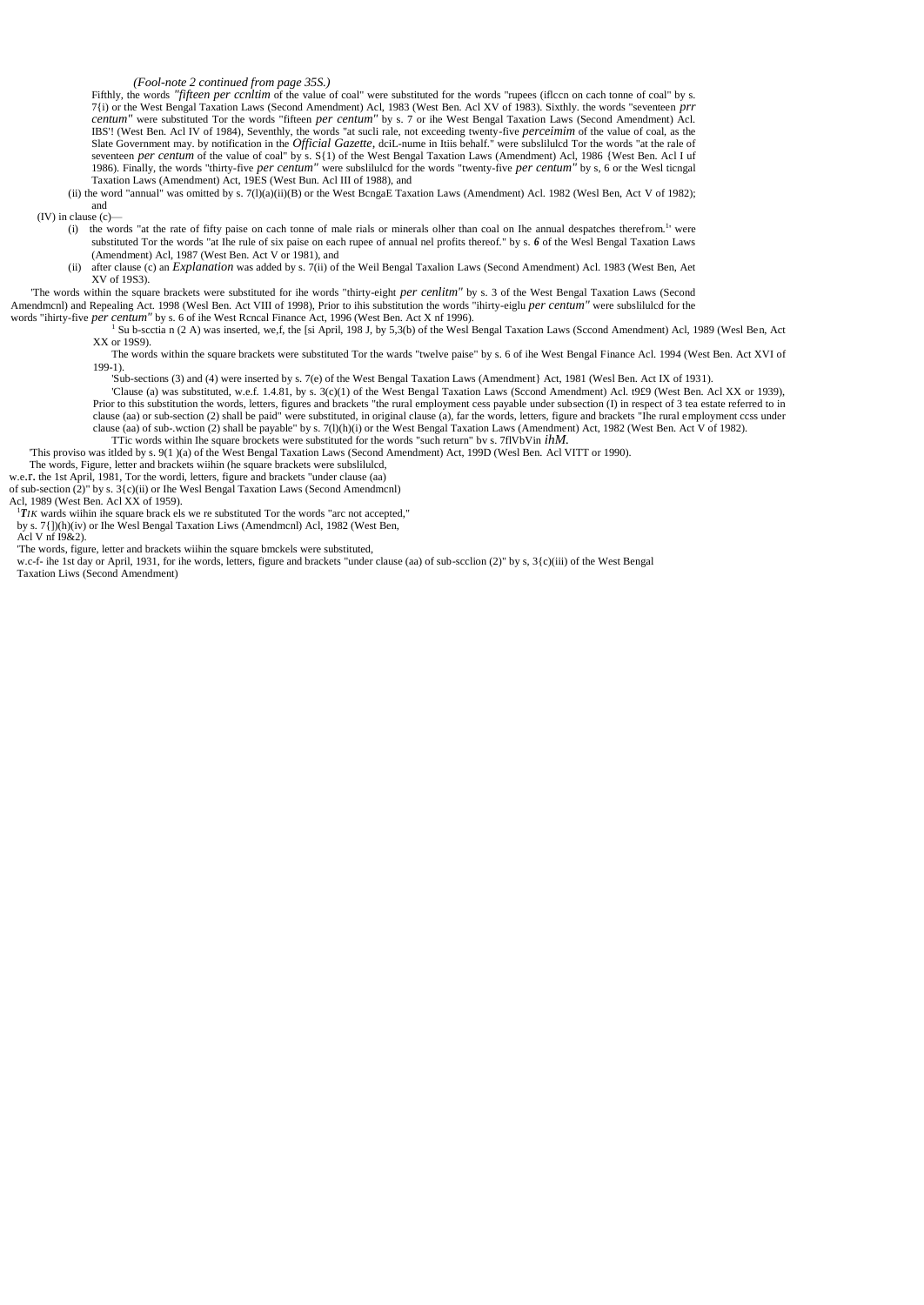'This proviso was added by s, 9(1 }(b) of ihc West Bengal Taxation Laws (Second Amendment) Acl, 1990 (West Ben. Acl VIII of 1990).

=The words, letter and brackets within ihc square brackets were substituted for the words, tellers, figure and brackets "leviable under clause (aa) of subseclian (2) for any period." by s, 7(J)(b)(v)(A) or ihe Wesl Bengal Taxaiion Laws (Amendment) Act. 19B2 (West Ben. Acl V of 1982).

<sup>3</sup>The words wilhin the square braekcIs were subsliluled for the words "for such period without reasonable cause by such dale as may be prescribed," by s. 7(l)(b)(v)(B), *ibid.*

'This proviso was added by s, 9(l)(c) or the Wesl Bengal Taxaiion Laws (Sccond Amendment) Acl, 1990 (Wesl Ben, Act VIII of 1990). 'Clauses (gl), (g2), (g3), (g4), (g5), (g6), (g7), (g8). (g9), (glO). (gll) and (pi2) were inserted by s. 9(l)(d), *ibid.*

[West Ben. Act 572 *The Wesl Bengal Appropriation Act, 1983.*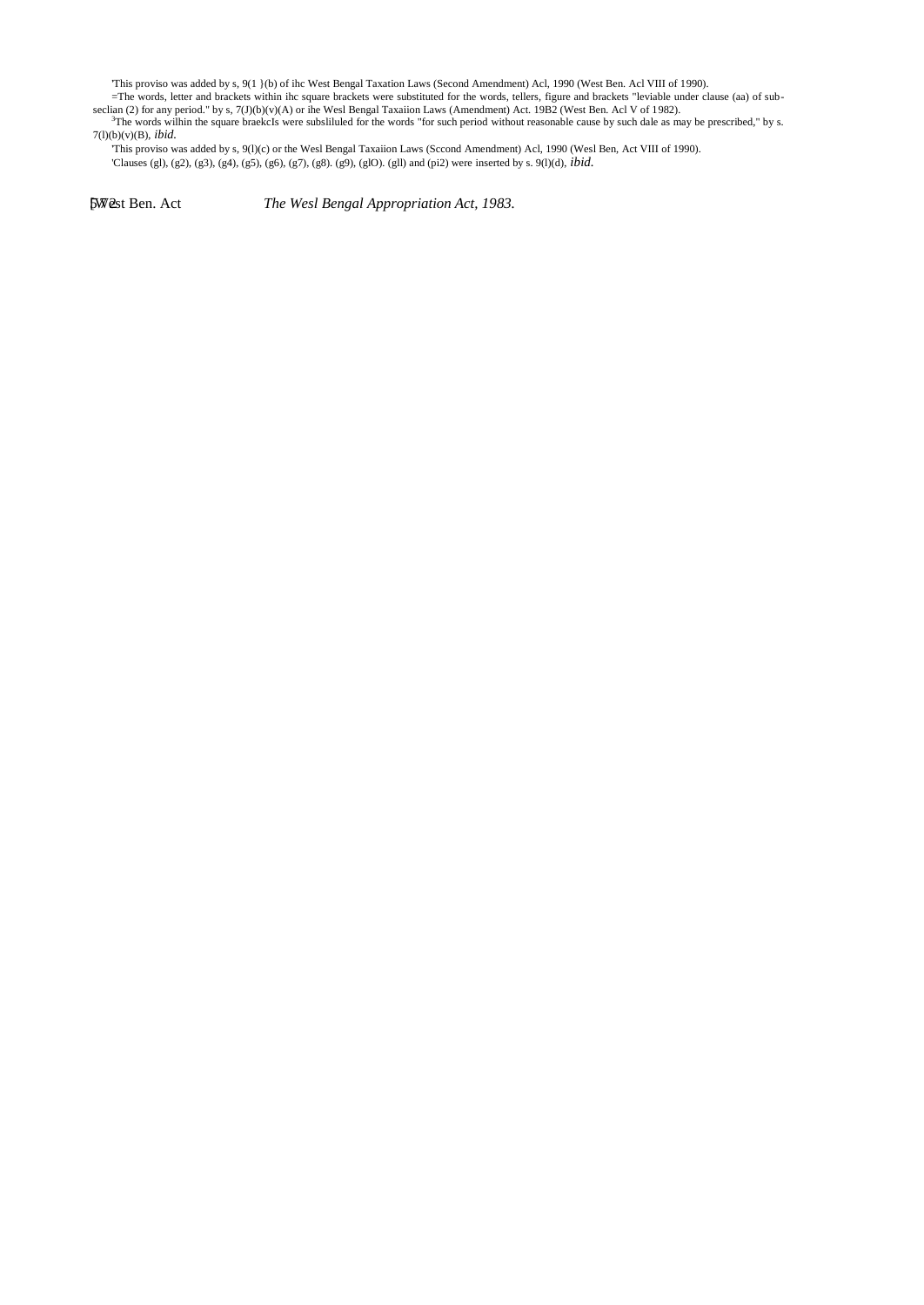${}^{l}$ See fool-note 5 on page 357, ante.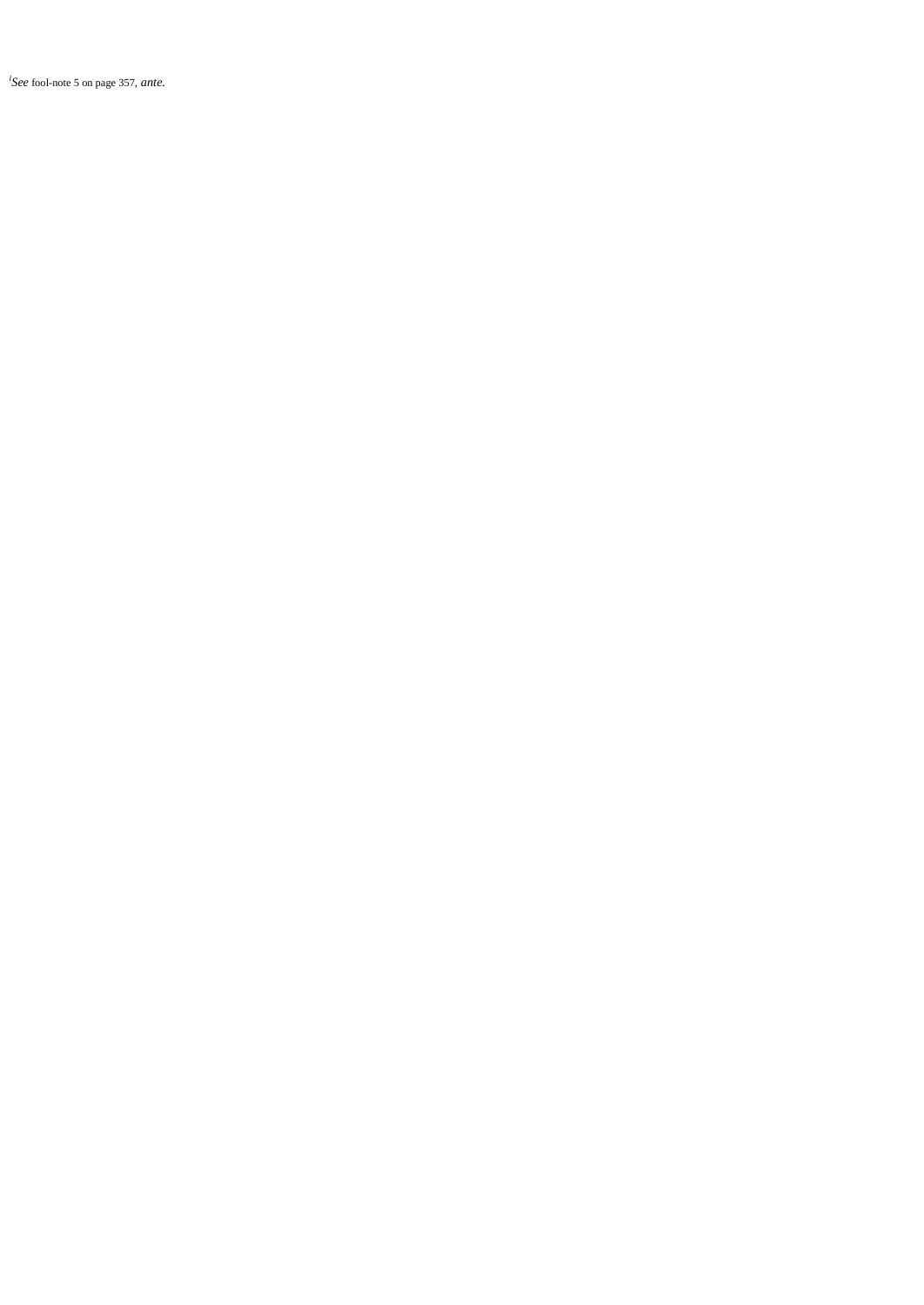'Sire fool-nolc 5 on page 357. *ante.*

'CIjiiscs (ga) lo (gl) were inserted by s. 8(2)(v) of llie Wesl Bengal Taxation Laws (Amendment) Act, 1986 (West Bun. Act 1 or 198G).

-"The words wiihin lhc squaw brackcw were substituted for lhc words "coal mine" by S. 3(3)(li) of lhc Wesl Bengal Taxation Lows (Anicntlincnl} Acl, 1992 (West Ben. Acl

II of 1992).

The words wiihin the square brackets lvcrc subslilulcd for the worth "coal mine" by

 $\begin{bmatrix} \mathbf{F} & \mathbf{F} \\ \mathbf{F} & \mathbf{F} \\ \mathbf{F} & \mathbf{F} \end{bmatrix}$   $\mathbf{F}^{11}_{\mathbf{B}} \mathbf{F}^{12}_{\mathbf{C}} \mathbf{F}^{13}_{\mathbf{C}} \mathbf{F}^{14}_{\mathbf{C}} \mathbf{F}^{14}_{\mathbf{C}} \mathbf{F}^{15}_{\mathbf{C}} \mathbf{F}^{16}_{\mathbf{C}} \mathbf{F}^{16}_{\mathbf{C}} \mathbf{F}^{17}_{\mathbf{C}} \mathbf{F}^{18}_{\mathbf{C}} \mathbf{$ 'See fool-nole *2* on page 367, *ante.*

The words wiihin lhc square brackets were substituted for lhc words "coal mine" by- s. 3(3)(m) or lhc Wesl Bengal Taxation Laws {Amendment) Acl, 1992 (Wesl Ben. Acl

II of 1992),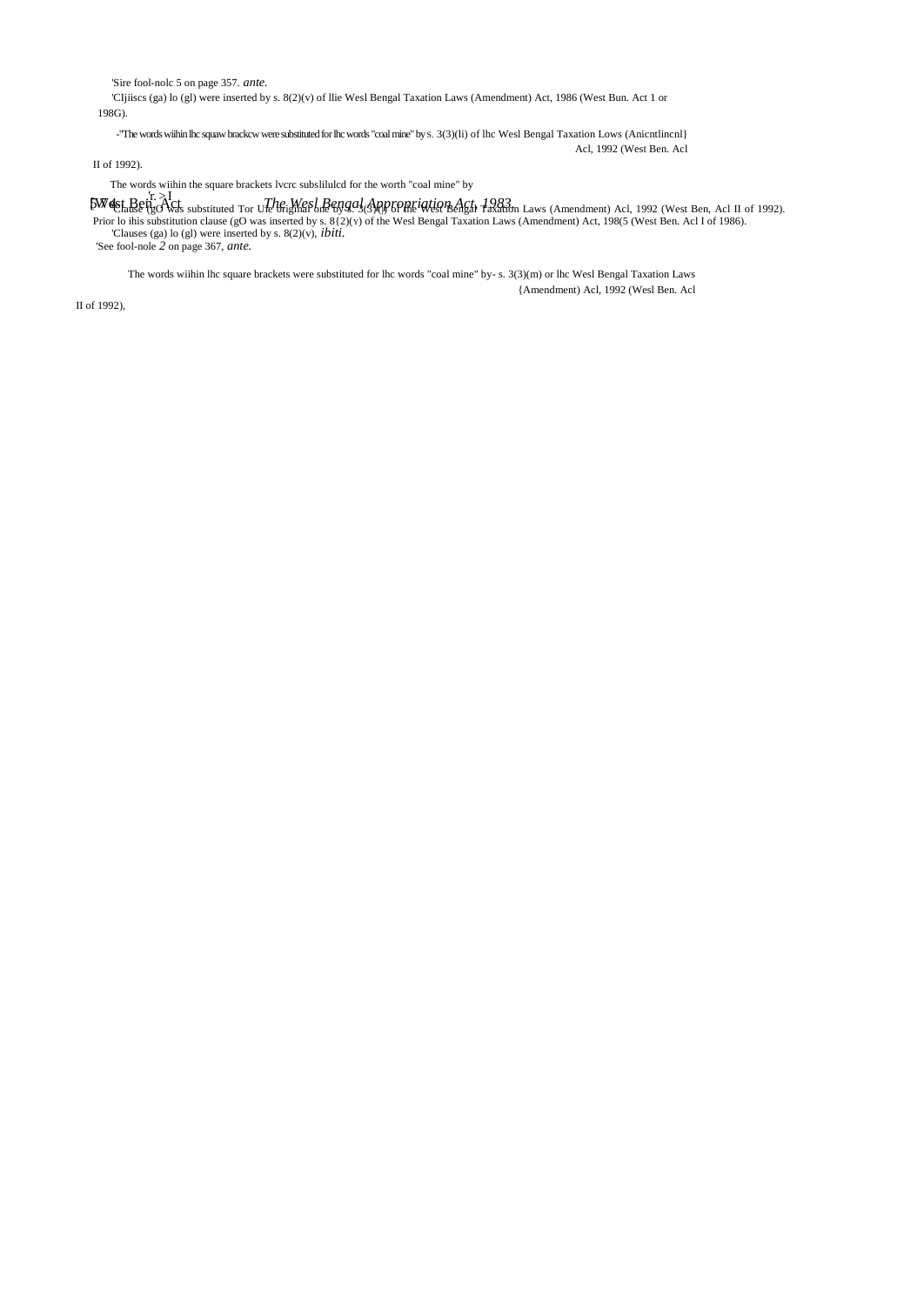(2) Notwithstanding anything contained in sub-seclion (1), where an offence under section 6A has been committed by an owner of a lea estate or coal-bearing land, as the case may be, and ii is proved thai the offence has been committed with the consent or connivance of, or is attributable to any neglect on the part of, any director, manager, secretary or oiher officer shall be deemed lo be guilty of lhat offence and shall be liable to be proceeded against and punished accordingly.